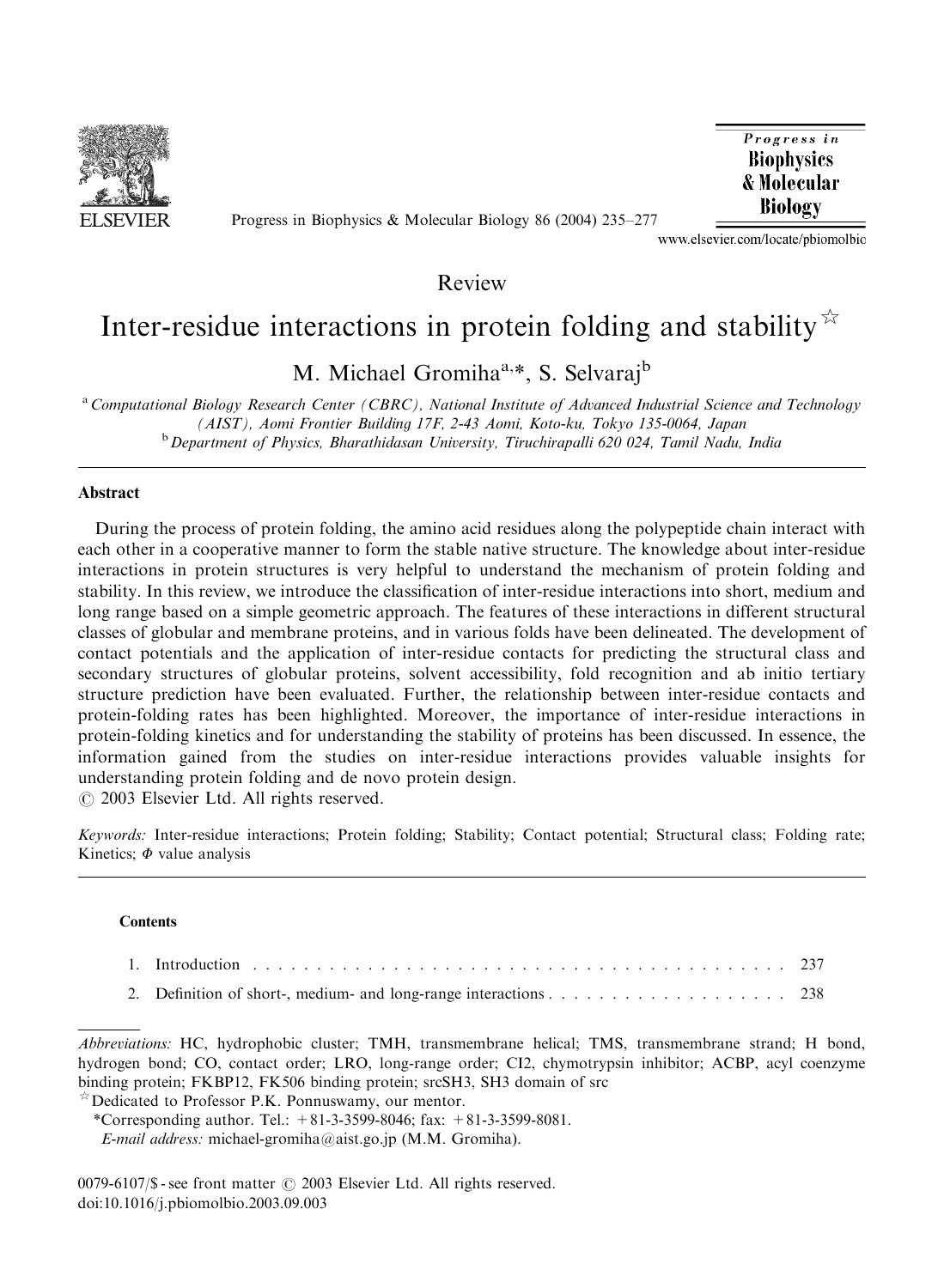| 3. |                                                                                     | 239 |
|----|-------------------------------------------------------------------------------------|-----|
|    | 3.1.                                                                                | 239 |
|    |                                                                                     | 240 |
|    | Preference of amino acid residues in medium- and long-range contacts<br>3.1.2.      | 241 |
|    | Long-range contacts in different residue intervals<br>3.1.3.                        | 243 |
|    | 3.2.                                                                                | 244 |
|    |                                                                                     | 244 |
|    | 3.3.                                                                                | 245 |
|    | 3.4.                                                                                | 245 |
|    | 3.4.1.                                                                              | 245 |
|    | 3.4.2.                                                                              | 247 |
|    | 3.5.                                                                                | 247 |
|    | 3.6.                                                                                | 247 |
| 4. |                                                                                     | 248 |
|    | 4.1.                                                                                | 248 |
|    |                                                                                     | 249 |
|    |                                                                                     | 249 |
|    |                                                                                     | 249 |
|    | 4.2.                                                                                | 251 |
|    | 4.2.1.                                                                              | 252 |
|    | 4.2.2.                                                                              | 253 |
|    | 4.2.3.                                                                              | 253 |
| 5. | Application of inter-residue interactions in protein structure prediction           | 253 |
|    | 5.1.                                                                                | 253 |
|    | 5.2.                                                                                | 254 |
|    | 5.3.                                                                                | 255 |
|    | 5.4.                                                                                | 255 |
|    | 5.5.                                                                                | 256 |
|    | 5.6.                                                                                | 256 |
|    | 5.7.                                                                                | 256 |
| 6. |                                                                                     | 257 |
|    | 6.1.                                                                                | 257 |
|    | 6.2.                                                                                | 257 |
|    |                                                                                     | 257 |
|    | Relationship between long-range order and folding rate of proteins<br>6.2.1.        |     |
|    | 6.2.2.                                                                              | 258 |
|    | Prediction of folding rate based on long-range order<br>6.2.3.                      | 258 |
|    | 6.3.                                                                                | 260 |
|    | 7. Inter-residue interactions in protein-folding kinetics and $\Phi$ value analysis | 260 |
|    | 7.1.                                                                                | 261 |
|    | 7.2.                                                                                | 262 |
|    | 7.2.1.                                                                              | 263 |
|    | 7.2.2.                                                                              | 264 |
| 8. |                                                                                     | 265 |
|    | 8.1.                                                                                | 265 |
|    | Buried, partially buried and exposed mutations<br>8.1.1.                            | 265 |
|    | 8.1.2.<br>Secondary structural regions                                              | 265 |
|    | 8.1.3.                                                                              | 266 |
|    | 8.1.4.                                                                              | 266 |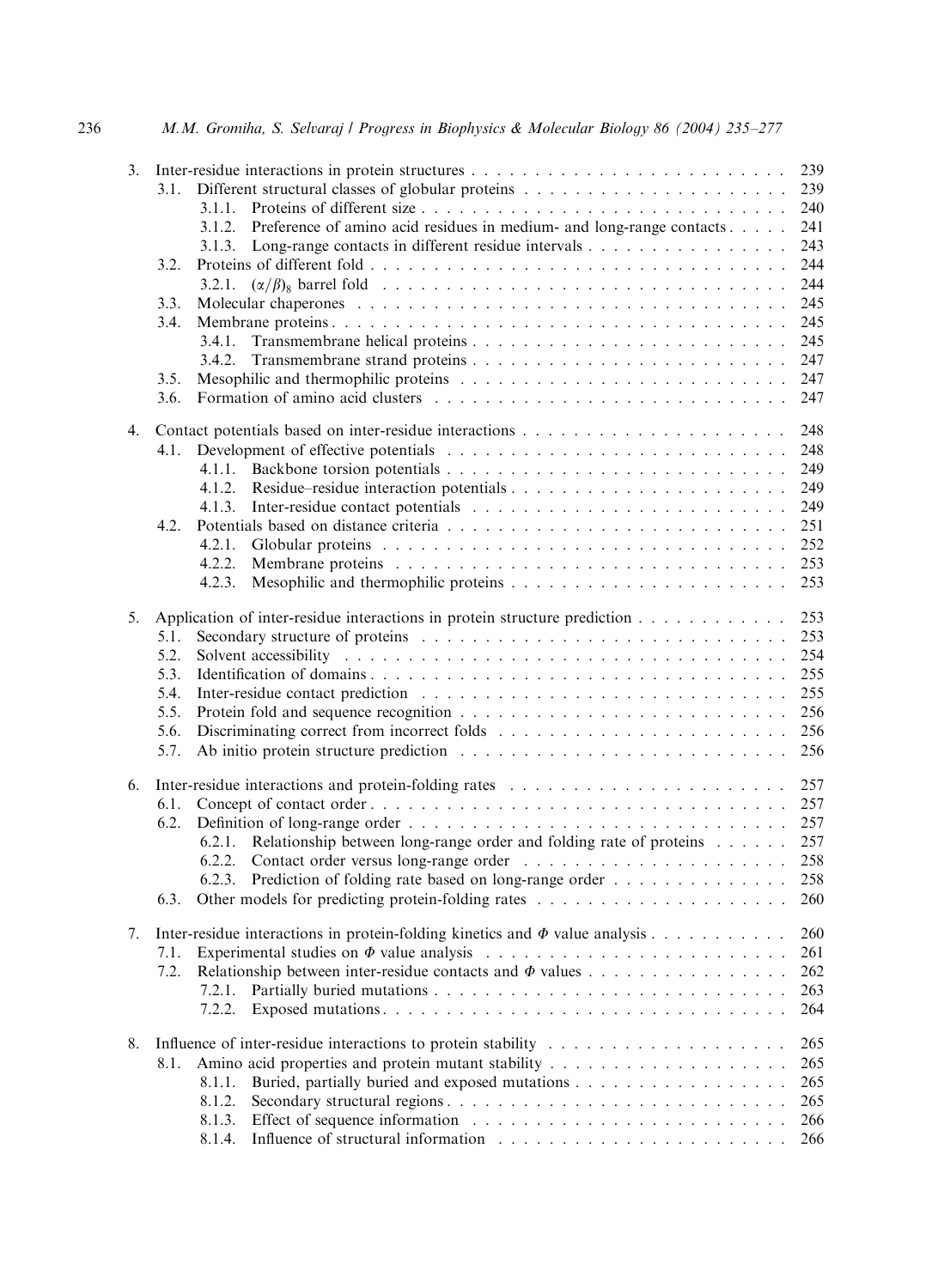## 1. Introduction

The formation of stable secondary structures and a unique tertiary structure of proteins are dictated by intra-molecular interactions between the constituent amino acid residues along the polypeptide chain as well as their interaction with the surrounding medium. During the process of protein folding, the hydrophobic force drives the polypeptide chain to the folded state overcoming the entropic factors, while hydrogen bonds, ion-pairs, disulfide bonds and van der Waals interactions, define the shape and keep it from falling apart (Ponnuswamy and Gromiha, 1994). These non-covalent forces that arise from inter-residue interactions among sequential neighbors as well as those far away in the sequence, cooperatively form and stabilize the native structure.

Tanaka and Scheraga (1975) categorized the inter-residue interactions into short, medium and long range and proposed a hypothesis for protein folding by a three-step mechanism based on these interactions. For the past three decades, the concept of inter-residue interactions has been the main focus to understand the mechanism of protein folding and stability (Gromiha and Selvaraj, 2002a). Consequently, a number of investigations based on the atomic coordinates obtained from X-ray crystallography/NMR spectroscopy have been carried out to understand the role of various interactions in the folding and stability of proteins (Bahar et al., 1997; Russell et al., 1998; Selbig and Argos, 1998; Gromiha and Selvaraj, 1999a; Drablos, 1999). Further, the short-, medium- and long-range interactions have been classified according to the distance of separation between the residues along the polypeptide chain. This classification has been used successfully to address the problem of protein folding and sequence recognition (Gromiha and Selvaraj, 1997a; Miyazawa and Jernigan, 1999a).

Inter-residue interactions in proteins have been viewed from different perspectives, such as, development of empirical potentials (Reva et al., 1997; Zhang and Skolnick, 1998; Seno et al., 1998), partition of energetic components to the folding and stability of globular proteins (Ponnuswamy and Gromiha, 1994; Pace et al., 1996) and identification of amino acid side-chain clusters (Heringa and Argos, 1991; Karlin and Zhu, 1996; Dosztanyi et al., 1997; Selvaraj and Gromiha, 1998a; Kannan and Vishveshwara, 1999). Recently, inter-residue interactions have been characterized by the parameters, contact order (CO) and long-range order (LRO), which show a very strong correlation with the folding rate of small proteins (Plaxco et al., 1998; Baker, 2000; Gromiha and Selvaraj, 2001a).

In this review, we provide a comprehensive account of the role of inter-residue interactions in the structure, folding and stability of proteins.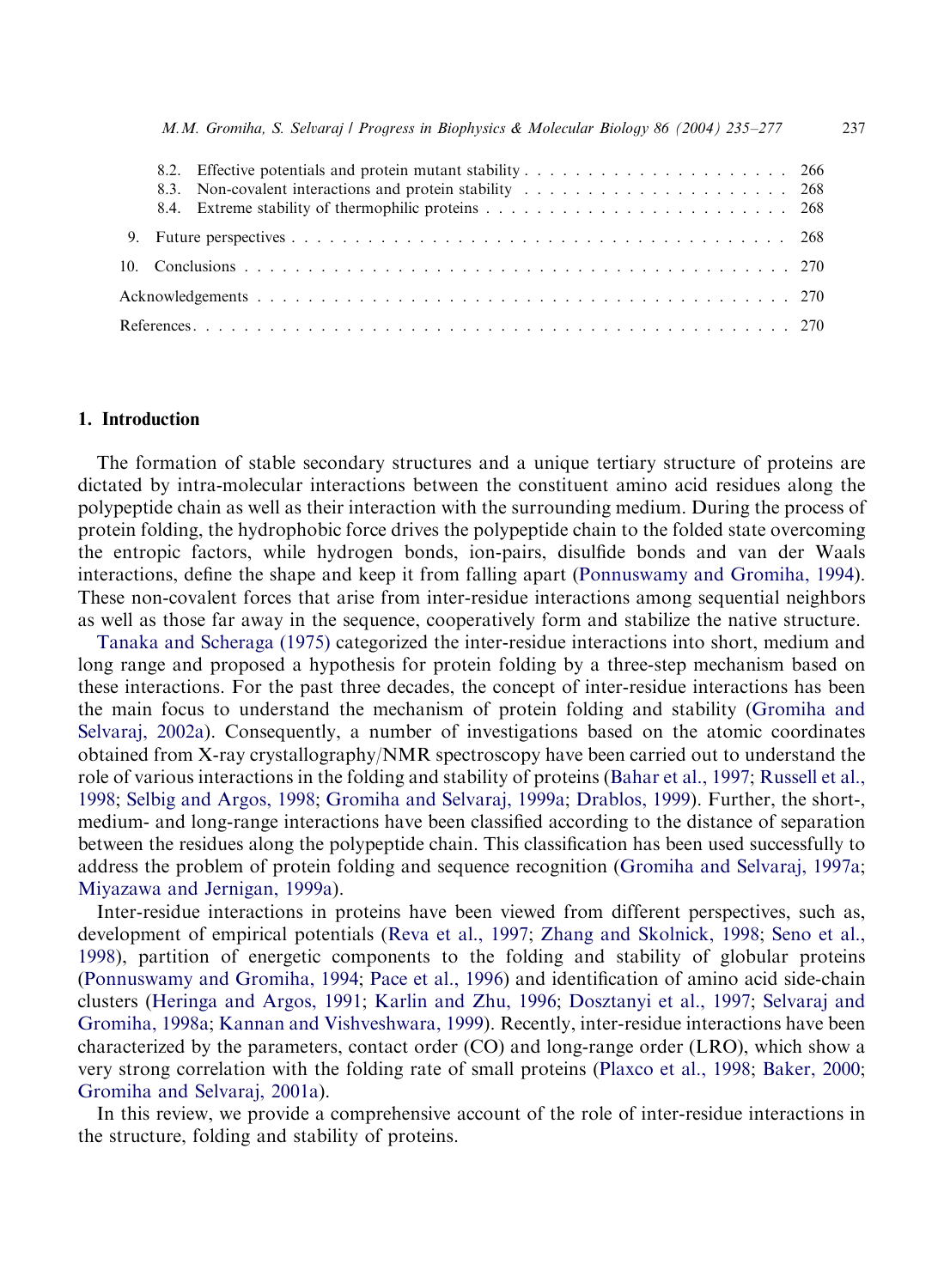#### 2. Definition of short-, medium- and long-range interactions

The definition of short-, medium- and long-range interactions in a protein is based on (i) the amino acid residues, which are in contact with each other in the native structure, and (ii) their respective locations in the sequence.

Each residue in a protein molecule is represented by its  $\alpha$ -carbon atom. The center is fixed at the  $\alpha$ -carbon atom of the first (N-terminal) residue and the distances between this atom and the rest of the  $\alpha$ -carbon atoms in the protein molecule are computed. The composition of the surrounding residues associated with this residue is calculated for a sphere of radius 8 A. It has been shown that ( the influence of each residue over the surrounding medium extends effectively only up to  $8\text{\AA}$ (Manavalan and Ponnuswamy, 1977) and this limit is sufficient to characterize the hydrophobic behavior of amino acid residues (Manavalan and Ponnuswamy, 1978; Ponnuswamy, 1993) and to accommodate both the local and non-local interactions (Gromiha and Selvaraj, 2000; Jiang et al., 2002). Further,  $8\text{\AA}$  limit has been used in several studies, such as, to understand the folding rate of proteins (Debe and Goddard, 1999; Gromiha and Selvaraj, 2001a), protein stability upon mutations (Gromiha et al., 1999a), thermal stability of proteins (Gromiha, 2001; Gromiha and Thangakani, 2001), transition state structures of two-state protein mutants (Gromiha and Selvaraj, 2002b) and to understand the relationship between hydrophobic clusters (HCs) and long-range contacts in  $(\alpha/\beta)_{8}$  barrel proteins (Selvaraj and Gromiha, 2003). On the other hand, various contacting distances in space and different sets of atoms in protein structure have also been used in the literature for protein-folding studies. Tudos et al. (1994) used the  $C_{\alpha}$  atoms and the distance of 7 Å for defining long-range contacts. Kocher et al. (1994) used the centroid of each residue and the distance of 8 A for deriving contact ( potentials. Jernigan and colleagues (Miyazawa and Jernigan, 1996; Bahar and Jernigan, 1997) represented the hydrophilic and hydrophobic contacts with the cutoff distance of 4 and 7 A, ( respectively. Plaxco et al. (1998) proposed the concept of CO, using all the atoms in a protein within the distance of  $6 \text{\AA}$ . Fariselli et al. (2001) used the cutoff distance of  $8 \text{\AA}$  between  $C_{\beta}$  atoms for representing inter-residue contacts. On the other hand, the information about the van der Waals radii of the atoms has also been used to define inter-residue contacts (Selbig, 1995; Dosztanyi et al., 1997).

For a given residue, the composition of surrounding residues (say, within a sphere of  $8\text{\AA}$ ) radius) is analyzed in terms of their location at the sequence level. The residues that are within a distance of two residues from the central residue are considered to contribute to short-range interactions, those within a distance of  $\pm 3$  or  $\pm 4$  residues to medium range and those more than four residues away to long-range interactions (Ponnuswamy et al., 1973, 1980; Gromiha and Selvaraj, 1997a, 1999b, 2000). Miller et al. (2002) used the same cutoff of four residues to represent long-range contacts. However, the limit of residue separation has been varied for several studies. Gilis and Rooman (1997) considered the residues separated by more than 15 residues along the sequence as long-range contacts while Tudos et al. (1994) proposed the limit of 20 residues. Dosztanyi et al. (1997) made the cutoff of 10 residues for defining stabilization centers in proteins. Gugolya et al. (1997) considered the interactions between residues that are separated by no more than four residues in the primary structure as short-range interactions, 5–20 residues as medium range and more than 20 residues as long-range interactions. The limit of 12 residues shows the highest correlation between LRO and protein-folding rates in a set of 23 two-state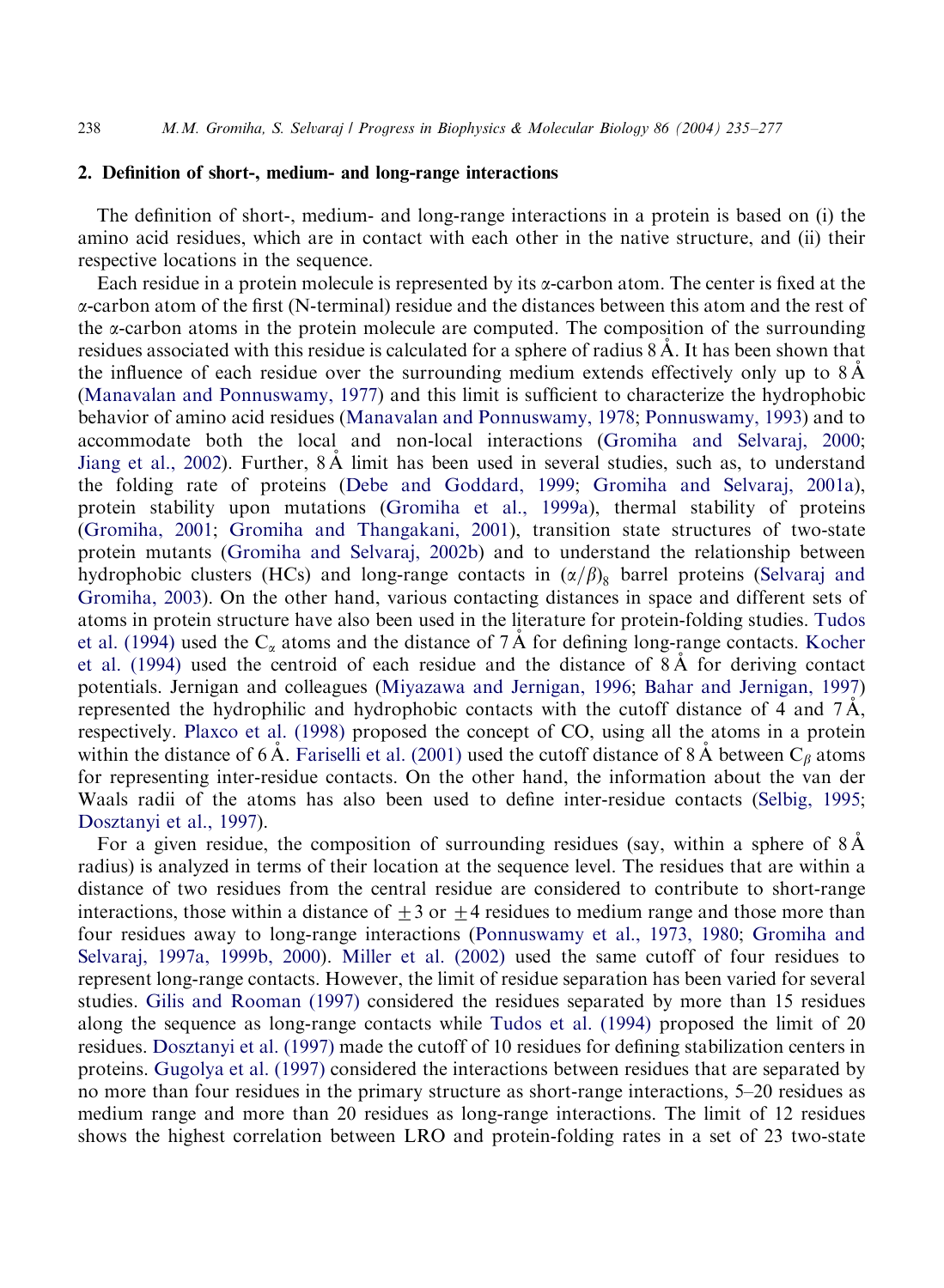

Fig. 1. Representation of short-, medium- and long-range contacts in protein structures. A typical example of surrounding residues around T152 of T4 lysozyme within  $8\text{\AA}$  is shown (Gromiha and Selvaraj, 2000); s: short-range contacts; m: medium-range contacts; and l: long-range contacts.

proteins and this limit varies for the proteins in different structural classes (Gromiha and Selvaraj, 2001a).

The definitions of the short-, medium- and long-range interactions in protein structures are illustrated in Fig. 1. In this figure, we show the surrounding residues of T152 (indicated by an arrow) in T4 Lysozyme (2LZM) within the sphere of radius  $8 \text{ Å}$ . The residues I150, T151, F153 and R154 (marked as *s*) are close to the residue T152 (central residue) along N- and C-directions and these residues contribute to short-range interactions; the residues R148, V149, T155 and G156 (marked as *m*) are separated by three or four residues from the central residue (T152) in the amino acid sequence and these residues contribute to medium-range interactions; other residues, T157, W158, D159, A160, are separated by more than four residues and V94, R95 and A98 are far in the sequence level from T152. Accordingly, these residues (marked as *l*) contribute to longrange interactions.

This classification and representation enables one to take into consideration of both local and non-local interactions involved in the three-dimensional (3D) structures of proteins.

## 3. Inter-residue interactions in protein structures

The nature of inter-residue interactions varies for each class of proteins and specifically in secondary structures. In this section, we discuss the role of these interactions in proteins belonging to different structural classes and folds of globular and membrane proteins.

## *3.1. Different structural classes of globular proteins*

Proteins are categorized into four structural classes, namely, all- $\alpha$ , all- $\beta$ ,  $\alpha + \beta$  and  $\alpha/\beta$  (Levitt and Chothia, 1976). The ribbon diagrams illustrating the structures in each class are shown in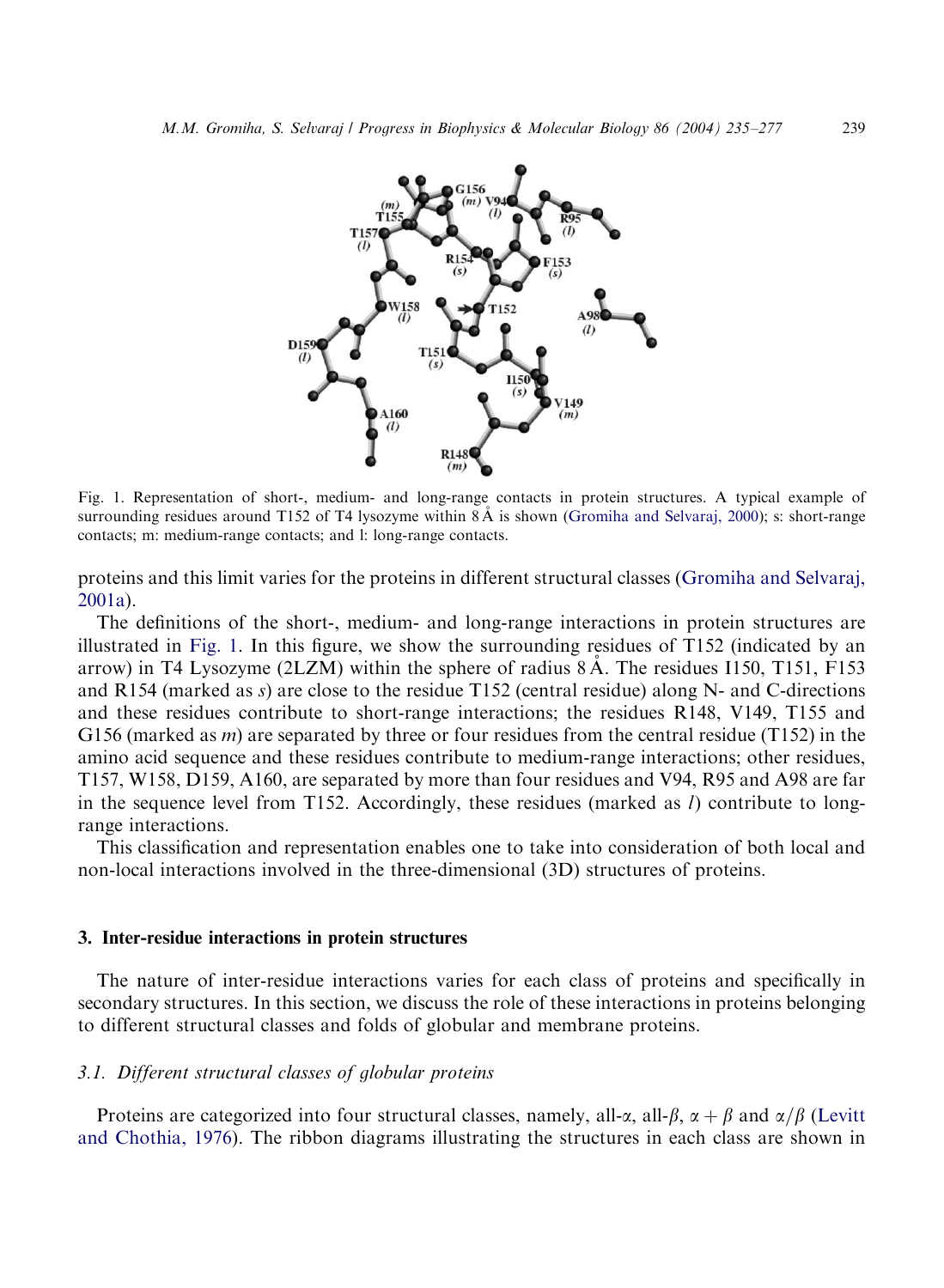

Fig. 2. Ribbon diagram for four typical protein structures in different structural classes: (a) all- $\alpha$  (4MBN), (b) all- $\beta$ (3CNA), (c)  $\alpha + \beta$  (4LYZ) and (d)  $\alpha/\beta$  (1TIM). Figure was adapted from Gromiha (2003b).

Fig. 2. The all- $\alpha$  and all- $\beta$  classes are dominated by  $\alpha$ -helices ( $\alpha > 40\%$  and  $\beta < 5\%$ ) and  $\beta$ -strands ( $\beta$  > 40% and  $\alpha$  < 5%), respectively (Figs. 2a and b). The  $\alpha + \beta$  class contains both  $\alpha$ -helices ( $>15\%$ ) and anti-parallel *β*-strands ( $>10\%$ ) that do not mix, but tend to segregate along the polypeptide chain (Fig. 2c). The  $\alpha/\beta$  class proteins (Fig. 2d) have mixed or approximately alternating segments of  $\alpha$ -helical (>15%) and parallel  $\beta$ -strands (>10%).

The average short-, medium- and long-range contacts for the residues in each of the four structural classes (all- $\alpha$ , all- $\beta$ ,  $\alpha + \beta$  and  $\alpha/\beta$ ) of globular proteins are presented in Table 1. The short-range contacts are similar in all classes and the role of medium- and long-range contacts are distinct in each class. The average medium-range contacts are higher for all- $\alpha$  class proteins than all- $\beta$  proteins, indicating the vital influence of medium-range contacts in the formation of  $\alpha$ helices. Conversely, long-range contacts are remarkably higher in the all- $\beta$  proteins than all- $\alpha$ proteins, implying the importance of long-range effects in  $\beta$ -strands. In the  $\alpha + \beta$  and  $\alpha/\beta$  classes the medium- and long-range contacts lie in the range between all- $\alpha$  and all- $\beta$  class proteins. Further analysis showed that each residue in all structural classes of proteins except all- $\alpha$  has an average of 10 contacts (sum of short, medium and long range) whereas the all- $\alpha$  class residues have nine contacts (Gromiha and Selvaraj, 1997a, 1999b). It has also been reported that the number of interactions is almost proportional to the number of residues in a protein (Gromiha and Selvaraj, 1997b; Gugolya et al., 1997) and the relationship between number of residues and total number of inter-residue interactions in a set of 150 globular proteins is shown in Fig. 3. The correlation between total number of interactions and number of residues is 0.996.

## *3.1.1. Proteins of different size*

The dominance of inter-residue interactions in proteins differs with respect to size. The computed short-, medium- and long-range contacts in small, medium and large size of proteins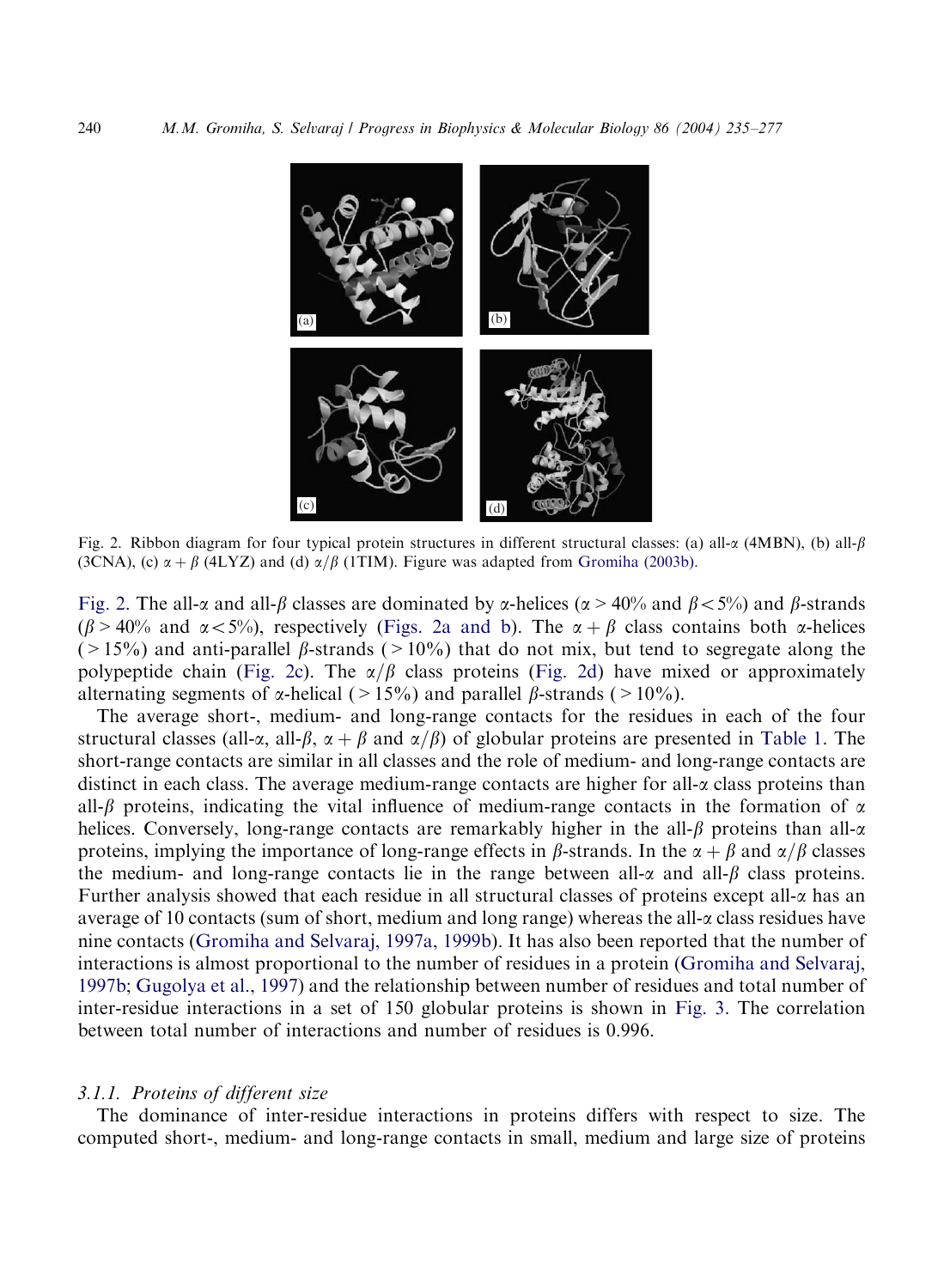Table 1

Average short-, medium- and long-range contacts in different structural classes of globular proteins

| Class            | Size       | Average residue contacts |         |      |       |  |  |
|------------------|------------|--------------------------|---------|------|-------|--|--|
|                  |            | Short                    | Medium  | Long | Total |  |  |
| $All-\alpha$     | Small      | 3.8                      | 2.9     | 1.8  | 8.5   |  |  |
|                  | Medium     | 4.0                      | 3.1     | 2.0  | 9.1   |  |  |
|                  | Large      | 4.0                      | 2.8     | 2.7  | 9.5   |  |  |
|                  | Combined   | 3.9                      | 3.0     | 2.1  | 9.1   |  |  |
| All- $\beta$     | Small      | 3.9                      | 0.8     | 4.5  | 9.2   |  |  |
|                  | Medium     | 4.0                      | 0.7     | 5.1  | 9.8   |  |  |
|                  | Large      | 4.0                      | 0.9     | 5.3  | 10.2  |  |  |
|                  | Combined   | 4.0                      | $0.8\,$ | 5.1  | 9.9   |  |  |
| $\alpha + \beta$ | Small      | 3.9                      | 1.6     | 3.3  | 8.8   |  |  |
|                  | Medium     | 3.9                      | 1.7     | 3.6  | 9.2   |  |  |
|                  | Large      | 4.0                      | 1.8     | 4.2  | 10.0  |  |  |
|                  | Combined   | 4.0                      | 1.7     | 3.9  | 9.6   |  |  |
| $\alpha/\beta$   | Small      | 3.9                      | 1.6     | 3.4  | 8.9   |  |  |
|                  | Medium     | 4.0                      | 2.0     | 3.8  | 9.8   |  |  |
|                  | Large      | 4.0                      | 1.9     | 4.3  | 10.2  |  |  |
|                  | Combined   | 4.0                      | 1.9     | 4.3  | 10.2  |  |  |
| Chaperones       | Papd       | 4.0                      | 0.7     | 4.2  | 8.9   |  |  |
|                  | GroES      | 3.9                      | 0.8     | 4.4  | 9.1   |  |  |
|                  | <b>HSC</b> | 4.0                      | 2.0     | 4.2  | 10.2  |  |  |
|                  | GroEL      | 4.0                      | 2.3     | 4.1  | 10.4  |  |  |
| <b>TMH</b>       | Small      | 3.9                      | 3.0     | 0.3  | 7.2   |  |  |
|                  | Medium     | 4.0                      | 2.8     | 1.1  | 7.9   |  |  |
|                  | Large      | 4.0                      | 3.0     | 2.6  | 9.6   |  |  |
| <b>TMS</b>       | Large      | 3.9                      | 0.7     | 5.9  | 10.5  |  |  |

*Note*: Bold numerals show the average short-, medium- and long-range contacts in four structural classes (Gromiha and Selvaraj, 2001a, c; Kumarevel et al., 1998).

are included in Table 1. We observed that in all structural classes, the average number of longrange contacts increases with increase in size. The total contacts/residue is increased by one residue in larger proteins compared to the smaller ones. On the other hand, average mediumrange contact is similar in all structural classes of proteins, irrespective of the size.

## *3.1.2. Preference of amino acid residues in medium- and long-range contacts*

The preference of each amino acid to form medium- and long-range contact has been analyzed and the results are presented in Table 2. The residue Met has the highest medium-range contact followed by Leu, Ala, Glu and Gln (Gromiha and Selvaraj, 1997a) and all of them are found to be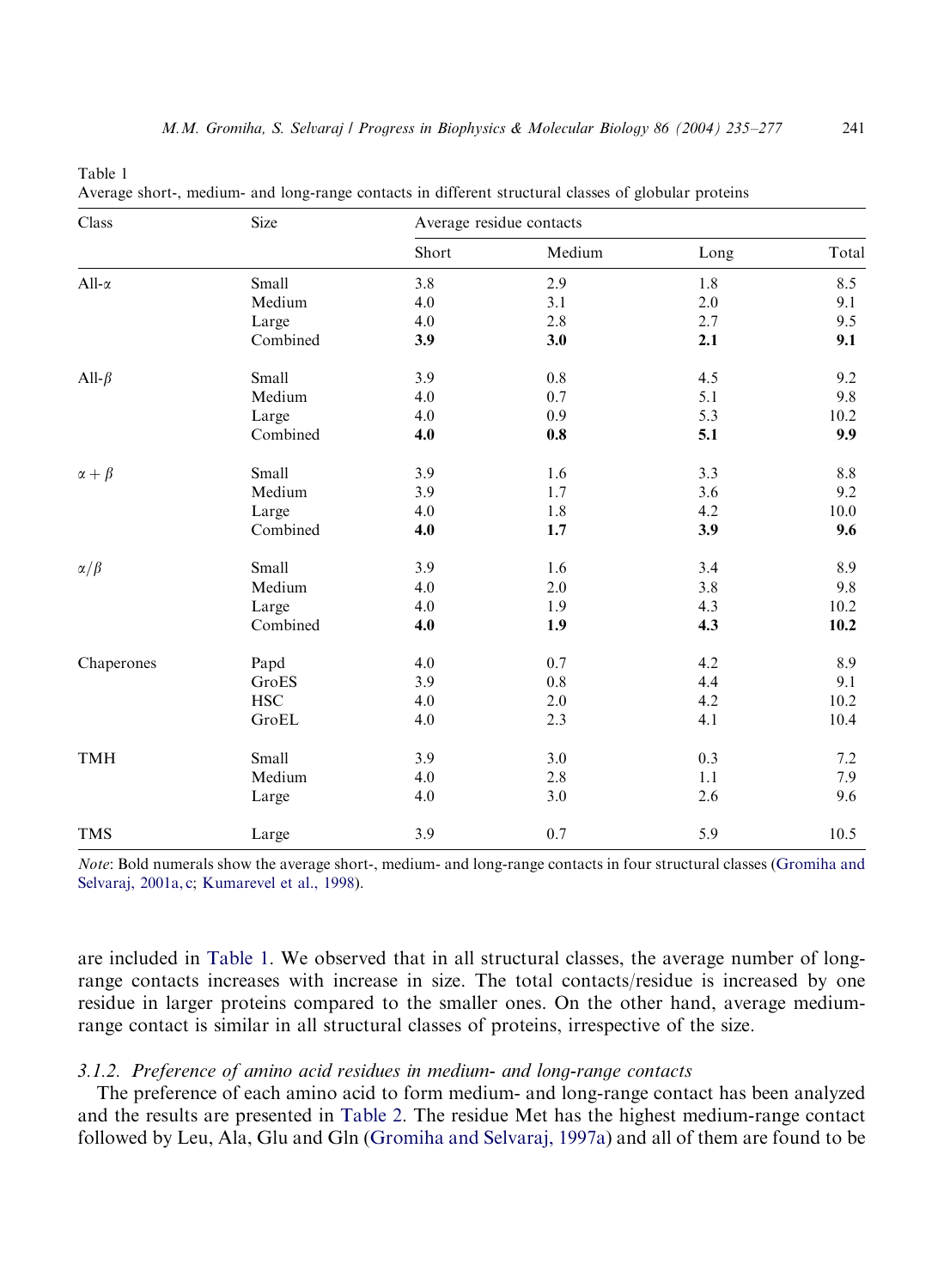

Fig. 3. Relationship between number of residues and total number of inter-residue interactions (within  $8 \AA$ ) in a set of 150 protein structures.

| Table 2                                                                                     |  |  |  |  |
|---------------------------------------------------------------------------------------------|--|--|--|--|
| Average medium- and long-range contacts for the 20 amino acid residues in globular proteins |  |  |  |  |

| Residue | Medium | Long |
|---------|--------|------|
| Ala     | 2.11   | 3.92 |
| Asp     | 1.80   | 2.85 |
| Cys     | 1.88   | 5.55 |
| Glu     | 2.09   | 2.72 |
| Phe     | 1.98   | 4.53 |
| Gly     | 1.53   | 4.31 |
| His     | 1.98   | 3.77 |
| Ile     | 1.77   | 5.58 |
| Lys     | 1.96   | 2.79 |
| Leu     | 2.19   | 4.59 |
| Met     | 2.27   | 4.14 |
| Asn     | 1.84   | 3.64 |
| Pro     | 1.32   | 3.57 |
| Gln     | 2.03   | 3.06 |
| Arg     | 1.94   | 3.78 |
| Ser     | 1.57   | 3.75 |
| Thr     | 1.57   | 4.09 |
| Val     | 1.63   | 5.43 |
| Trp     | 1.90   | 4.83 |
| Tyr     | 1.67   | 4.93 |

*Note*: The lowest medium-range contact and bottommost three long-range contacts are bold (Gromiha and Selvaraj, 1997a).

helix forming residues (Fasman, 1989; Gromiha and Ponnuswamy, 1995). This implies that these residues, at the level of medium range, influence the formation, propagation and stabilization of helices. On the other hand, Pro has the lowest medium-range contact, indicating the fact that it is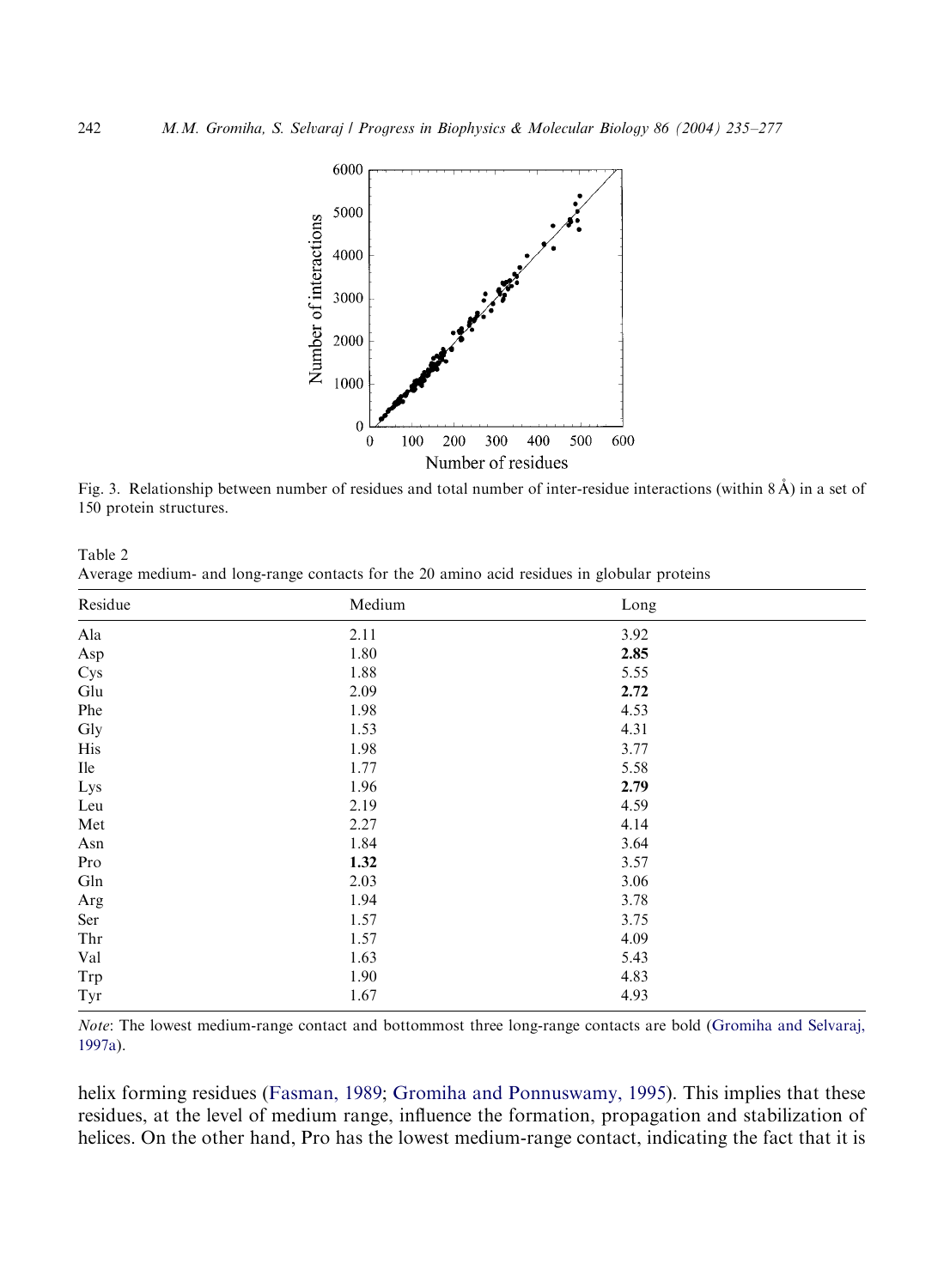not a favored residue in a-helical conformation (Fasman, 1989; MacArthur and Thornton, 1991; Gromiha and Ponnuswamy, 1995).

The residue Ile has the highest long-range contact followed by Cys, Val, Tyr, Trp, Phe and Leu. This shows that hydrophobic residues mainly influence the long-range contacts, and these residues can serve as nucleation centers during the process of protein folding and get buried in the interior. The lowest value is observed for Glu and other residues having lowest long-range contacts are Lys and Asp. This result indicates that the like-charged and oppositely charged interactions may be formed between neighboring residues (Barlowand Thornton, 1983; Matthews, 1993). From the analysis on ion-pairs (oppositely charged groups  $\leq 4$  Å apart) and like-charged interactions ( $\leq 4$  Å apart) in 38 protein structures, Barlowand Thornton (1983) reported that the sequence separation between 54% of like-charged groups and 34% of ion pairs is less than seven residues.

## *3.1.3. Long-range contacts in different residue intervals*

In order to evaluate the effective inter-residue separation for the formation of long-range contacts, a bin size of 10 residues  $(4-10, 11-20, 21-30, 31-40, 41-50, 41-50)$  was used. The observed average long-range contacts in four structural classes for these intervals are presented in Fig. 4 (Gromiha and Selvaraj, 1999a; Selvaraj and Gromiha, 2000). This figure reveals the opposite trends in the formation of long-range contacts between all- $\alpha$  and all- $\beta$  proteins. The all- $\alpha$ class proteins have more long-range contacts in the  $4$ -10 range and the all- $\beta$  class proteins have more long-range contacts in the 11–20 range. This may be due to the specific hydrogen-bonding pattern of  $\alpha$ -helices and  $\beta$ -strands in these classes of proteins.

The behavior of proteins in  $\alpha + \beta$  and  $\alpha/\beta$  classes is interesting. The  $\alpha + \beta$  class of proteins favors the range 4–10 while the  $\alpha/\beta$  class of proteins prefers the 21–30 range. The helical and strand segments are segregated into separate domains in  $\alpha + \beta$  proteins and the proteins in this class behave like either all- $\alpha$  or all- $\beta$  type. We observed that the features of  $\alpha + \beta$  proteins are similar to that of all- $\alpha$  proteins. In  $\alpha/\beta$  class, the  $\alpha$ -helices and  $\beta$ -strands occur alternatively and some residue distances are necessary to form  $\beta$ -strand, which leads to having higher contacts in 21–30 range. These results indicate that the long-range contacts from different intervals play a considerable role in the folding of proteins belonging to different structural classes.



Fig. 4. Average percentage of long-range contacts in different intervals for the four structural classes of globular proteins (Gromiha and Selvaraj, 1999a).  $\bigcirc$ : all- $\alpha$ ;  $\blacktriangledown$ : all- $\beta$ ;  $\triangledown$ :  $\alpha + \beta$ ;  $\blacksquare$ :  $\alpha/\beta$ .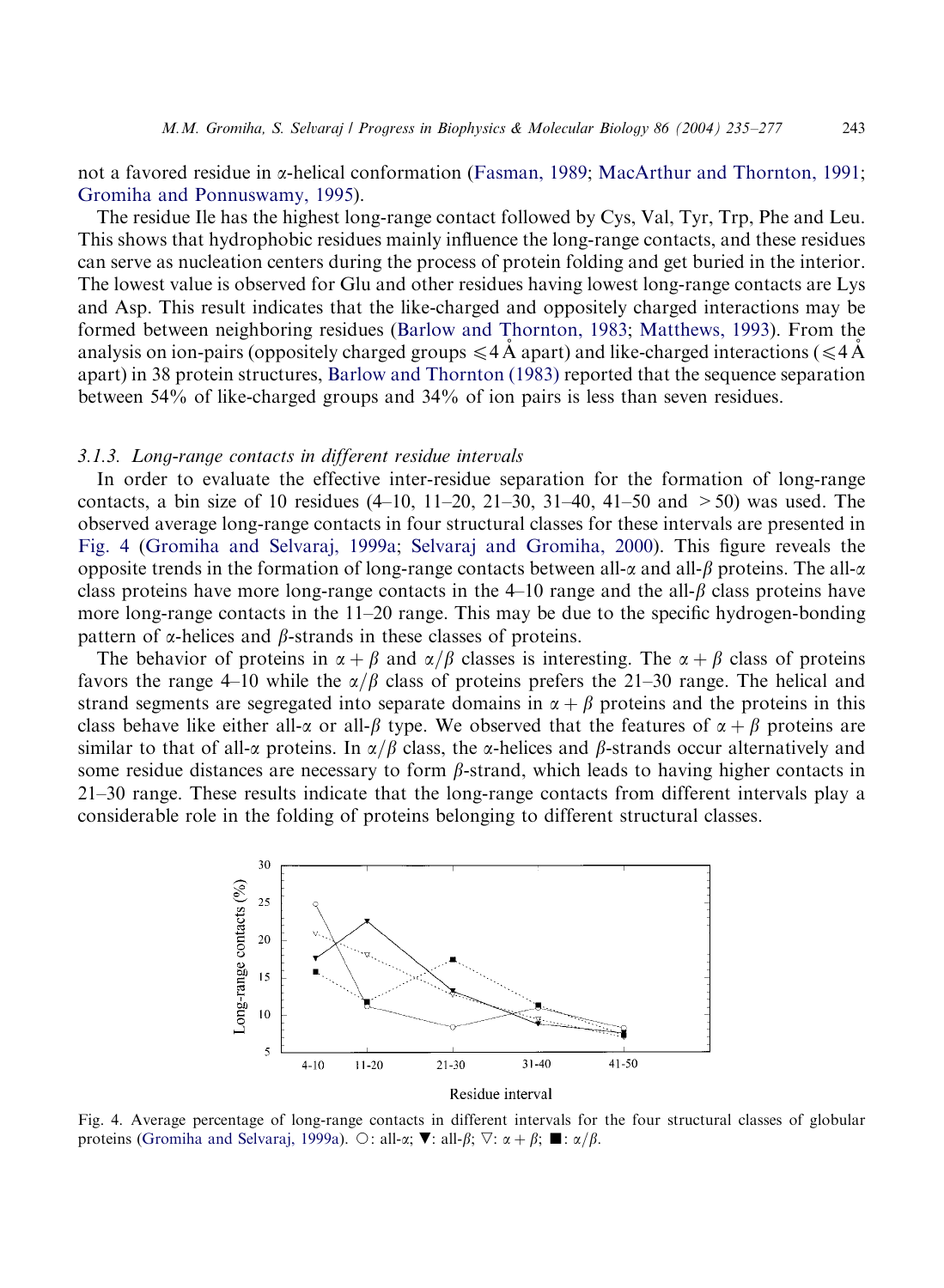Further, this figure indicates that the limit of residual distances to form long-range contacts is 21–30. This is consistent with the analysis on the number of interactions per residue as a function of sequential distance between the interacting residues, which showed a significant margin after 25th neighbor (Gugolya et al., 1997).

#### *3.2. Proteins of different fold*

The average inter-residue contacts for various folds of globular proteins (Orengo et al., 1997) showed that in all- $\alpha$  proteins, the globin and four-helical bundle folds have more medium-range contacts than DNA/RNA binding three-helical bundle fold. Immunoglobulin fold in all- $\beta$ proteins has the highest number of long-range contact among all folding types. Ribonuclease fold prefers the range 4–10 while the residues in all other folds of  $\alpha/\beta$  class proteins interact with distant residues in the range of 21–30 to form long-range contacts (Kumarevel et al., 2002). In the following section, we discuss the results for  $(\alpha/\beta)_{8}$  barrel fold and molecular chaperones.

## *3.2.1.*  $(\alpha/\beta)_{8}$  *barrel fold*

 $(\alpha/\beta)_{8}$  barrel fold is one of the most frequent and regular domain structures of globular proteins. The overall behavior of medium- and long-range contacts in  $(\alpha/\beta)_8$  barrel fold is similar to  $\alpha/\beta$  class of globular proteins, reflecting the common intra-molecular interaction pattern in these proteins (Gromiha and Selvaraj, 1997b, 1999c). In different intervals of long-range contacts, most of the residues prefer the range, 21–30 followed by 4–10. We note that in this type of protein the range 11–20 is less often found.

The sequential distances between the N-terminal residues of successive  $\beta$ -strand segments in  $(\alpha/\beta)_8$  barrel proteins showed that a significant number of successive  $\beta$ -strands are formed at a sequential distance of 21–30 residues. This result is consistent with the range having more longrange contacts in the native 3D structures of  $\alpha/\beta$ <sub>B</sub> barrel proteins (Selvaraj and Gromiha, 1998b).

Recently, we have observed a pattern of long-range contact network in  $(\alpha/\beta)_{8}$  barrel proteins (Selvaraj and Gromiha, 2003) and that for a typical  $(\alpha/\beta)_{8}$  barrel protein, Taka amylase (PDB code: 2TAA) is shown in Fig. 5. Consider the residue I60 in the second  $\beta$ -strand (S2), which has the maximum local surrounding hydrophobicity, termed as HC, we observed long-range contacts with the residues, I11, Y12, F13, L14, M112, Y113, L114 and M115. At the N-terminal side, the farthermost long-range contact was observed at I11, belonging to the first strand (S1) and part of the hydrophobic cluster (HC1). Further examination at I11 indicated no long-range contact in the



Fig. 5. Long-range contact network in Taka amylase. The residue inside the circles and squares represents the farthest long-range contact (Selvaraj and Gromiha, 2003). HC: hydrophobic clusters and S: strand.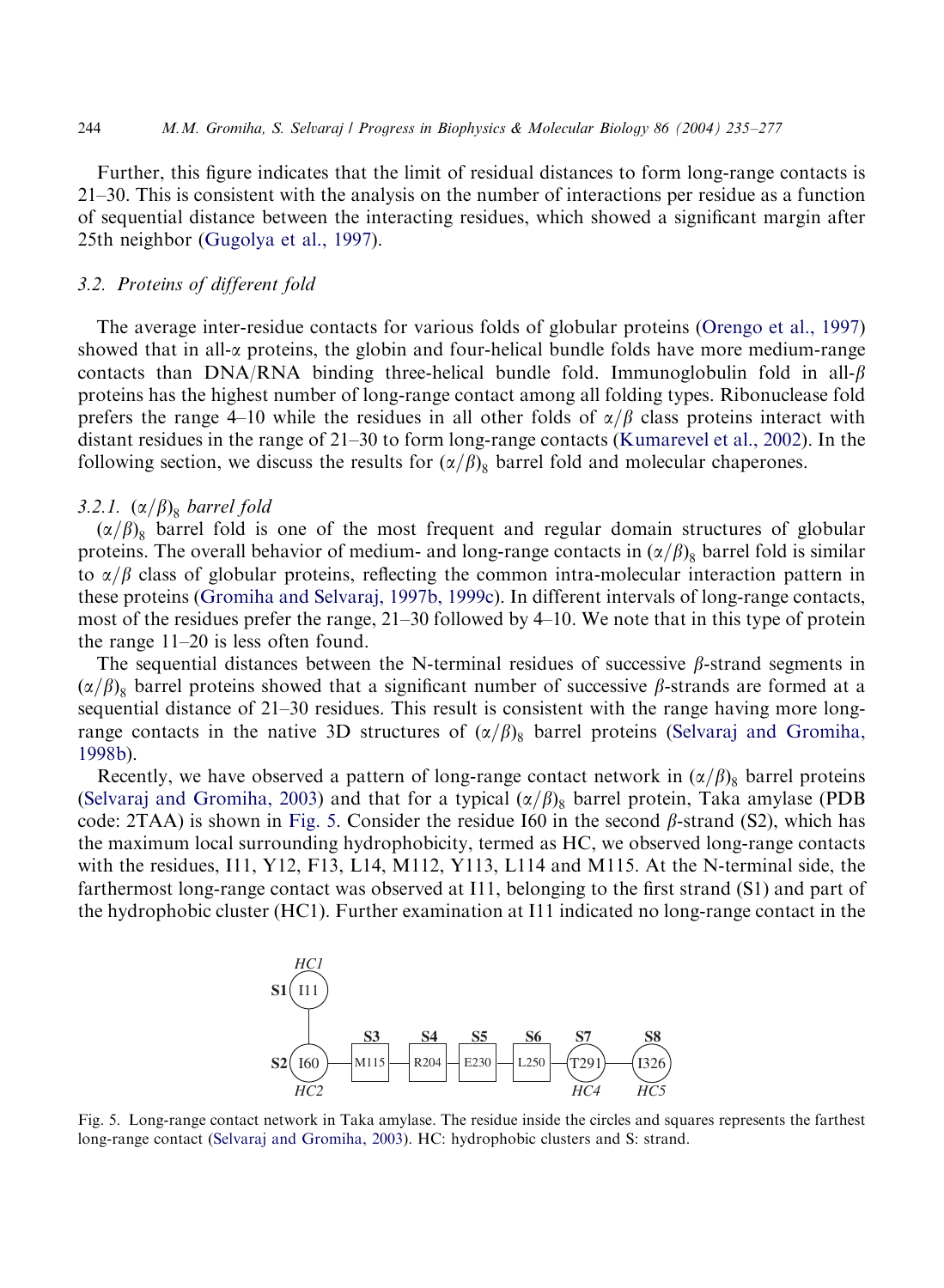same direction. In the C-terminal side of residue I60, we observed the farthest long-range contact at M115 (S3). Further search resulted in residues at R204, E230, L250, T291 and I326. Interestingly, all these residues are part of the  $\beta$ -strands, S4, S5, S6, S7 and S8, respectively, in which the residues T291 and I326 are themselves HCs of 2TAA. Thus, we observed a good pattern of long-range contact network with links to all  $\beta$ -strands constituting the  $(\alpha/\beta)_{8}$  barrel domain and also among the HCs.

#### *3.3. Molecular chaperones*

The average short-, medium- and long-range contacts in four typical chaperone proteins (PapD, GroES, HSC and GroEL) are included in Table 1. We observed that the average mediumrange contacts in PapD and GroES are lower than that of all- $\beta$  class of proteins (Kumarevel et al., 1998). In the case of HSC and GroEL the contacts are similar to  $\alpha/\beta$  class proteins. On the other hand, all the four proteins have similar level of average long-range contacts  $(4.2+0.1 \text{ contacts})$ residue). Residue-wise analysis showed that Cys and all the aromatic residues have lower mediumrange contacts than globular proteins. Similar trend is also observed in all- $\beta$  class proteins. Further, we noticed that these residues in chaperones have lower medium-range contacts than that in all structural classes of globular proteins except in all- $\beta$  class proteins. This reveals the difference in the medium-range contacts between globular proteins and chaperones and this information might be helpful to distinguish chaperones from globular proteins.

## *3.4. Membrane proteins*

Membrane proteins, requiring to be embedded into the lipid bilayers, have amino acid sequences that will fold with a hydrophobic surface in contact with the alkane chains of the lipids and polar surface in contact with the aqueous phases on both sides of the membrane and the polar head groups of the lipids. The membrane assemblies of transmembrane helical (TMH) and transmembrane strand (TMS) proteins are different between each other as well as from globular proteins. In the following sections, we discuss the distinct role of inter-residue interactions in membrane proteins and compare the results with all- $\alpha$  and all- $\beta$  proteins.

## *3.4.1. Transmembrane helical proteins*

The average medium-range contact in TMH proteins is similar to all- $\alpha$  globular proteins, indicating a common behavior of helix packing in these two groups of proteins. Residue-wise analysis showed that Cys, Leu, Ile, Met, Val, Phe, Trp and Ala are the topmost residues with high medium-range contacts in TMH proteins (Gromiha and Selvaraj, 2001b). Strikingly, these residues are highly preferred in the membrane environment (Gromiha, 1999). All the charged residues (Asp, Glu, His, Lys and Arg) in TMH proteins have less medium-range contacts than all- $\alpha$  proteins. In coincidence with globular proteins, Pro has the lowest medium-range contacts due to the fact that it is a helix breaker (Fasman, 1989) and Pro is not a favored residue in membrane environment (Deber et al., 1990; Ponnuswamy and Gromiha, 1993).

Further, all the residues except Met and Pro in all- $\alpha$  proteins have higher medium-range contacts than long-range contacts, whereas in TMH proteins, residues Cys, Gly, Asn, Pro, Gln, Ser and Tyr have higher long-range contacts than medium-range contacts. It is noteworthy that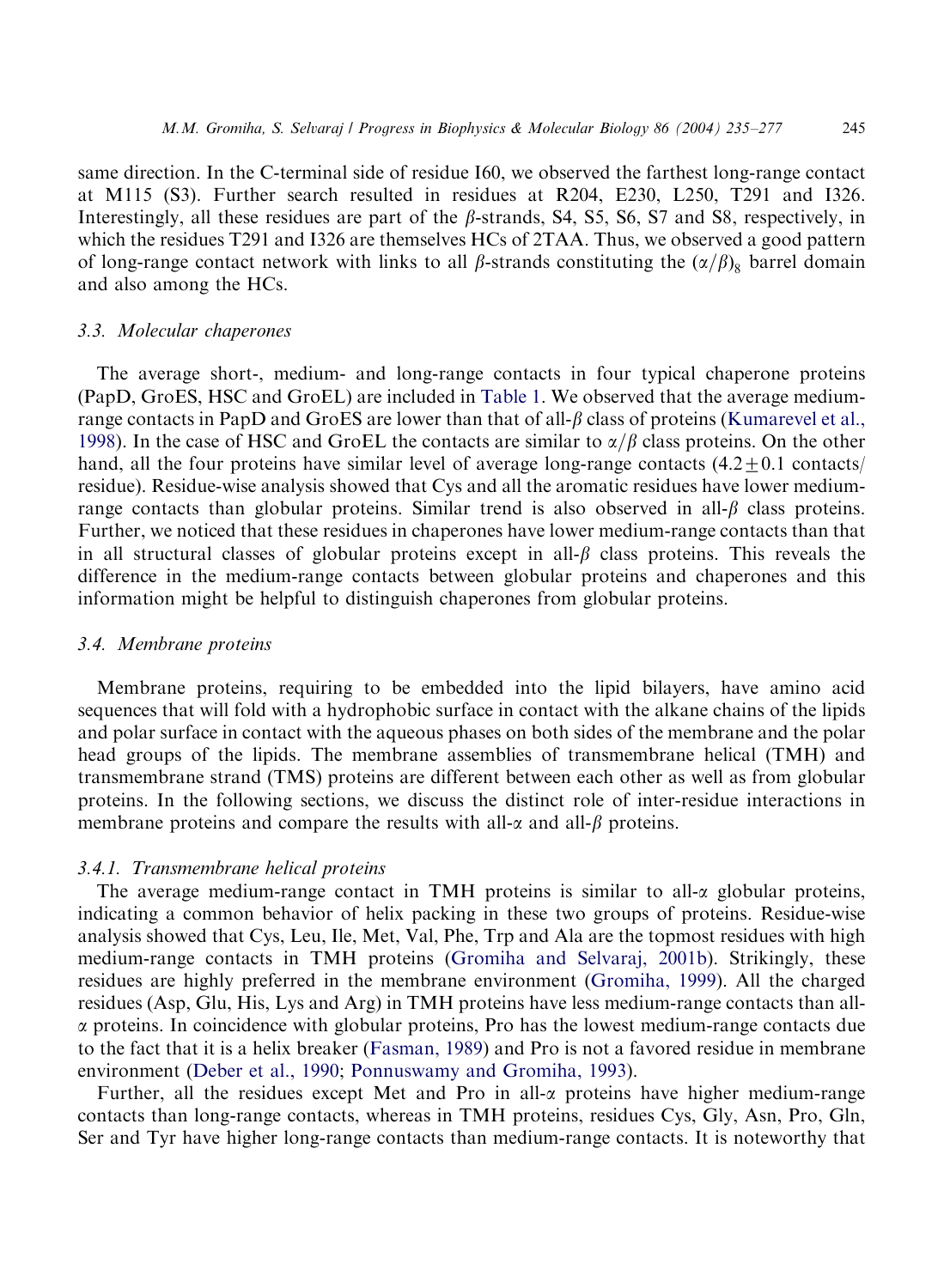the ratio between long and medium-range contacts for all charged residues is higher in TMH proteins than all- $\alpha$  proteins. This may be due to the presence of these residues near the termini of membrane spanning helices (Andersson et al., 1992).

The number of medium- and long-range contacts for a typical TMH protein (M-chain of 1PRC) is displayed in Fig. 6a. We observed that most of the residues in the membrane spanning helical segments have four medium-range contacts. Interestingly, fewof the N-terminal residues in helices H1, H2 and H4 have higher long-range contacts than medium-range contacts. A similar tendency was also observed for the C-terminal residues in helices H3 and H5. Further analysis showed the presence of long-range contacts between residues in helices H1 and H2, H3 and H5, and H4 and H5. This result indicates the importance of long-range interactions in the stabilization of helix–helix interactions within the membrane. Considering the total contacts (both medium and long range) the local minima always occur in the non-helical regions of the protein.

The residues having maximum long-range contacts Gly92, Pro95 and Trp169 are also indicated in Fig. 6a. These residues have 9–11 long-range contacts and occur in the long loop regions connecting H1 and H2, and H3 and H4. Most of the contacts for the residues Gly92 and Pro95 are with the residues in the loop connecting H3 and H4, and that of Trp165 is with the residues in the loop connecting H1 and H2. This shows the favorable interactions between the residues outside the membrane. Also, these residues have fewlong-range contacts with the termini residues of the nearest neighboring transmembrane helix.



Fig. 6. Number of medium- and long-range contacts in two typical membrane proteins (Gromiha and Selvaraj, 2001b). (a) M-chain of 1PRC and (b) 2OMF. The thick and thin lines indicate, respectively, the medium- and long-range contacts.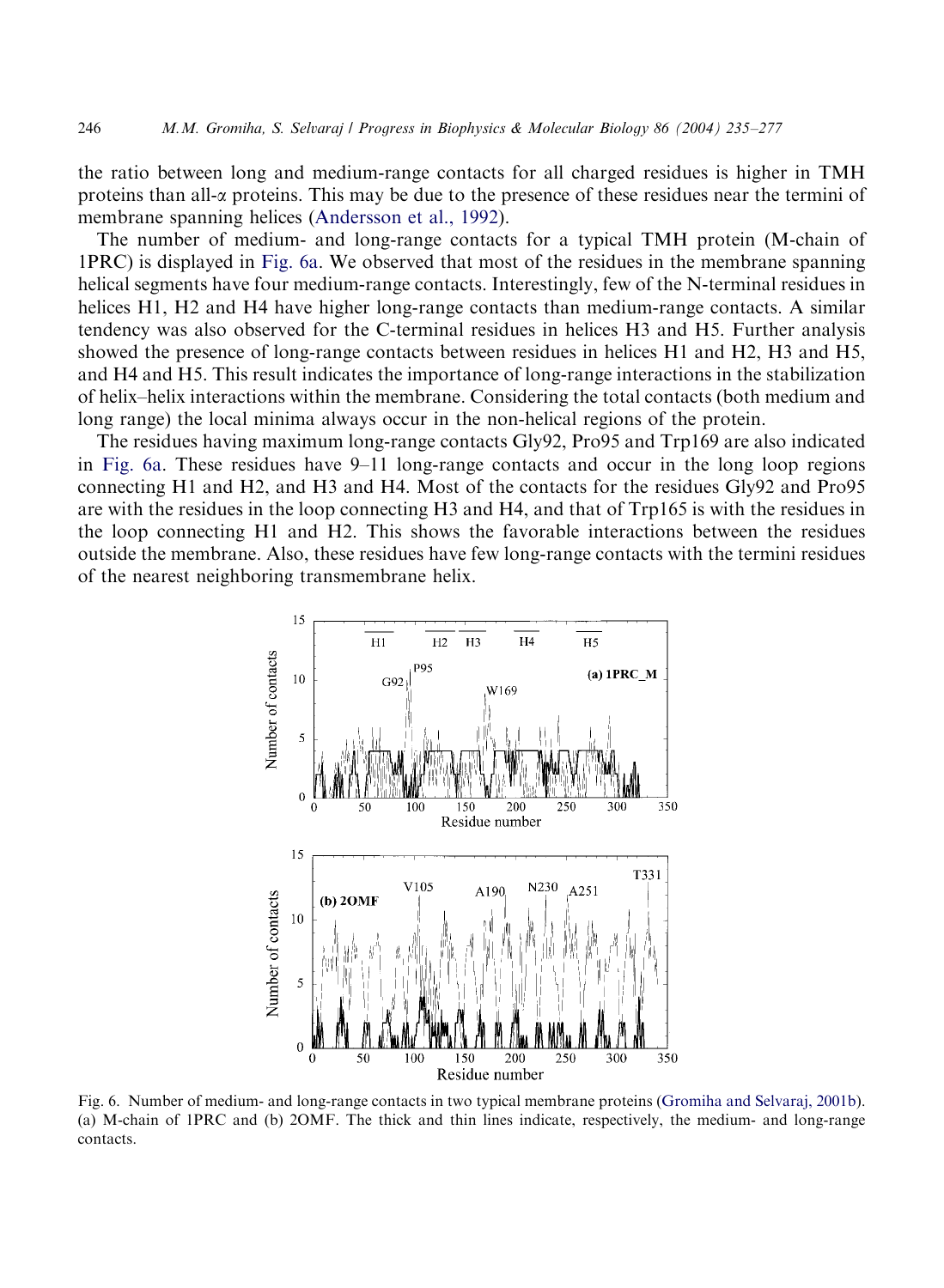#### *3.4.2. Transmembrane strand proteins*

The TMS proteins have appreciably higher long-range contacts and lower medium-range contacts than all- $\beta$  proteins (Gromiha and Selvaraj, 1997a, 2001b). Considering the total contacts, one additional contact (11 contacts per residue) is observed for all residues in TMS proteins compared to all- $\beta$  proteins, indicating the closer packing of  $\beta$ -strands in TMS proteins.

Residue-wise analysis showed that the residue Cys has the highest long-range contact followed by Met and Pro has the lowest long-range contact (Gromiha and Selvaraj, 2001b). Indeed, it has been shown that Met and Pro are, respectively, high and low preferred residues in membrane spanning  $\beta$ -strands (Gromiha and Ponnuswamy, 1993, 1996; Gromiha et al., 1997). The ratio between the number of long- and medium-range contacts for the positively charged residues is approximately 8–12 in TMS proteins, while it is  $5-7$  in all- $\beta$  proteins. In the membrane spanning  $\beta$ -strand segments, the positive charged residues, Lys and Arg make significant contacts with other residues in the membrane (Gromiha and Suwa, 2003). This might be due to the formation of ion-pairs and/or cation– $\pi$  interactions (Gromiha, 2003a).

The number of medium- and long-range contacts for all the residues in a typical TMS protein (2OMF) is shown in Fig. 6b. We observed that about 75% of the residues in membrane spanning  $\beta$ -strands have no medium-range contact. The maximum long-range contacts are observed for the residues V105, A190, N230, A251 and T331. Among these residues, A190, N230 and T331 are in membrane spanning strands and V105 and A251 are very close to  $\beta$ -strands. Hence, the longrange contacts arise mainly from the residues in  $\beta$ -strands.

The comparison of total medium- and long-range contacts in TMS proteins revealed that on an average, all the residues have more long-range contacts that are remarkably 18 times higher than medium-range contacts. This might be due to the complex architecture of TMS proteins interspersed with polar residues in membrane, which make hydrogen-bonding networks and electrostatic contacts with residues in neighboring  $\beta$ -strands that are far in sequence level.

## *3.5. Mesophilic and thermophilic proteins*

The average medium- and long-range contacts are similar in mesophilic and thermophilic proteins due to their structural similarities. However, the residues Cys, Arg, Asn and Trp have different behaviors in mesophilic and thermophilic proteins (Gromiha, 2001). Arg has more number of medium-range contacts in thermophiles than mesophiles and it might be due to the presence of more number of ion pairs and salt bridges in thermophilic proteins, which are reported to be important factors for enhancing protein thermostability (Kumar et al., 2000).

#### *3.6. Formation of amino acid clusters*

The amino acid residues in protein structures interact with each other and form clusters. Heringa and Argos (1991) used a cutoff radius of 4.5 A between side-chain atoms to delineate ( amino acid clusters and showed that most of the clusters are comprised of three to four residues and are localized near the protein surface. On the other hand, Zehfus (1995) reported that an average of 65% of hydrophobic residues are involved in residue clusters and each HC contains at least seven residues. Karlin and colleagues (Karlin et al., 1994; Karlin and Zhu, 1996) proposed several distance measures between residues in protein structures based on average, minimum and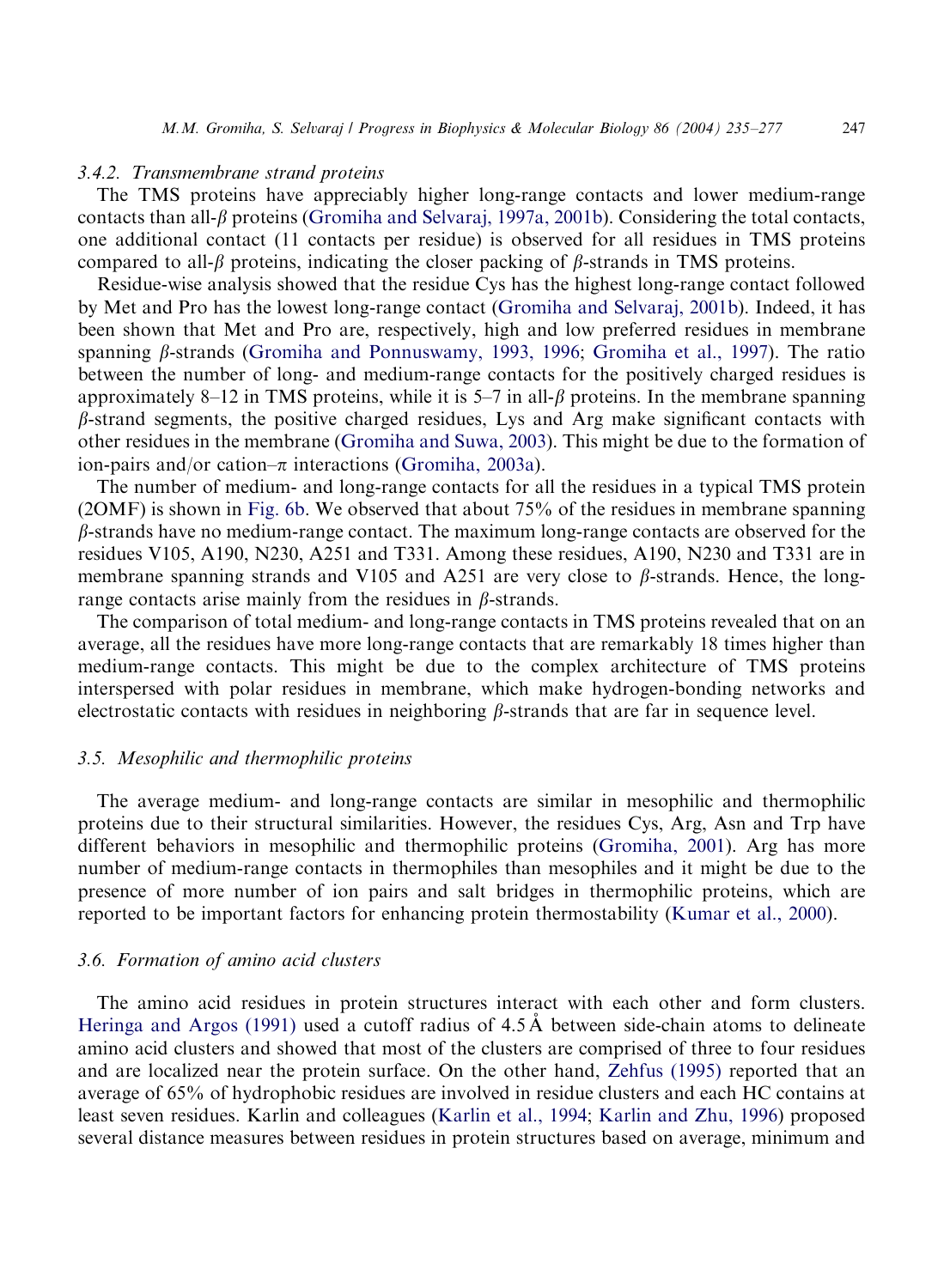maximum distances of both all atom (backbone and side chain) and side-chain atom coordinates to extract the clusters. The applications of this method have been demonstrated with the delineation of different types of clusters, namely, acidic clusters, cysteine clusters, iron–sulfur proteins and charge clusters, and clusters of multiple histidine residues. Chirgadze and Larionova (1999) suggested a different criterion for identifying charged clusters: charged groups were included in a cluster if their charged N and O atoms were located at distances between 2.4 and 7 A. This approach identified charged clusters in 86% of the considered 275 protein structures. Selvaraj and Gromiha (1998a) identified the residue clusters in  $\left(\frac{\alpha}{\beta}\right)_{8}$  barrel proteins based on the distance criteria of  $8 \text{\AA}$  limit between the  $C_{\alpha}$  atoms of two residues in protein structure. This procedure showed the presence of 14 identical amino acid clusters and a large number of physicochemically similar clusters based on surrounding hydrophobicity, turn preference, bulkiness, refractive index and anti-parallel  $\beta$ -strand preference in a set of 36  $(\alpha/\beta)_8$  barrel proteins. Further, graph theoretical approach has been used to identify residue clusters within the distance of  $6.5\text{\AA}$  in protein structures (Kannan and Vishveshwara, 1999; Kannan et al., 2001). These results showthe influence of inter-residue interactions to the formation of residue clusters, which are important for the folding and stability of protein structures.

#### 4. Contact potentials based on inter-residue interactions

The information about the preference of residue pairs to form medium- and long-range contacts has been used to understand the residue–residue cooperativity in protein folding.

## *4.1. Development of effective potentials*

The most widely used approach for deriving effective potentials from an ensemble of experimentally determined protein structures consists of computing frequencies of sequence and structure features, and converting these frequencies into free energies (Sippl, 1990, 1995). Rooman and Wodak (1995) reviewed the two main approaches for developing database-derived potentials and their applications to protein structure prediction.

The first approach is in the context of standard statistical models for deriving scores based on log(frequencies) (Bowie et al., 1991; Ouzounis et al., 1993; Wilmanns and Eisenberg, 1993). The second one is in the context of statistical mechanics for deriving potential terms expressed as  $-kT\log$ (frequencies), where *k* is Boltzmann's constant and *T* is the temperature (Sippl, 1990; Jones et al., 1992; Kocher et al., 1994). Zhang and Skolnick (1998) constructed an artificial protein structural database using contact and secondary structure propensity potentials (called as ''true'' potentials) and then derived new sets of potentials to see how they are related to the true potentials. They found that using the Boltzmann distribution method, when the stability of the structures in the database lies within a certain range, both contact potentials and secondary structure propensities could be derived separately with remarkable accuracy.

Further, several potentials have been derived based on the interactions between amino acid residues in a protein and are used to understand the protein-folding problem, to predict protein structure, stability and fold recognition, and for designing novel proteins (Flockner et al., 1995; Mirny and Shakhnovich, 1996; Reva et al., 1997; Gilis and Rooman, 1997; Furuichi and Koehl,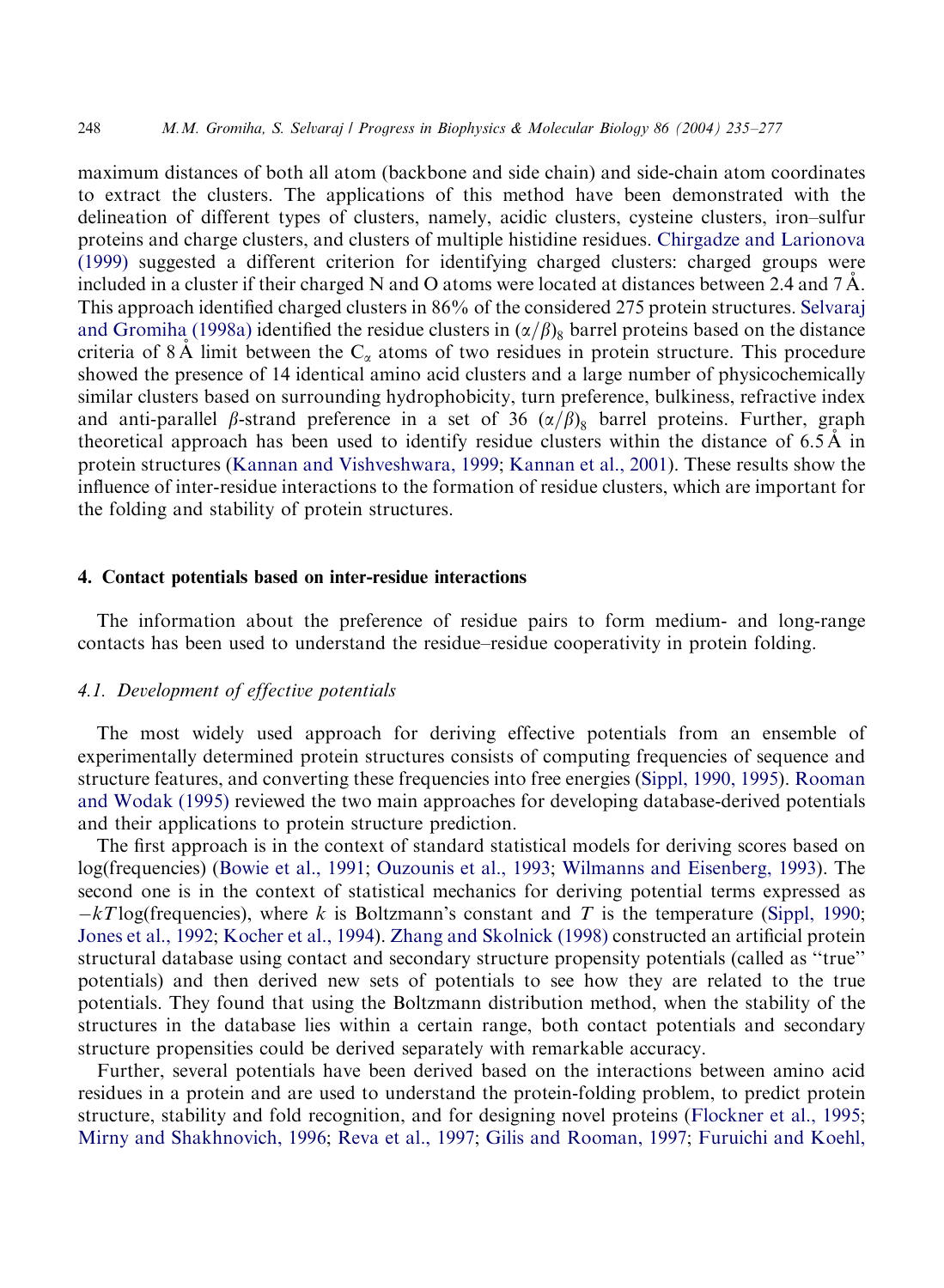1998; Chiu and Goldstein, 1998; Miyazawa and Jernigan, 1999b; Tobi et al., 2000; Russ and Ranganathan, 2002).

## *4.1.1. Backbone torsion potentials*

The influence of amino acids on the backbone conformation of neighboring residues along the chain of a protein has been considered for developing backbone torsion potentials (Rooman et al., 1992; Kocher et al., 1994). They have reported two types of torsion potentials, such as, residue-totorsion potential and torsion-to-residue potential. The residue-to-torsion potential has been computed from the probabilities  $P_{i-k}^{ai,ai}$ *ai,ai*<sub>*i*–*k*</sub> *i*<sub>*k*</sub> *i*<sub>*i*</sub>*k*<sub>*i*</sub> **and**  $P_{i-k,i}^{ai,aj}$  $\int_{i-k}^{a_i} d\mu_{i-k}(t_k)$  that amino acid *a* at position *i* along the sequence and pairs of amino acids *a* at positions *i* and *j*; respectively, are associated with the torsion domain *t* at position *k*; *i* and *k* can be anywhere within a window of 17 sequence positions  $[k-8, k+8]$  centered around k. The torsion-to-residue potential is computed from the probabilities  $P_{i-k}^{ti,ti}$  $\sum_{i=k, i-k}^{ti, ti} (a_k)$  and  $P_{i-k}^{ti, tj}$  $\int_{i-k}^{n,y} f(a_k)$  that torsion domains *t* at position *i* along the sequence and pairs of torsion domains *t* at positions *i* and *j*; respectively, are associated with the amino acid *a* at position *k*: Both the residue-to-torsion and torsion-to-residue potentials have been subdivided into two parts: a short-range part that includes only contributions from residues and torsion domains in the interval  $[k-1, k+1]$ , and a middle-range part that considers all the remaining contributions in the  $[k - 8, k + 8]$  window. These torsion potentials represent best the interactions in protein surface (Gilis and Rooman, 1997) and perform well for predicting the stability of surface mutations.

## *4.1.2. Residue–residue interaction potentials*

Residue–residue potentials describe both local interactions (short and medium range) along the chain and interactions between residues that are far apart along the sequence but close in space (long range). They are computed from the propensities  $P_{i,j}^{ai,aj}$  $\int_{|i-j|}^{a_i, a_j} (d_{ij})$  of two residues  $a_i$  and  $a_j$  at positions *i* and *j* along the sequence, to be separated by a spatial distance *dij* (Kocher et al., 1994), and the pairs separated by 1–7 sequence positions have been considered as middle-range potentials. Pairs separated by more than eight positions represent non-local (long-range) interactions along the chain. This distance potential is dominated by hydrophobic interactions and represents the main interactions that stabilize the protein core. Similar approach has also been proposed for devising a residue–residue potential function to calculate the conformational energy of proteins (Oobatake and Crippen, 1981).

## *4.1.3. Inter-residue contact potentials*

Miyazawa and Jernigan (1985, 1996) estimated the effective inter-residue contact energies from the number of residue–residue contacts (within  $6.5 \text{ Å}$ ) observed in crystal structures of globular proteins by means of a quasi-chemical approximation. This empirical energy function includes solvent effects and provides an estimate of the long-range component of conformational energies. The interaction energies  $e_{ij}$  (contact energy between the residues *i* and *j*) and  $e'_{ij}$  (the energy difference accompanying the formation of a contact pair *i–j* from contact pairs *i–i* and *j–j*) are given in Table 3 (Miyazawa and Jernigan, 1985, 1996). They have observed the following results: (i) the formation of Cys–X contacts from Cys–Cys and X–X contacts represents a relatively large energy loss, because Cys–Cys often form disulfide bonds; (ii) the contact formation between negatively charged (Asp and Glu) and positively charged (Lys and Arg) residues are preferable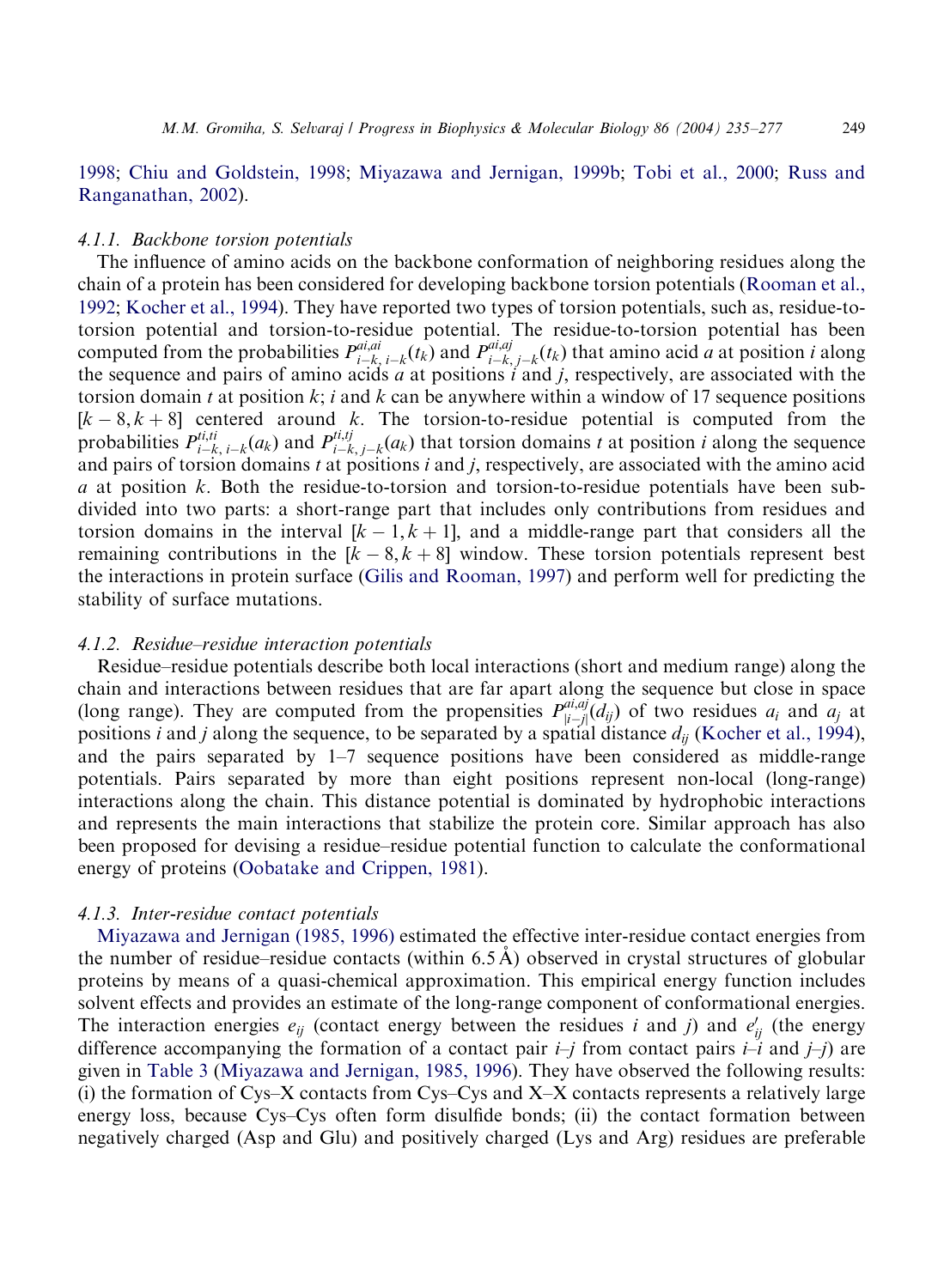|            |      |               |                   | Cys Met Phe Ile |                             |      | Leu Val Trp Tyr Ala Gly Thr Ser Asn Gln Asp Glu His Arg Lys Pro                                                                                                           |      |  |                                                                                              |  |  |  |  |
|------------|------|---------------|-------------------|-----------------|-----------------------------|------|---------------------------------------------------------------------------------------------------------------------------------------------------------------------------|------|--|----------------------------------------------------------------------------------------------|--|--|--|--|
|            |      |               |                   |                 |                             |      | $C_{\rm Y8}$ -5.44 -4.99 -5.80 -5.50 -5.83 -4.96 -4.95 -4.16 -3.57 -3.16 -3.11 -2.86 -2.59 -2.85 -2.41 -2.27 -3.60 -2.57 -1.95 -3.07                                      |      |  |                                                                                              |  |  |  |  |
| Met        |      |               |                   |                 |                             |      | $0.46 - 5.46 - 6.56 - 6.02 - 6.41 - 5.32 - 5.55 - 4.91 - 3.94 - 3.39 - 3.51 - 3.03 - 2.95 - 3.30 - 2.57 - 2.89 - 3.98 - 3.12 - 2.48 - 3.45$                               |      |  |                                                                                              |  |  |  |  |
| <b>Phe</b> |      |               |                   |                 |                             |      | $0.54 - 0.20 - 7.26 - 6.84 - 7.28 - 6.29 - 6.16 - 5.66 - 4.81 - 4.13 - 4.28 - 4.02 - 3.75 - 4.10 - 3.48 - 3.56 - 4.77 - 3.98 - 3.36 - 4.25$                               |      |  |                                                                                              |  |  |  |  |
| <b>Ile</b> |      |               |                   |                 |                             |      | $0.49$ $-0.01$ $0.06$ $\underline{-6.54}$ $-7.04$ $-6.05$ $-5.78$ $-5.25$ $-4.58$ $-3.78$ $-4.03$ $-3.52$ $-3.24$ $-3.67$ $-3.17$ $-3.27$ $-4.14$ $-3.63$ $-3.01$ $-3.76$ |      |  |                                                                                              |  |  |  |  |
| Leu        | 0.57 | 0.01          |                   |                 |                             |      | $0.03 - 0.08 - 7.37 - 6.48 - 6.14 - 5.67 - 4.91 - 4.16 - 4.34 - 3.92 - 3.74 - 4.04 - 3.40 - 3.59 - 4.54 - 4.03 - 3.37 - 4.20$                                             |      |  |                                                                                              |  |  |  |  |
| Val        | 0.52 | 0.18          |                   |                 |                             |      | $0.10 - 0.01 - 0.04 - 5.52 - 5.18 - 4.62 - 4.04 - 3.38 - 3.46 - 3.05 - 2.83 - 3.07 - 2.48 - 2.67 - 3.58 - 3.07 - 2.49 - 3.32$                                             |      |  |                                                                                              |  |  |  |  |
| Trp        |      |               |                   |                 |                             |      | $0.30 - 0.29$ $0.00$ $0.02$ $0.08$ $0.11 - 5.06$ $-4.66$ $-3.82$ $-3.42$ $-3.22$ $-2.99$ $-3.07$ $-3.11$ $-2.84$ $-2.99$ $-3.98$ $-3.41$ $-2.69$ $-3.73$                  |      |  |                                                                                              |  |  |  |  |
| Tyr        |      | $0.64 - 0.10$ | 0.05              | 0.11            | 0.10                        |      | $0.23 -0.04 -4.17 -3.36 -3.01 -3.01 -2.78 -2.76 -2.97 -2.76 -2.79 -3.52 -3.16 -2.60 -3.19$                                                                                |      |  |                                                                                              |  |  |  |  |
| Ala        | 0.51 | 0.15          | 0.17              | 0.05            | 0.13                        | 0.08 | $0.07$ $0.09$ $-2.72$ $-2.31$ $-2.32$ $-2.01$ $-1.84$ $-1.89$ $-1.70$ $-1.51$ $-2.41$ $-1.83$ $-1.31$ $-2.03$                                                             |      |  |                                                                                              |  |  |  |  |
| Gly        | 0.68 | 0.46          | 0.62              | 0.62            | 0.65                        | 0.51 | 0.24 0.20 0.18 $-2.24$ $-2.08$ $-1.82$ $-1.74$ $-1.66$ $-1.59$ $-1.22$ $-2.15$ $-1.72$ $-1.15$ $-1.87$                                                                    |      |  |                                                                                              |  |  |  |  |
| Thr        | 0.67 | 0.28          | 0.41              | 0.30            | 0.40                        | 0.36 | 0.37 0.13 0.10 0.10 -2.12 -1.96 -1.88 -1.90 -1.80 -1.74 -2.42 -1.90 -1.31 -1.90                                                                                           |      |  |                                                                                              |  |  |  |  |
| Ser        | 0.69 | 0.53          | 0.44              | 0.59            | 0.60                        | 0.55 | 0.38 0.14 0.18 0.14 $-0.06$ $-1.67$ $-1.58$ $-1.49$ $-1.63$ $-1.48$ $-2.11$ $-1.62$ $-1.05$ $-1.57$                                                                       |      |  |                                                                                              |  |  |  |  |
| Asn        | 0.97 | 0.62          | 0.72              | 0.87            | 0.79                        | 0.77 | 0.30 0.17 0.36 0.22 0.02 0.10 -1.68 -1.71 -1.68 -1.51 -2.08 -1.64 -1.21 -1.53                                                                                             |      |  |                                                                                              |  |  |  |  |
| Gln        | 0.64 | 0.20          | 0.30              | 0.37            | 0.42                        | 0.46 | $0.19 - 0.12$                                                                                                                                                             |      |  | $0.24$ $0.24$ $-0.08$ $0.11$ $-0.10$ $-1.54$ $-1.46$ $-1.42$ $-1.98$ $-1.80$ $-1.29$ $-1.73$ |  |  |  |  |
| Asp        | 0.91 | 0.77          | 0.75              | 0.71            | 0.89                        | 0.89 | $0.30 - 0.07$ 0.26                                                                                                                                                        |      |  | $0.13 - 0.14 - 0.19 - 0.24 - 0.09 - 1.21 - 1.02 - 2.32 - 2.29 - 1.68 - 1.33$                 |  |  |  |  |
| Glu        | 0.91 |               | $0.30 \quad 0.52$ | 0.46            | 0.55                        | 0.55 | $0.00 - 0.25$ 0.30                                                                                                                                                        |      |  | $0.36 -0.22 -0.19 -0.21 -0.19$ $0.05 -0.91 -2.15 -2.27 -1.80 -1.26$                          |  |  |  |  |
| His        | 0.65 |               | $0.28$ 0.39       | 0.66            | 0.67                        | 0.70 | $0.08$ 0.09                                                                                                                                                               | 0.47 |  | 0.50 0.16 0.26 0.29 0.31 -0.19 -0.16 -3.05 -2.16 -1.35 -2.25                                 |  |  |  |  |
| Arg        | 0.93 | 0.38          | 0.42              | 0.41            | 0.43                        |      | $0.47 - 0.11 - 0.30$ $0.30$ $0.18 - 0.07 - 0.01 - 0.02 - 0.26 - 0.91 - 1.04$ $0.14 - 1.55 - 0.59 - 1.70$                                                                  |      |  |                                                                                              |  |  |  |  |
| Lys        | 0.83 |               | $0.31 \quad 0.33$ | 0.32            | 0.37                        |      | $0.33 -0.10 -0.46$                                                                                                                                                        |      |  | 0.11 0.03 -0.19 -0.15 -0.30 -0.46 -1.01 -1.28 0.23 0.24 -0.12 -0.97                          |  |  |  |  |
| Pro        | 0.53 |               |                   |                 | $0.16$ $0.25$ $0.39$ $0.35$ |      | $0.31$ $-0.33$ $-0.23$ $0.20$ $0.13$ $0.04$ $0.14$ $0.18$ $-0.08$ $0.14$ $0.07$ $0.15$ $-0.05$ $-0.04$ $-1.75$                                                            |      |  |                                                                                              |  |  |  |  |

Table 3 Contact energies derived from protein crystal structures

*Note*: The upper half and diagonal elements represent for  $e_{ij}$  and lower half indicates  $e'_{ij}$ . The energies are in RT units. Data from Miyazawa and Jernigan (1996).

250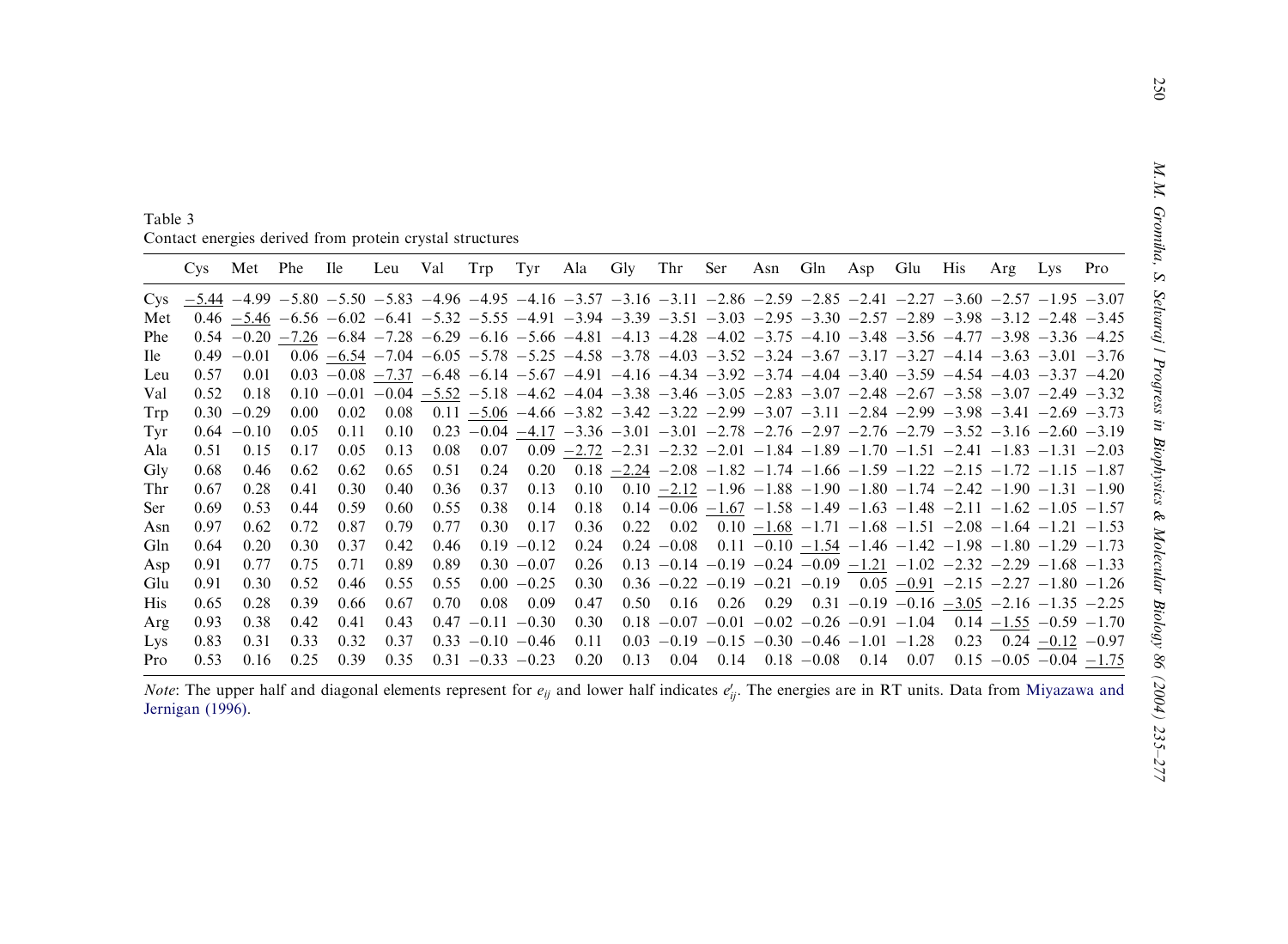due to electrostatic interactions; the magnitudes of the interaction energies of Asp and Glu with His are smaller than that with Lys and Arg because of its less average charge; (iii) Tyr and Trp (to some extent) prefer contacts with polar residues because of the presence of polar atoms in their side chains, although they have hydrophobic characteristics as indicated by large negative values of *eij*; and (iv) the segregation of hydrophobic and hydrophilic residues can be directly seen from the values of  $e'_{ij}$ ;  $e'_{ij}$  among hydrophobic residues (Met, Phe, Ile, Leu and Val) takes small positive or negative values, indicating that these residues do not have strong specific preferences but are almost randomly mixed in protein structures. Hydrophilic residues (Thr, Ser, Asn, Gln, His, Arg, Lys and Pro) for the most part prefer contacts with each other to those between the same types of residues; in the case of charged residues, the subtracted unfavorable electrostatic interactions would in part be responsible for this.

Zhang and Kim (2000) proposed that the residue contact energies strongly depend on the secondary structural environment and derived contact potentials in the context of secondary structural environment in proteins. These potentials have been used in threading and to predict the contacts in 3D structures of proteins.

## *4.2. Potentials based on distance criteria*

The distance criterion has also been used to describe the residue pairs influenced by local (medium-range) and non-local (long-range) interactions. The inter-residue contacts in protein structures have been pictorially represented with the aid of contact maps. The contact map for a typical protein within the distance of  $8\text{\AA}$  is shown in Fig. 7. In this figure, the diagonal residues showthe short-range contacts, the residues close to the diagonal represent the medium-range contacts and the residues far away from the diagonal indicate the long-range contacts.

For each medium- and long-range interaction, we have computed the average preference of surrounding residues for all the 20 amino acid residues. It is defined as  $\langle N \rangle_{ii} = \Sigma N_{ii}/(\Sigma N_i +$  $\Sigma N_i$ ), where  $N_{ij}$  is the number of surrounding residues (contacts) of type *j* around residue *i* (400 combinations), and the summation is over all the residues in the considered proteins.  $\Sigma N_i$  and  $\Sigma N_j$ 



Fig. 7. The 8 Å contact map for Taka amylase.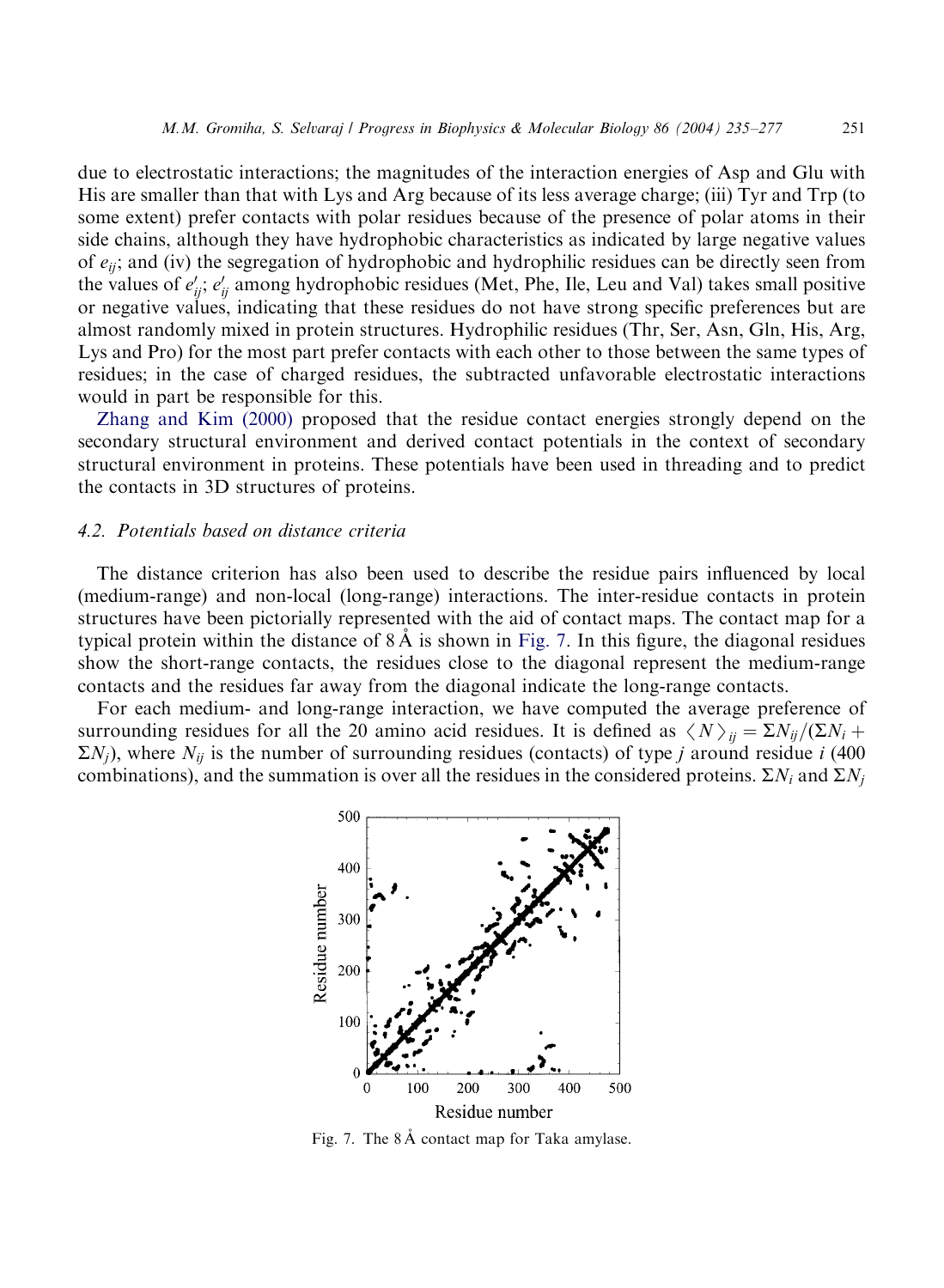are, respectively, the total number of residues of type *i* and *j* (Gromiha and Selvaraj, 1999a). We have derived sets of  $20 \times 20$  matrices for medium- and long-range interactions for each structural class of globular proteins and membrane proteins (Gromiha and Selvaraj, 1999a, 2001b). In principle, it should be possible to convert the number of contacts into free energies using the standard procedures (Sippl, 1990, 1995; Miyazawa and Jernigan, 1996).

## *4.2.1. Globular proteins*

The topmost 10 residue pairs that are influenced by medium- and long-range contacts in all structural classes of globular proteins are presented in Table 4. In medium-range contacts, we found that the effect of C–C is very less; hydrophobic and polar residues have equal role in forming medium-range contacts. The charged residues, Asp, Glu and Lys, have more mediumrange contacts than other residues. Interestingly, D–K and E–K are one of the topmost three preferred residue pairs for the classes,  $\alpha + \beta$  and  $\alpha/\beta$ , respectively. This may be due to the formation of ion pairs (Barlowand Thornton, 1983).

In long-range contacts, about 50% of residue pairs are observed with the same residue (C–C; V–V; G–G; L–L, A–A and I–I). The highest preference is observed for C–C, which is due to the formation of disulfide bridges (Thornton, 1981). The hydrophobic residues Ala, Val and Leu

Table 4

| No.            | All- $\alpha$         | <b>TMH</b> | All- $\beta$ | <b>TMS</b> | $\alpha + \beta$ | $\alpha$ / $\beta$ | Globular | Membrane |
|----------------|-----------------------|------------|--------------|------------|------------------|--------------------|----------|----------|
|                | Medium-range contacts |            |              |            |                  |                    |          |          |
| 1              | $A-A$                 | L–L        | $A-A$        | $D-G$      | $L - V$          | $A-A$              | $A-A$    | L–L      |
| 2              | $L-L$                 | $G-L$      | $S-S$        | $G-S$      | $A-A$            | $E-K$              | $L-L$    | $G-L$    |
| 3              | $A-K$                 | $L-T$      | $C-C$        | $E-G$      | $D-K$            | $L-L$              | $E-K$    | $A-A$    |
| 4              | $E-K$                 | $A-L$      | $D-G$        | $A-A$      | $G-G$            | $A-G$              | $A-K$    | $A-L$    |
| 5              | $D-K$                 | $L-S$      | $G-G$        | $G-T$      | $A-L$            | $G-G$              | $D-K$    | $L-T$    |
| 6              | $L - V$               | $A-I$      | $I-V$        | $A-S$      | $E-K$            | A–L                | $A-L$    | $L-S$    |
| 7              | $F-F$                 | $F-F$      | $L - V$      | $Q-Q$      | $C-C$            | $A-D$              | $L - V$  | $I-N$    |
| 8              | $I-L$                 | $I-V$      | $D-R$        | $S-T$      | $A-D$            | $I-L$              | $G-G$    | $A-F$    |
| 9              | $A-E$                 | $A-F$      | $G-S$        | $I-I$      | $A-S$            | $A-K$              | $A-G$    | $A-V$    |
| 10             | $G-L$                 | $L - V$    | $G-N$        | $G-V$      | $W-W$            | $L - V$            | $I-L$    | $A-I$    |
|                | Long-range contacts   |            |              |            |                  |                    |          |          |
| 1              | $A-L$                 | $C-C$      | $C-C$        | $C-C$      | $C-C$            | $V - V$            | $C-C$    | $C-C$    |
| $\overline{c}$ | L–L                   | $L-L$      | $V - V$      | $G-G$      | $V - V$          | $G-G$              | $V - V$  | $L-L$    |
| 3              | $C-C$                 | $I-L$      | $L - V$      | $A-A$      | $L-L$            | $A-V$              | $G-G$    | $G-G$    |
| 4              | $A-A$                 | $A-L$      | $G-G$        | $A-G$      | $A-V$            | $I-V$              | $L - V$  | $A-V$    |
| 5              | $L - V$               | $L - V$    | $L-L$        | $A-L$      | $A-L$            | $L - V$            | $A-V$    | $A-L$    |
| 6              | $A-V$                 | $F-G$      | $S-S$        | $V-Y$      | $L - V$          | $I-L$              | $L-L$    | $A-G$    |
| 7              | $V - V$               | $G-L$      | $A-V$        | $G-Y$      | $I-L$            | $A-L$              | $A-L$    | $I-L$    |
| 8              | $E-K$                 | $P-P$      | $T-V$        | $G-V$      | $I-I$            | $A-A$              | $A-A$    | $A-V$    |
| 9              | $I-L$                 | $G-P$      | $G-T$        | $N-N$      | $I-V$            | $I-I$              | $I-V$    | $G-V$    |
| 10             | $A-I$                 | $A-I$      | $A-A$        | $D-G$      | $A-I$            | $L-L$              | $I-L$    | $V - V$  |

Topmost 10 residue pairs influenced by medium- and long-range contacts in globular (all structural classes) and membrane (TMH and TMS) proteins

*Note*: Data from Gromiha and Selvaraj (1999a, 2001b).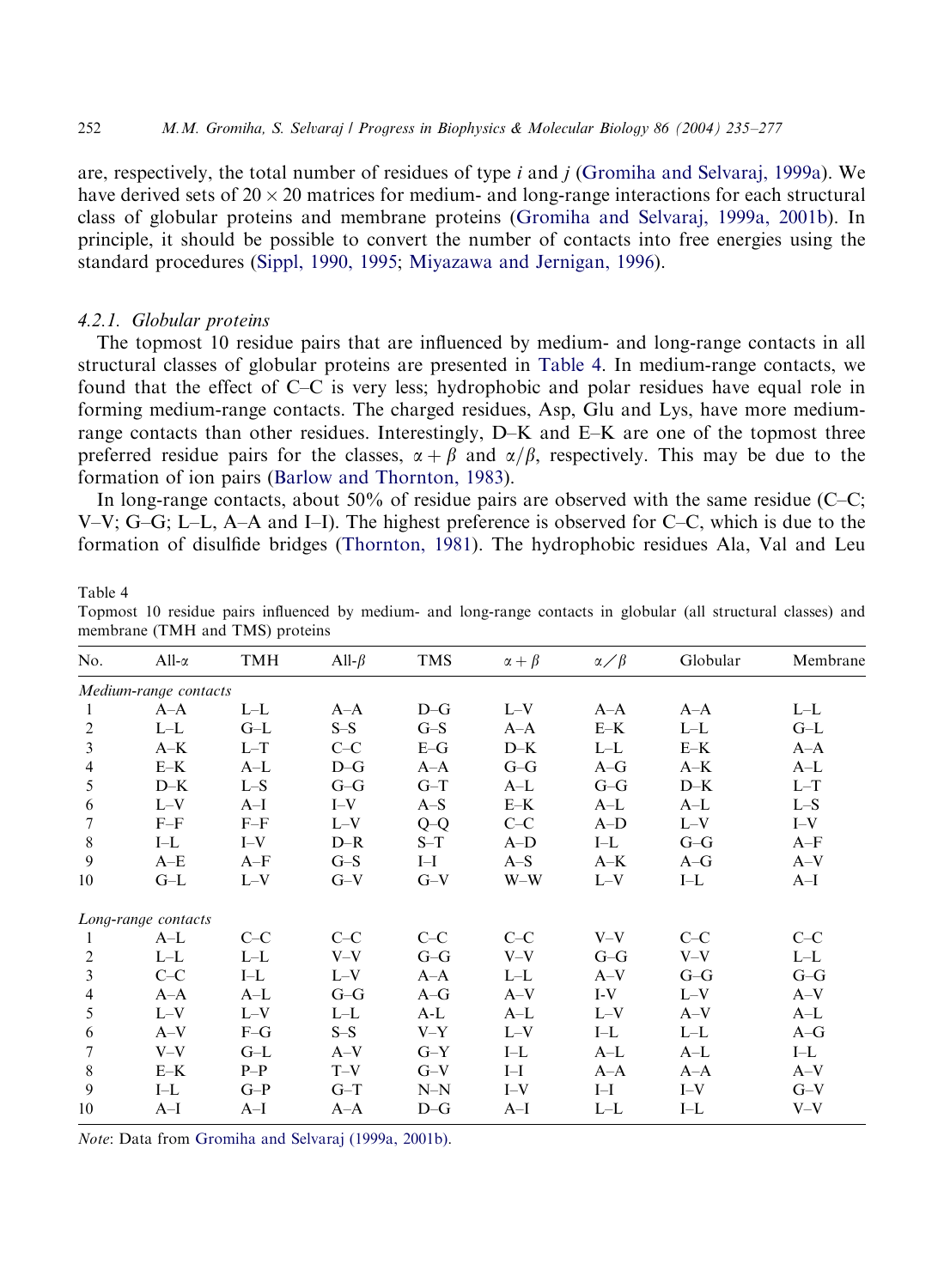contribute more for long-range contacts, due to the formation of HCs (Table 4). The contribution of Ile is less compared to other hydrophobic residues.

The comparison of medium- and long-range contacts shows that the charged and polar residues play a main role in forming medium-range contacts although hydrophobic residues are also making significant contribution. In long-range contacts, hydrophobic residues dominate and the role of polar residues is minimal.

#### *4.2.2. Membrane proteins*

In Table 4, we also included the topmost 10 residue pairs that are influenced by medium- and long-range contacts in membrane (TMH and TMS) proteins. In TMH proteins, hydrophobic– hydrophobic residue pairs are predominant to form medium-range contacts, owing to the fact that the membrane spanning helical segments are highly accommodated with a stretch of hydrophobic residues. Among the hydrophobic residues, Leu is the most preferred one. Interestingly, Leu has a preference for small residues (Ala, Gly, Ser and Thr) to form residue pairs. In TMS proteins, the polar residues Gln, Thr and Ser and the negatively charged residues Asp and Glu have higher preference to form medium-range contacts.

In TMH proteins, as expected, the hydrophobic residue pairs mainly contribute for long-range contacts. Interestingly, the pair P–P has also higher influence for long-range contacts. This may be due to the occurrence of Pro at or near the termini of TMH segments and form higher longrange contacts. In TMS proteins, Gly has the highest preference. Also, Tyr has higher long-range contacts with other residues and Asn has higher contacts with the same residue.

## *4.2.3. Mesophilic and thermophilic proteins*

The thermophilic proteins have a significant number of inter-residue contacts between residues of H-bond forming capability other than specific interactions, such as HCs that are observed in both mesophilic and thermophilic proteins (Gromiha, 2001). Recent structural analysis on a set of mesophilic and thermophilic proteins showed that the increase in number of hydrogen bonds increases the stability (Vogt et al., 1997). Further, we observed that apart from hydrophobic residue pairs, thermophilic proteins prefer to form contacts between hydrophobic and polar residues. The residue, Tyr prefers to have contacts with other residues, Asp, Ile, Lys, Ser and Val in thermophiles while its contacts in mesophiles are less.

These results reveal the distinct residue pair-preference between (i) globular and membrane proteins and (ii) mesophilic and thermophilic proteins. These preferred residue pairs interact in a cooperative manner to direct and stabilize the process of protein folding.

## 5. Application of inter-residue interactions in protein structure prediction

## *5.1. Secondary structure of proteins*

The information about the inter-residue interactions in different structural classes showed that secondary structure formation is mainly influenced by medium-range interactions in all-a proteins whereas it is influenced by long-range interactions in all- $\beta$  proteins. As most of the secondary structure prediction algorithms take into account only the effect of neighboring residues along the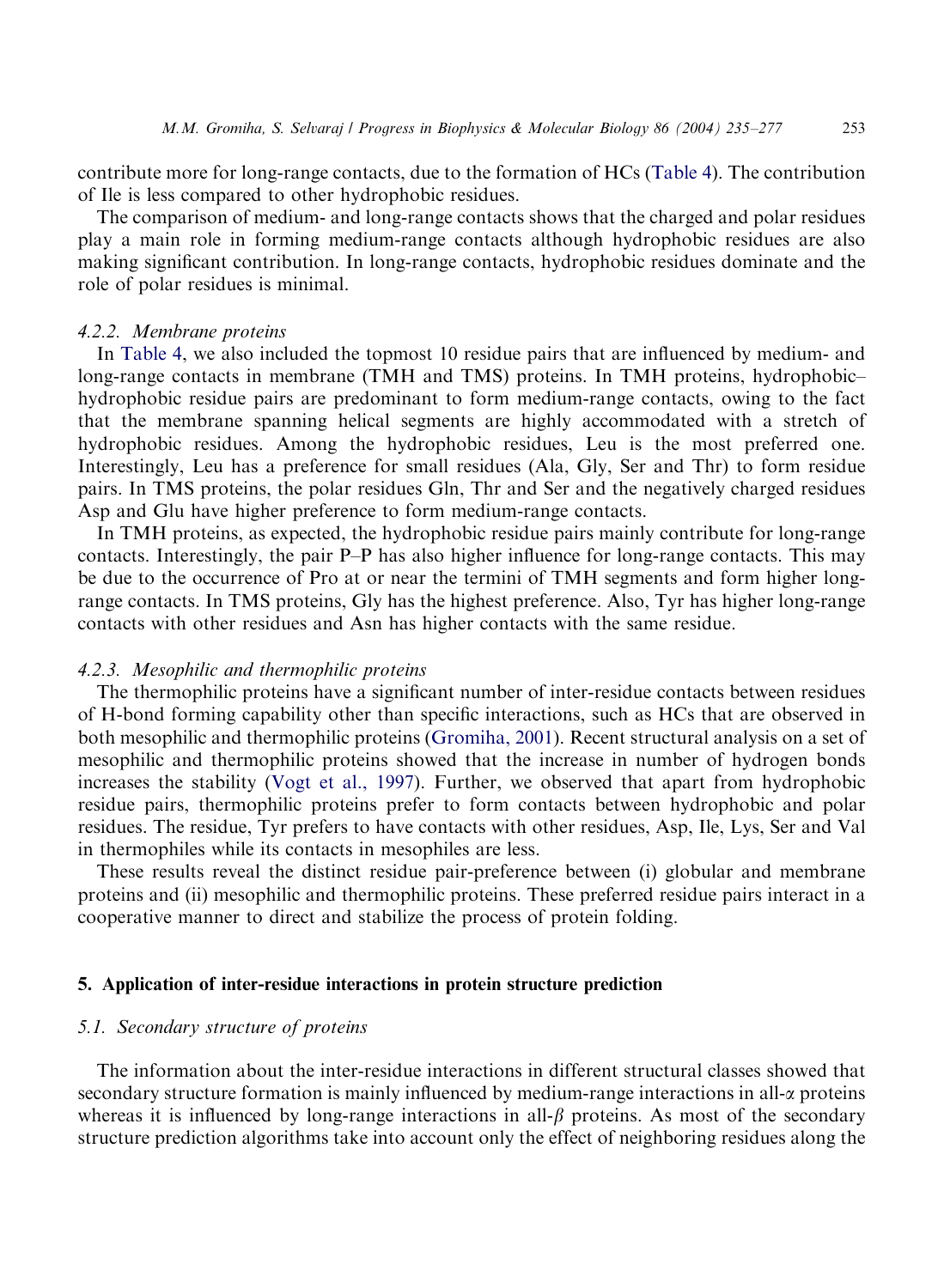sequence which include short- and medium-range interactions, we hypothesized that secondary structure prediction of all- $\alpha$  proteins would be better than the other classes of proteins (Gromiha and Selvaraj, 1998).

The average predicted accuracy levels of all the structural classes by different methods have been computed and the results are presented in Table 5 (Gromiha and Selvaraj, 1998). We found that all the methods predict the secondary structures of all- $\alpha$  class better than other classes. The enhanced neural network method (Kneller et al., 1990) and the PHD algorithm (Rost and Sandor, 1994a) predict with a difference of 9%. Also other methods (Chou and Fasman, 1974; Garnier et al., 1978; Qian and Sejnowski, 1988; Gromiha and Ponnuswamy, 1995; Chandonia and Karplus, 1996; Ito et al., 1997) predict about 5% more accurately in all- $\alpha$  class than all other classes of globular proteins.

A plausible reason for this tendency can be ascribed to the predominant role of short- and medium-range interactions in all- $\alpha$  proteins. Similarly, lower accuracy in the prediction of secondary structures in other classes of proteins implies the dominance of long-range interactions in them. Further, inter-residue interactions have been successfully used to predict the structural class of globular proteins (Kumarevel et al., 2000). Hence, developing secondary structure prediction techniques that are specific for each structural class incorporating the influence of short-, medium- and long-range interactions may pave a way for improving the secondary structure prediction of proteins.

## *5.2. Solvent accessibility*

Solvent accessibility is one of the important factors for the structure and function of proteins. Recently, Ahmad et al. (2003a, b) proposed a method based on neural networks for predicting the real value solvent accessibility of amino acid residues. The basic design of a neural network is shown in Fig. 8 and it contains input, hidden and output layers. The details about the construction of neural network have been available in the literature (Rost and Sander, 1994b; Ahmad and Gromiha, 2002, 2003; Pollastri et al., 2002; Ahmad et al., 2003a, b). In the network designed for predicting the real value solvent accessibility, the neighboring residue information has been taken into account for training the network and hence the predictive accuracy mainly depends on short-range interactions. It has been reported that the inclusion of residues

| Method                  | All- $\alpha$ | All- $\beta$ | Mixed | Reference                     |
|-------------------------|---------------|--------------|-------|-------------------------------|
| Statistical analysis    | 62.2          | 49.5         | 55.3  | Chou and Fasman (1974)        |
| Information theory      | 61.9          | 58.2         | 58.1  | Garnier et al. (1978)         |
| Neural network          | 67.0          | 64.0         | 64.9  | Qian and Sejnowski (1988)     |
| Enhanced neural network | 79.0          | 70.0         | 64.0  | Kneller et al. $(1990)$       |
| Neural network, PHD     | 80.8          | 68.8         | 72.4  | Rost and Sandor (1994a, b)    |
| Hydrophobicity profile  | 84.1          | 83.6         | 79.8  | Gromiha and Ponnuswamy (1993) |
| Neural network          | 71.1          | 66.3         | 66.9  | Chandonia and Karplus (1996)  |
| 3D-1D compatibility     | 74.5          | 70.6         | 67.3  | Ito et al. (1997)             |
|                         |               |              |       |                               |

Table 5 Accuracy of prediction in different structural classes by eight methods

*Note*: The highest accuracy among the three structural classes is indicated in bold (Gromiha and Selvaraj, 1998).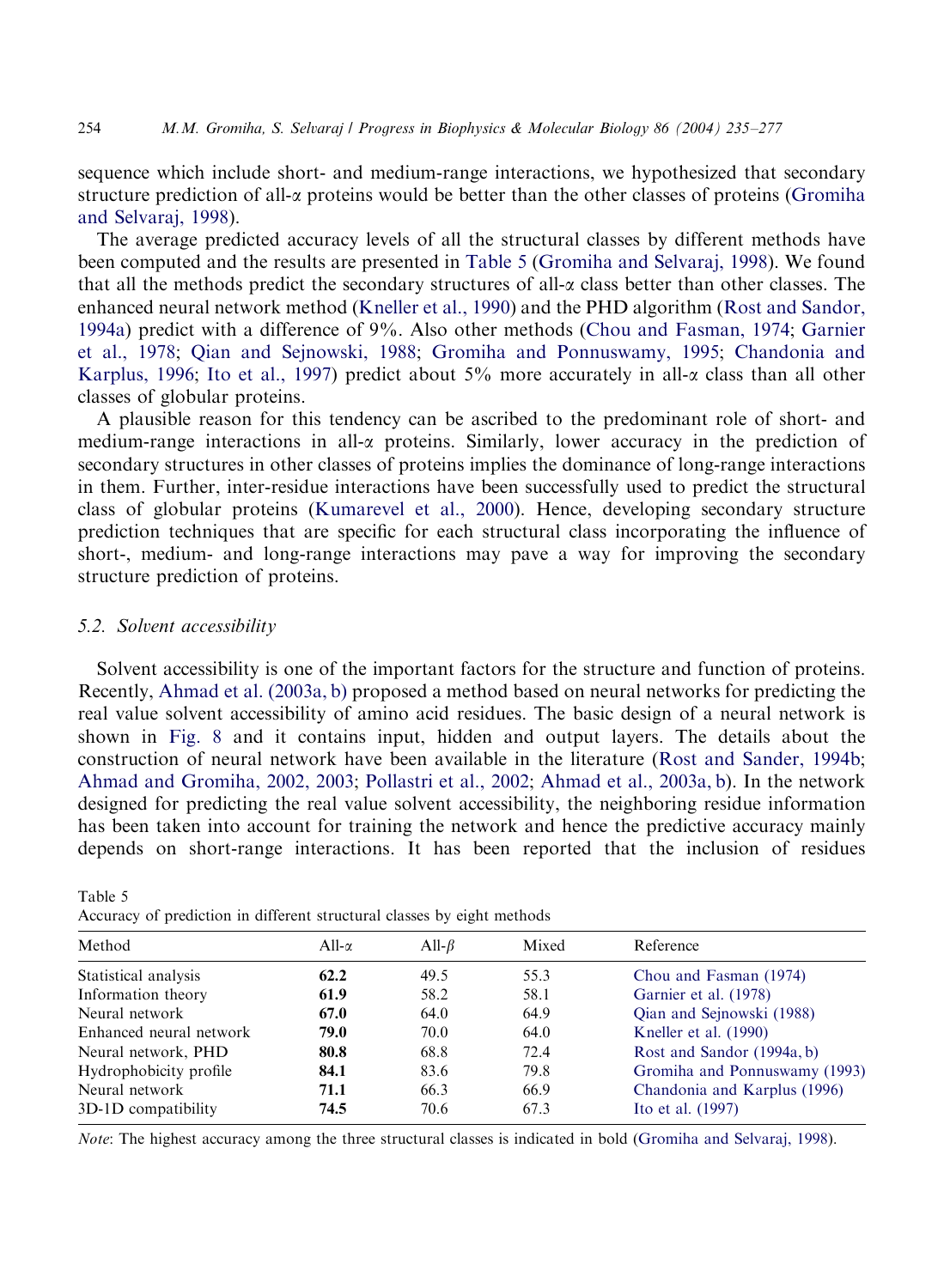

Fig. 8. Design of a neural network for predicting the solvent accessibility of proteins (Ahmad et al., 2003a).

contributing for short- and medium-range interactions improved the accuracy by 5.7% and the information from more than four residue neighbors did not showany significant improvement. However, they mentioned that the mean absolute error of 18% has been determined by longrange contacts between residues in a protein.

## *5.3. Identification of domains*

Islam et al. (1995) proposed an automatic algorithm for identifying domains in proteins based on inter-residue contacts. This approach is based on dividing the chain segment to minimize the density of inter-domain contacts in a distance plot. The distance plot has been constructed from a distance matrix,  $D_{ij}$ , where *i* and *j* are two residues in a protein. The value of  $D_{ij}$  is taken as 1 if the  $C_{\alpha}-C_{\alpha}$  distance is less than a cutoff distance *d* or 0 otherwise. They have correctly identified the domains in 78% of the 284 non-redundant protein structures and most of the proteins have one or two domains.

#### *5.4. Inter-residue contact prediction*

Gobel et al. (1994) proposed a simple and general method to analyze correlations in mutational behavior between different positions in a multiple sequence alignment. They have then used these correlations to predict contact maps of protein structures. Further, a neural network based prediction has been proposed for predicting the inter-residue contacts in proteins (Fariselli et al., 2001). In this procedure, two residues in a protein are in contact with each other if the distance between the  $C_\beta$  atoms is within 8 Å, which are separated by more than seven residues. The program CORNET has been developed including the evolutionary information in the form of sequence profile, sequence conservation, correlated mutations and predicted secondary structures. The predictor was trained and cross-validated on a data set of 173 non-homologous proteins. It has been reported that the performance of this method is poor for all- $\alpha$  proteins and the accuracy is high for all- $\beta$  and mixed proteins.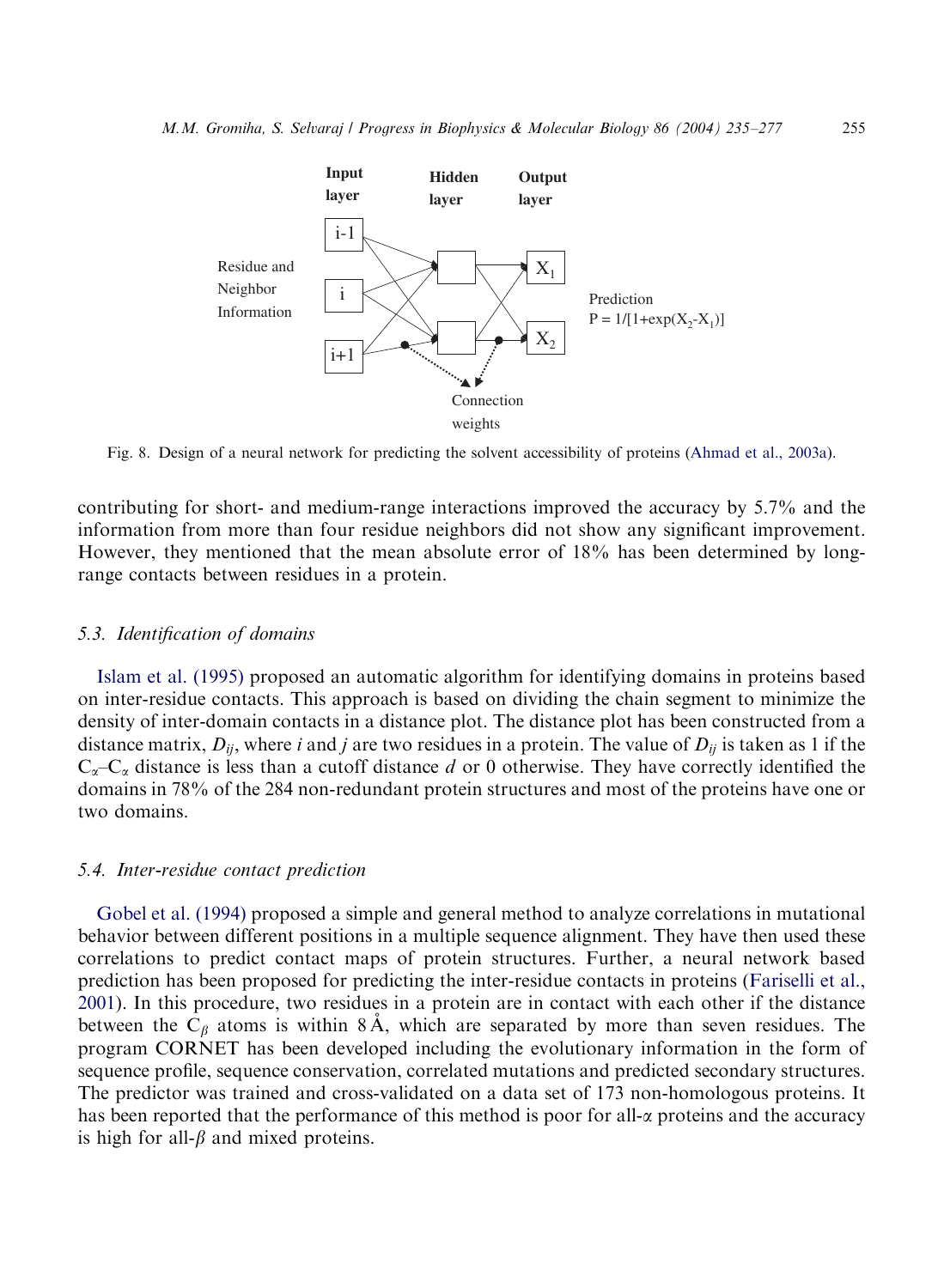#### *5.5. Protein fold and sequence recognition*

Miyazawa and Jernigan (1999a) developed a tertiary-structure potential consisting of a longrange interaction, pairwise contact potential and a repulsive packing potential for protein fold and sequence recognition. This potential is devised to evaluate together the total conformational energy of a protein at the coarse-grained residue level. The stability of native structures is assumed as a primary requirement for proteins to fold into their native structures. In order to remove the protein size dependence and to represent protein stabilities for monomeric and multimeric states, a collapse energy is subtracted from the contact energies. The free energy of the whole ensemble of protein conformations that is subtracted from the conformational energy to represent protein stability as approximated as the average energy expected for a typical native structure with the same amino acid composition. This term may be constant in fold recognition but essentially varies in sequence recognition. They have employed a simple test of threading sequences into structures without gaps and showed that the new potential may be used for both fold and sequence recognition.

## *5.6. Discriminating correct from incorrect folds*

The information about inter-residue interactions has been used to distinguish correct fold from incorrect folds of protein structure. Park et al. (1997) tested a set of 18 energy functions, which include 13 pairwise potentials, four hydrophobic potentials and one environment-based potential for detecting the correct folds in three different sets of data. First set contains eight small proteins, all of which have correct native secondary structures and are reasonably compact, second is the set of all sub-conformations in a database of known 3D structure and the third is a set of ensembles of 1000 conformations each for seven small proteins obtained from molecular dynamics simulations at 298 and 498 K. They found that the potentials obtained from interresidue contacts are performing reasonably well to discriminate the correct folds from incorrect folds.

## *5.7. Ab initio protein structure prediction*

Skolnick and colleagues (Skolnick and Kihara, 2001; Skolnick et al., 2001) have developed a program, PROSPECTOR for identifying templates of protein structures, side-group contact prediction and for the prediction of short- and intermediate-range distances between the side groups along the polypeptide chain. The accuracy of contact and distance predictions is high if any homologous protein exists in the structural database. In such situation, the remaining protocols followthe comparative modeling and this methodology is not used for the novel folds or for different cases of fold recognition. This problem has been overcome by culling the predicted contacts from templates that can have a different global fold, with corresponding low accuracy. They have also built the starting lattice models from very fragmentary templates, which may contain small elements of super-secondary structures resembling structural motifs in a target structure. This ab initio method has been fully automated and it predicts the side-group contacts with reasonable accuracy even if the proteins do not have significantly high scoring in the threading stage.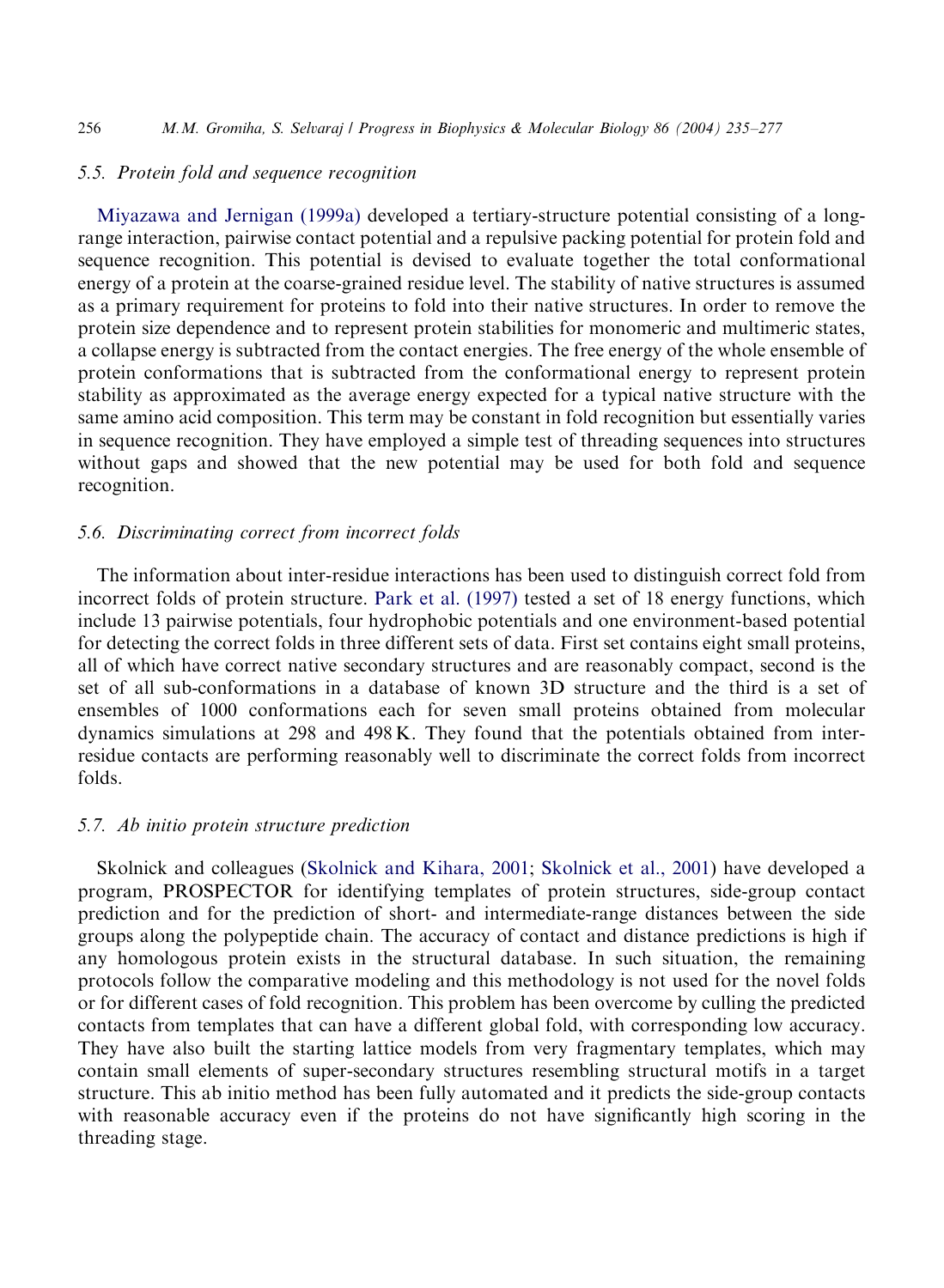#### 6. Inter-residue interactions and protein-folding rates

Understanding the protein-folding pathways and kinetics is a challenging task. It has been recently established that the topology of proteins plays an important role in kinetics of protein folding (Makarov et al., 2002; Makarov and Plaxco, 2003; Jewett et al., 2003; Gromiha, 2003c). Recently, two parameters, CO and LRO have been proposed to relate the total number of contacts and long-range contacts, respectively, with protein-folding rates (Plaxco et al., 1998; Gromiha and Selvaraj, 2001a).

## *6.1. Concept of contact order*

The parameter, CO reflects the relative importance of local and non-local contacts to the native structure of a protein (Plaxco et al., 1998). It is defined as  $\Sigma \Delta S_{ii}/LN$ , where *N* is the total number of contacts,  $\Delta S_{ii}$  is the sequence separation between contacting residues *i* and *j*, and *L* is the total number of residues in the protein. In a protein with low CO, the residues that interact with others are close in sequence. A high CO implies that there are a large number of long-range interactions. Plaxco et al. (1998) reported that the CO shows a significant correlation with folding rate of small, two-state proteins.

## *6.2. Definition of long-range order*

We defined a parameter, LRO for a protein from the knowledge of long-range contacts (contacts between two residues that are close in space and far in the sequence) in protein structure (Gromiha and Selvaraj, 2001a). It is defined as

$$
LRO = \sum n_{ij}/N, \quad n_{ij} = \begin{cases} 1 & \text{if } |i - j| > 12, \\ 0 & \text{otherwise,} \end{cases}
$$
 (1)

where *i* and *j* are two contacting residues in space within a distance of  $8 \text{ Å}$  and  $N$  is the total number of residues in a protein.

## *6.2.1. Relationship between long-range order and folding rate of proteins*

The computed LRO using Eq. (1) for a set of 23 small, two-state proteins are presented in Table 6 along with the CO and folding rate of each protein. We found a good inverse relationship  $(r = -0.78)$  between LRO and experimental folding rate,  $ln(k)$  for all the considered proteins. We have varied the minimum distance of separation between two interacting residues from 1 to 50 residues and examined the correlation between LRO and folding rates. The results presented in Fig. 9 indicate that the minimum distance of 12 residues in defining LRO has the best correlation between LRO and folding rates and significant correlation is obtained for the minimum residue separation of 10–15 residues (Gromiha and Selvaraj, 2001a). This observation suggests the presence of key residues, responsible for the formation of folding nucleus at an interval of approximately 25 residues, in agreement with the experimentally observed distance of separation between residues forming folding nuclei in *SH3 domain* and *chymotrypsin inhibitor* (Itzhaki et al., 1995; Grantcharova et al., 1998). Further, we have set up separate limits for the proteins in different structural classes.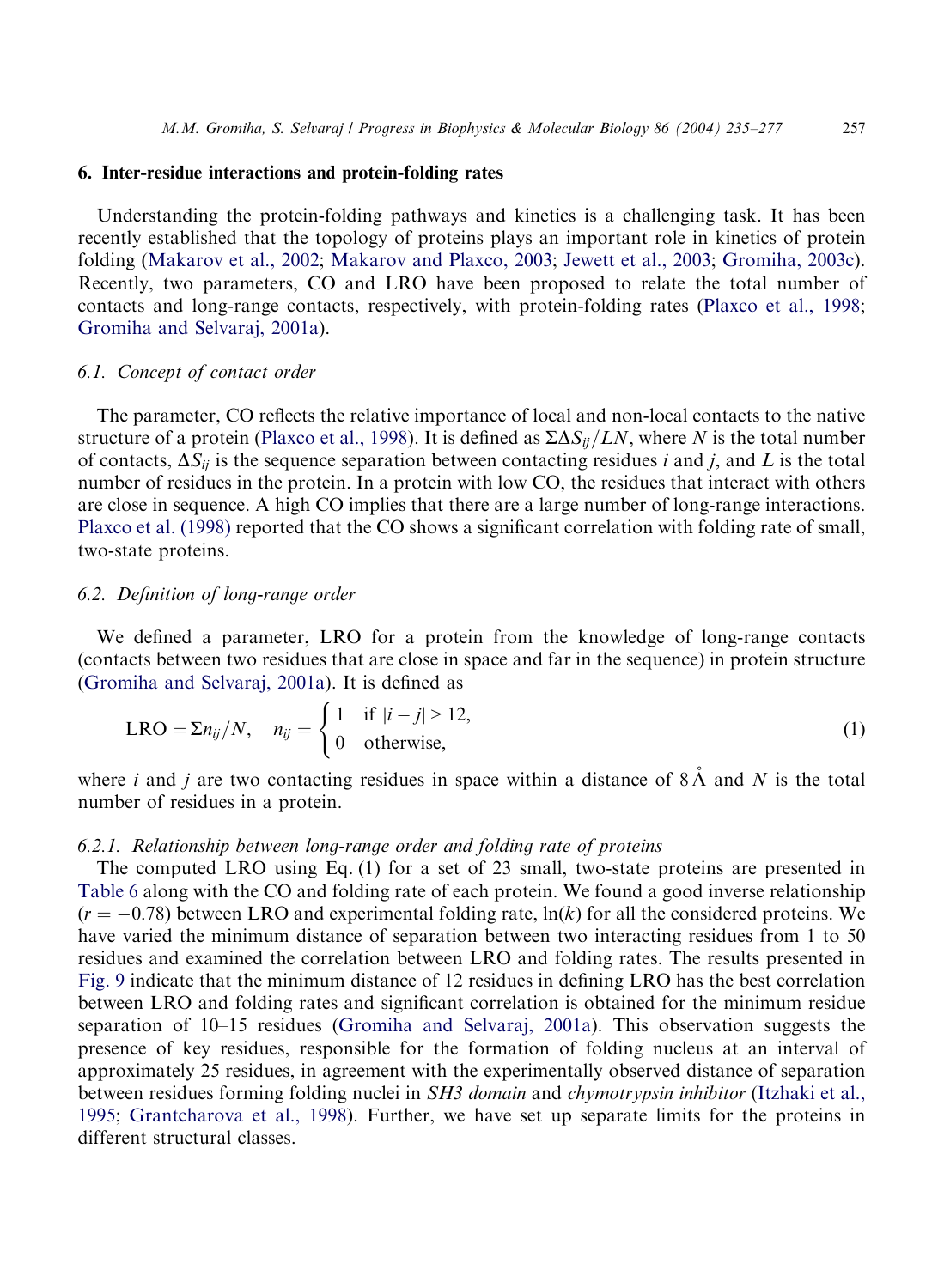Table 6

|                       |          | contact order, tong range order and folding fall of 25 two state proteins |                  |         |
|-----------------------|----------|---------------------------------------------------------------------------|------------------|---------|
| PDB code              | $\rm CO$ | LRO1                                                                      | LRO <sub>2</sub> | ln(k)   |
| $All-\alpha$ proteins |          |                                                                           |                  |         |
| 1LMB                  | 9.40     | 1.126                                                                     | 0.851            | 8.19    |
| 1HRC                  | 11.20    | 2.212                                                                     | 1.173            | 8.76    |
| 2ABD                  | 14.00    | 2.302                                                                     | 1.814            | 6.55    |
| 1YCC                  | 11.60    | 2.214                                                                     | 1.126            | 9.62    |
| $All-\beta$ proteins  |          |                                                                           |                  |         |
| 1CSP                  | 16.40    | 3.045                                                                     | 0.269            | 6.98    |
| 1TEN                  | 17.40    | 3.888                                                                     | 1.101            | 1.06    |
| 1SHF                  | 18.30    | 2.847                                                                     | 0.678            | 4.55    |
| 2AIT                  | 21.60    | 4.135                                                                     | 0.703            | 4.20    |
| 3MEF                  | 17.70    | 2.957                                                                     | 0.348            | 5.30    |
| 1MJC                  | 16.00    | 2.986                                                                     | 0.377            | 5.24    |
| 1AEY                  | 19.90    | 3.000                                                                     | 0.759            | 2.09    |
| 1SHG                  | 19.10    | 3.018                                                                     | 0.737            | 1.41    |
| 1SRL                  | 19.60    | 3.107                                                                     | 0.714            | 4.04    |
| 1PKS                  | 20.00    | 3.842                                                                     | 1.184            | $-1.05$ |
| Mixed class proteins  |          |                                                                           |                  |         |
| 1UBQ                  | 15.10    | 2.368                                                                     | 2.500            | 7.33    |
| 1CIS                  | 16.40    | 3.333                                                                     | 3.485            | 3.87    |
| 1PCA                  | 17.00    | 2.553                                                                     | 2.660            | 6.80    |
| 2PTL                  | 17.60    | 2.231                                                                     | 2.538            | 4.10    |
| 1HDN                  | 18.40    | 3.459                                                                     | 3.647            | 2.70    |
| 1APS                  | 21.20    | 4.184                                                                     | 4.306            | $-1.48$ |
| 1URN                  | 16.90    | 2.917                                                                     | 3.063            | 5.76    |
| 1FKB                  | 17.80    | 3.963                                                                     | 4.131            | 1.46    |
| 1VIK                  | 12.30    | 2.970                                                                     | 3.212            | 6.80    |

Contact order, long-range order and folding rate of 23 two-state proteins

*Note*: LRO1, LRO computed with Eq. (1); LRO2, the minimum distance of separation for computing LRO is 27 in all- $\alpha$ proteins, 44 for all- $\beta$  proteins and 10 for mixed class proteins. Data from Gromiha and Selvaraj (2001a).

## *6.2.2. Contact order versus long-range order*

The relationship between CO and folding rate of protein showed that the CO has a strong negative correlation for mixed-class proteins  $(r = -0.82)$  as shown in Fig. 10e and the correlation is much weaker for all- $\alpha$  ( $r = -0.56$ ) and all- $\beta$  ( $r = -0.46$ ) proteins (Fig. 10a and c). This is probably due to the same treatment of all structural classes in defining the parameter. On the other hand, LRO performs extremely well  $(r = -0.72$  for all- $\alpha$ ,  $r = -0.92$  for all- $\beta$  and  $r = -0.86$ for mixed-class proteins) in determining the folding rate of two-state proteins belonging to all structural classes (Fig. 10b, d and f).

## *6.2.3. Prediction of folding rate based on long-range order*

We set up regression equations for all- $\alpha$ , all- $\beta$  and mixed-class proteins by relating the folding rate and LRO. A back-check test was carried out to verify the self-consistency of the analysis. We found an excellent agreement between the predicted folding rates and experimental observations.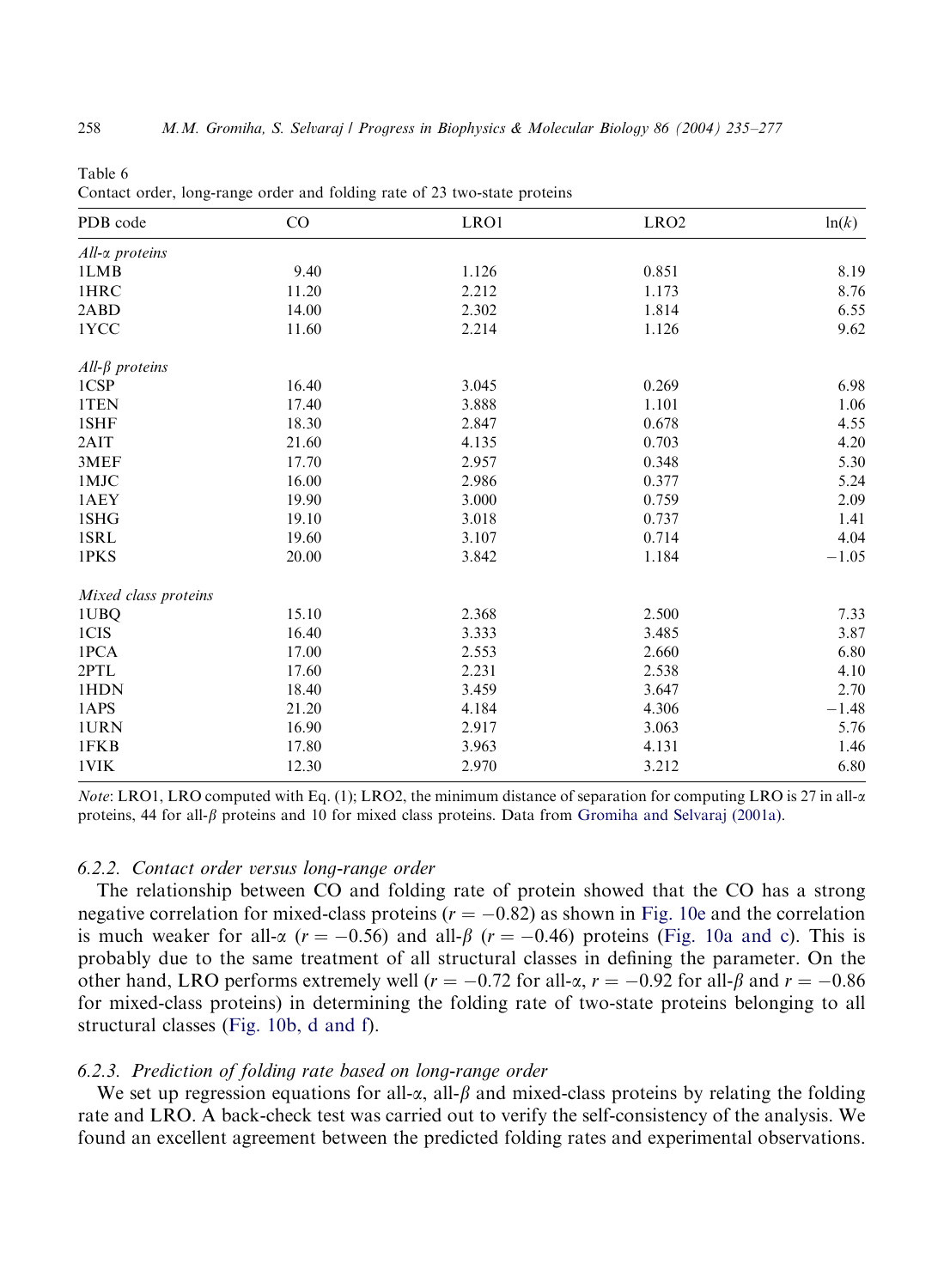

Fig. 9. Plot connecting the correlation coefficient obtained between long-range contacts and folding rate of proteins, and the minimum limit to define long-range contacts (Gromiha and Selvaraj, 2001a).



Fig. 10. Comparison between CO and LRO for determining the folding rate in different structural classes (a) CO in all- $\alpha$  (*r* = -0.56), (b) LRO in all- $\alpha$  (*r* = -0.72), (c) CO in all- $\beta$  (*r* = -0.46), (d) LRO in all- $\beta$  (*r* = -0.92), (e) CO in mixed ( $r = -0.82$ ) and (f) LRO in mixed-class proteins ( $r = -0.86$ ).

Further, we have performed the jack-knife test to examine the validity of the present method. We found that more than 50% of the considered proteins agreed very well with the experiment and the deviation is less than one unit and the average deviation for all the 23 proteins is 1.782 (Gromiha and Selvaraj, 2001a).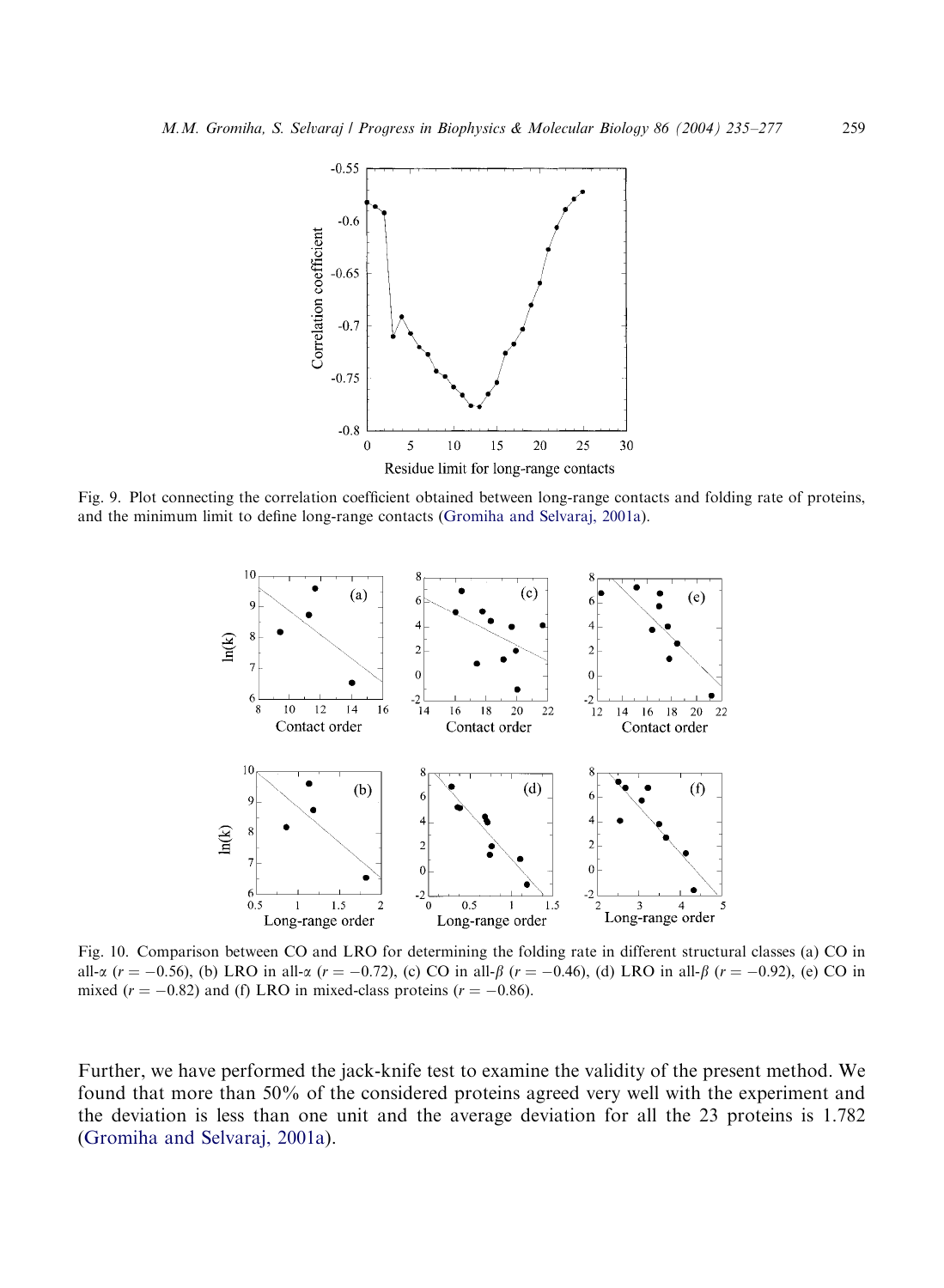## *6.3. Other models for predicting protein-folding rates*

Debe and Goddard (1999) proposed a first-principles approach for predicting the experimentally determined folding rates. This approach is based on a nucleation–condensation folding mechanism, where the rate-limiting step is a random, diffusive search for the native tertiary topology. To estimate the rates of folding for various proteins via this mechanism, they have first determined the probability of randomly sampling a conformation with the native fold topology. Next, these probabilities have been converted into folding rates by estimating the rate that a protein samples different topologies during diffusive folding.

Munoz and Eaton (1999) used an elementary statistical mechanical model to calculate the protein-folding rates for 22 proteins from their known 3D structures. In this model, residues come into contact only after all of the intervening chain is in the native conformation. An additional simplifying assumption is that native structure grows from localized regions and then fuses to form the complete native molecule. The free energy function for this model contains two contributions, conformational entropy of the backbone and the energy of the inter-residue contacts.

Dinner and Karplus (2001) performed a statistical analysis to predict the protein-folding rates and reported that both CO and stability play important roles in determining the folding rate. Zhou and Zhou (2002) combined the two parameters, CO and LRO and proposed total contact distance for predicting the protein-folding rates. Further, neural networks based models have been suggested to relate folding rates of proteins from the topological parameters, CO and LRO, and the combination of these terms, total contact distance (Zhang et al., 2003).

Recently, Miller et al. (2002) experimentally evaluated the role of structural topology to determine the protein-folding rates and pathways. They have measured the folding rates for a set of circular permutants of the ribosomal protein S6 from *Thermus thermophilus* and estimated the correlation between folding rates and other topological parameters, CO (Plaxco et al., 1998), LRO (Gromiha and Selvaraj, 2001a, b) and fraction of short-range contacts (Mirny and Shakhnovich, 2001). They observed that despite a wide range of relative CO, the permuted proteins all fold with similar rates. On the other hand, LRO and fraction of short-range contacts correlate very well with protein-refolding rates including circular permutations of the ribosomal protein S6 from *Thermus thermophilus* (Miller et al., 2002).

## 7. Inter-residue interactions in protein-folding kinetics and  $\Phi$  value analysis

Many small proteins are known to fold rapidly by simple two-state kinetics (Jackson, 1998). The information about the transition state structures at the level of individual residues has been obtained through the protein engineering method and  $\Phi$  value analysis (Matouschek et al., 1989; Itzhaki et al., 1995).

The  $\Phi$  value analysis of a protein that folds via a two-state mechanism is illustrated in Fig. 11 (Nolting, 1999a). A mutation causes a change of stability,  $\Delta\Delta G_{\text{F-II}}$ , between the folded (F) and unfolded states (U). In the transition state,  $\#$ , the energy difference between mutant and wild type is  $\Delta\Delta G_{\text{\#-U}}$ . In this case, the fraction of energy difference,  $\Phi_{\text{\#}} = \Delta\Delta G_{\text{\#-U}}/\Delta\Delta G_{\text{F-U}}$ , depends on the amount of structure that has built up in the transition state,  $\#$ , at the position of the mutation.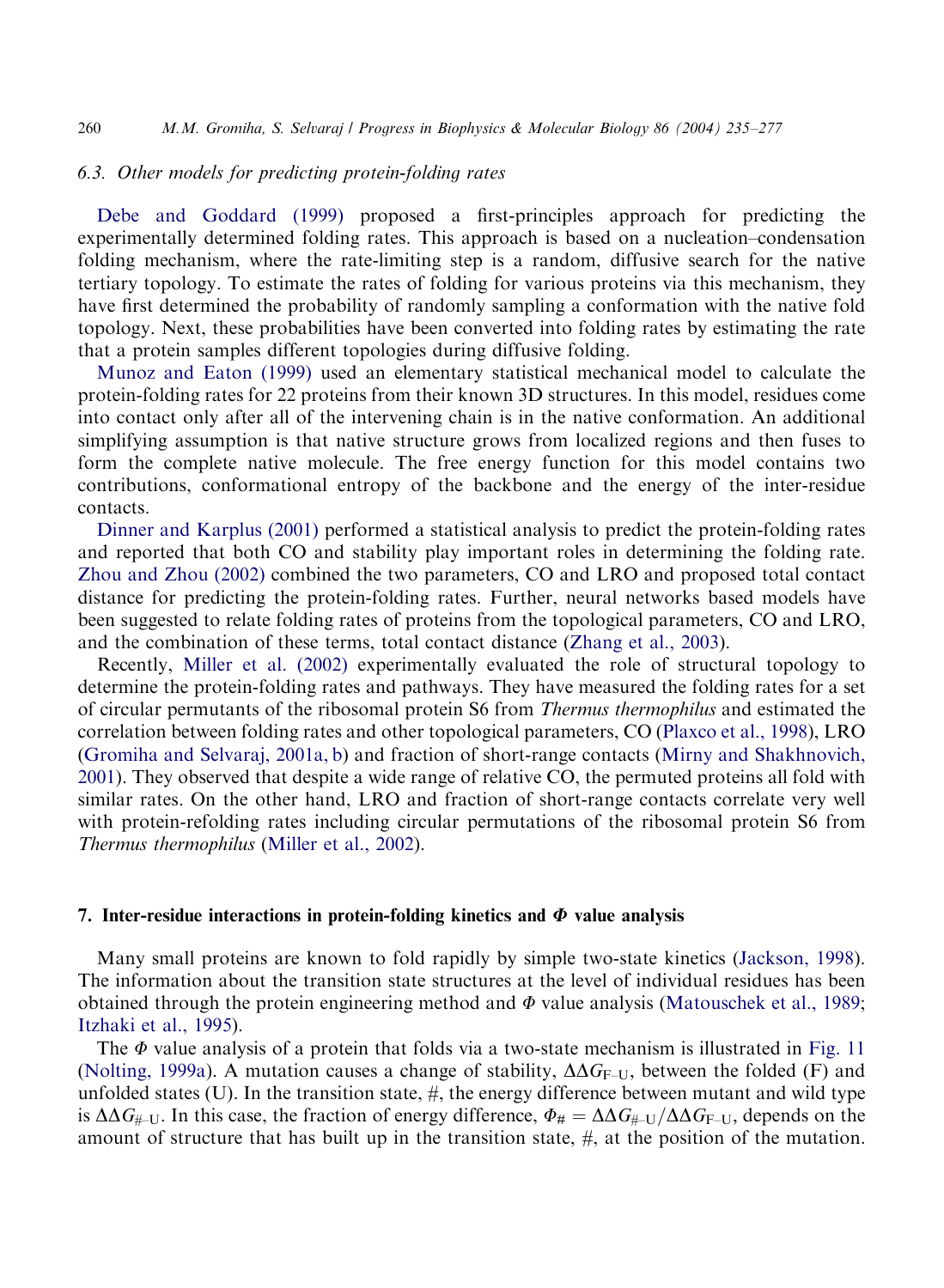

Fig. 11.  $\Phi$  value analysis of a protein that folds via a two-state mechanism (Nolting, 1999a).

 $\Phi = 0$  corresponds to no structure formation and for the complete formation of structure at the position of the mutation,  $\Phi = 1$  (Itzhaki et al., 1995). A set of single mutants, strategically distributed over the molecule is used to map out the structure of the transition state at the resolution of single amino acid residues. This approach may analogously be applied on proteins with more complicated energy landscapes which contain intermediates on the reaction pathway, and on proteins which have residual structure in their unfolded states.

#### *7.1. Experimental studies on*  $\Phi$  *value analysis*

Several two-state proteins from different folds, such as,  $\alpha$ -helical, all- $\beta$ ,  $\beta$ -sandwich and  $\alpha/\beta$  fold have been characterized by  $\Phi$  value analysis (Jackson, 1998). Acyl coenzyme binding protein (ACBP) belongs to the  $\alpha$ -helical fold and in ACBP, eight conserved hydrophobic residues have been identified as critical for fast folding. These residues are located in the interface between Nand C-terminal helices (Kragelund et al., 1999). The SH3 domains of Src,  $\alpha$ -spectrin and Fyn belong to  $\beta$ -proteins. The Sso7d protein also has a similar topology to that of SH3 domains (Guerois and Serrano, 2000).

The transition state of srcSH3 domain appears to be quite polarized, with one portion of the molecule highly ordered than the rest; a hydrogen bond network involving two  $\beta$ -turns and an adjacent HC appear to be formed (Grantcharova et al., 1998). There is good qualitative similarity among the transition state structures of srcSH3,  $\alpha$ -spectrin and Fyn SH3 (Martinez et al., 1998; Northey et al., 2002). In Fyn SH3 it has further been shown that residues at three positions are tightly packed in the transition state than the rest and these residues are designated as the folding nucleus (Northey et al., 2002).

The transition state structures of TNfn3 (third fibronectin type III domain of human tenascin), Fnfn10 (III domain of human fibronectin) and TI127 (human cardiac titin) belong to the immunoglobulin fold, have been characterized in detail (Hamill et al., 2000; Cota et al., 2001; Fowler and Clarke, 2001). The  $\Phi$  values indicate that the formation of folding nuclei in all these proteins is due to tertiary interactions between residues in four strands namely B, C, E and F. The residues with high  $\Phi$  values are clustered together in space in the folded structure.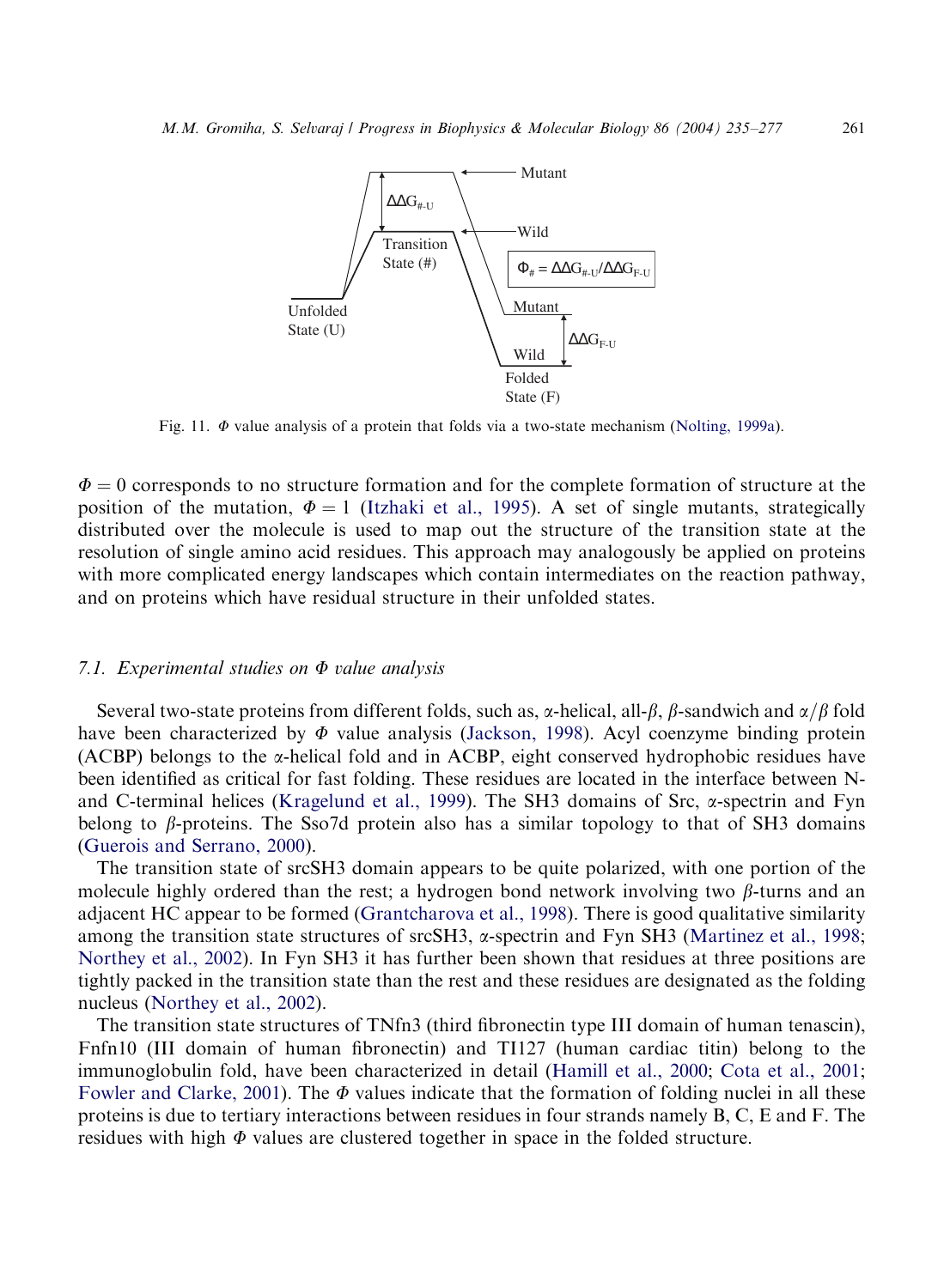The 64-residue chymotrypsin inhibitor 2 (CI2) belonging to the  $\alpha/\beta$  fold is one of the wellcharacterized proteins through  $\Phi$  value analysis by more than 100 mutations under a variety of conditions (Otzen et al., 1994; Itzhaki et al., 1995). This analysis has revealed that CI2 folds around an extended nucleus that is composed of a contiguous region of structure  $(\alpha$ -helix) and long-range interactions with groups distant in sequence (Fersht, 2000).

These experimental studies on  $\Phi$  value analysis show the presence of several key residues, known as folding nucleus, important for initiating the folding and maintaining the stability. Table 7 provides the list of folding nuclei identified in a set of 17 proteins by protein engineering experiments. Further, Gromiha and Selvaraj (2002b) listed the experimental  $\Phi$  values obtained for the mutants in CI2, FK506 binding protein (FKBP12) and SH3 domain of src (srcSH3). This information can be used to develop a theoretical model to predict the folding nuclei and for understanding the transition state structures in two-state proteins (Poupon and Mornon, 1999; Galzitskaya and Finkelstein, 1999; Gromiha and Selvaraj, 2002b).

#### *7.2. Relationship between inter-residue contacts and*  $\Phi$  *values*

The relationship between inter-residue interactions and  $\Phi$  values upon mutations has been explored by correlation coefficient approach (Gromiha and Selvaraj, 2002b). The amino acid properties representing long-range interactions and experimental  $\Phi$  values from FK506 binding protein (FKBP12), chymotrypsin inhibitor (CI2) and scrSH3 have been used for the study. The brief descriptions about the amino acid properties along with the numerical values for the 20 amino acid residues have been available in our previous articles (Gromiha et al., 1999b, 2000a).

| Protein name       | PDB code         | Folding nuclei                                                                                                              | Reference                  |
|--------------------|------------------|-----------------------------------------------------------------------------------------------------------------------------|----------------------------|
| CI2                | 2ci2             | A35, L68, I76                                                                                                               | Itzhaki et al. (1995)      |
| Tenascin           | 1 <sub>ten</sub> | I821, Y837, I860, V871                                                                                                      | Hamill et al. (2000)       |
| CD2.d1             | 1hnf             | L <sub>19</sub> , I <sub>21</sub> , I <sub>33</sub> , A <sub>45</sub> , V <sub>83</sub> , L <sub>96</sub> , W <sub>35</sub> | Lorch et al. (1999)        |
| CheY               | 3 <sub>chy</sub> | D12, D13, D57, V10, V11, V33, A36, D38,                                                                                     | Lopez-Hernandez and        |
|                    |                  | A42, V54                                                                                                                    | Serrano $(1996)$           |
| ADA2h              | 1aye             | I15, L26, F67, V54, I23                                                                                                     | Villegas et al. (1998)     |
| Acp                | laps             | Y11, P54, F84, Y25, A30, G45, V47                                                                                           | Chiti et al. (1999)        |
| U1A                | 1urn             | I43, V45, L30, F34, I40, I14, L17, L26                                                                                      | Ternstrom et al. (1999)    |
| <b>ACBP</b>        | 2abd             | F5, A9, V12, L15, Y73, I74, V77, L80                                                                                        | Kragelund et al. (1999)    |
| FKBP12             | 1fki             | V <sub>2</sub> , V <sub>4</sub> , V <sub>24</sub> , V <sub>63</sub> , 176, 1101, L <sub>50</sub>                            | Fulton et al. (1999)       |
| Fyn SH3            | 1fyn             | I28, A39, I50                                                                                                               | Northey et al. (2002)      |
| srcSH3             | 2src             | E30, A45, I56                                                                                                               | Grantcharova et al. (1998) |
| $\alpha$ -spectrin | $1$ shg          | V23, V44, V53                                                                                                               | Martinez et al. (1998)     |
| Sso7d              | 1 <sub>bf4</sub> | V23, I30, A45, L59                                                                                                          | Guerois and Serrano (2000) |
| <b>WW</b>          | 1pin             | R14, S19, Y23, A31                                                                                                          | Jäger et al. $(2001)$      |
| Titin              | 1tit             | I2, I23, L36, I49, L58, F73                                                                                                 | Fowler and Clarke (2001)   |
| Fnfn               | 1ttf             | L8, I20, I34, V50, A74, Y92                                                                                                 | Cota et al. (2001)         |
| Villin             | 2vik             | V7, I18, I23, M28, C44, I61, A77, T81, M84                                                                                  | Choe et al. $(2000)$       |

Identified folding nuclei in 17 proteins

Table 7

*Note*: The data for the first nine proteins were taken from Mirny and Shakhnovich (2001).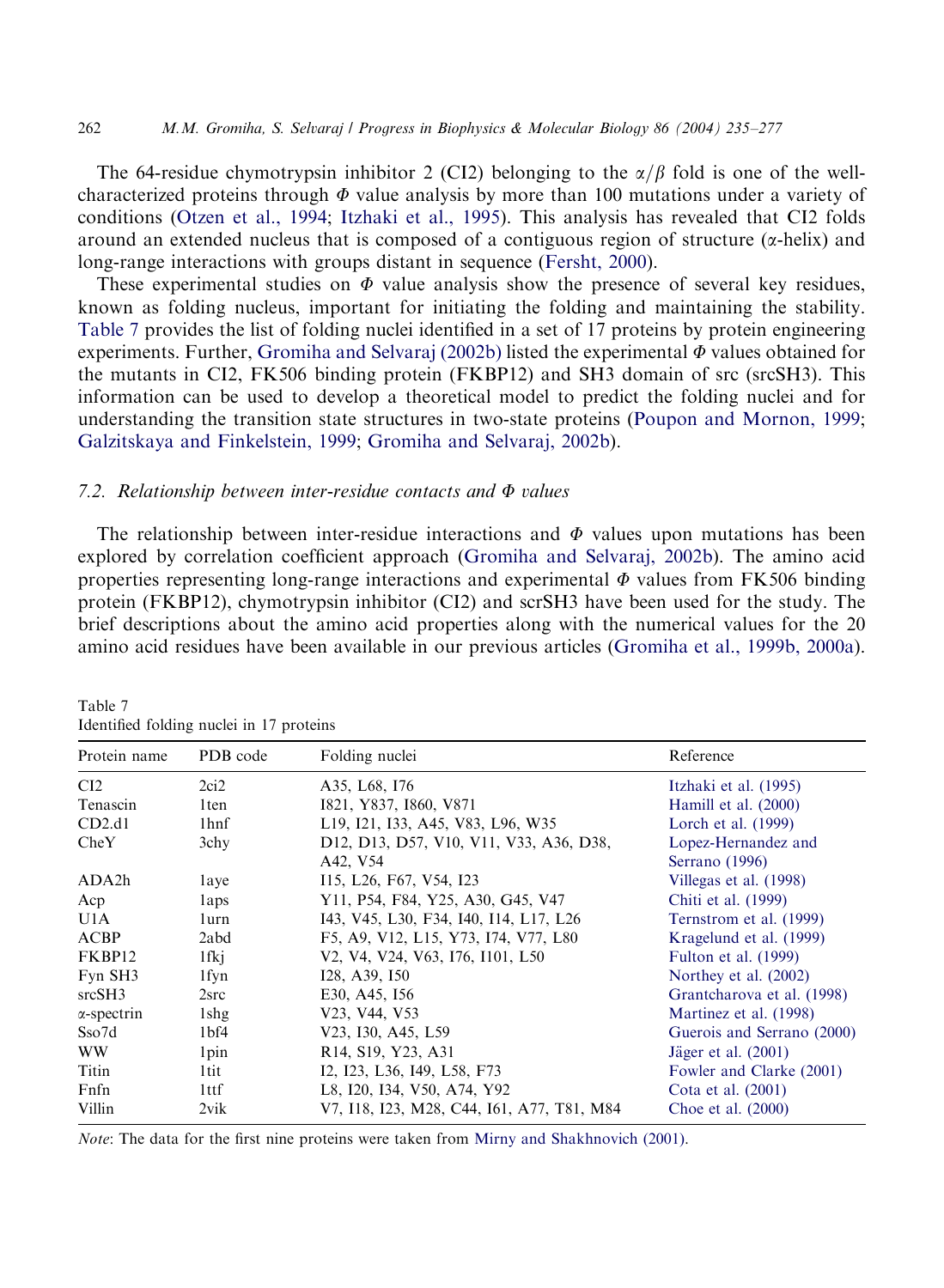We found that the inter-residue interactions are important for determining the transition state structures of partially buried and exposed mutants of two-state proteins. Further, Nolting (1998, 1999b) mapped the  $\Phi$  values of barnase and chymotrypsin inhibitor to inter-residue contact plots and observed a good correlation between inter-residue contacts and  $\Phi$  values.

## *7.2.1. Partially buried mutations*

The changes in each of the amino acid property values upon partially buried mutations have been computed using the equation,  $P_{seq}(i) = [\sum_{j=i-k}^{j=i+k} P_j(i)] - P_{mut}(i)$ , where,  $P_{mut}(i)$  is the property value of the *i*th mutant residue and  $\Sigma P_i(i)$  is the total property value of the segment of  $(2k + 1)$ residues ranging from  $i - k$  to  $i + k$  about the *i*th residue of wild type. We found that the inclusion of nearest neighboring residue information improves the correlation between  $P_{\text{seq}}(i)$  and  $\Phi$  values with an increase of 13% in FKBP12. In Table 8, we present the correlation coefficient obtained for seven properties reflecting short-, medium- and long-range interactions with experimental  $\Phi$ values in FKBP12 (Gromiha and Selvaraj, 2002b). We found that the short- and medium-range energy  $(E_{\rm sm})$  strongly correlated with  $\Phi$  values, expressing the influence of medium-range interactions in the transition state structures of partially buried mutants. In Fig. 12, we show the direct relationship between  $E_{\rm sm}$  and  $\Phi$  and the correlation coefficient is 0.72.

Table 8 Single property correlation with  $\Phi$  values in the mutants of two-state proteins

| Property               | Correlation coefficient, r |          |  |
|------------------------|----------------------------|----------|--|
|                        | Partially buried           | Exposed  |  |
| FK506 binding protein  |                            |          |  |
| $H_{\rm p}$            | $-0.30$                    | 0.69     |  |
| $E_{\rm sm}$           | 0.72                       | 0.05     |  |
| $E_1$                  | $-0.36$                    | 0.67     |  |
| $P_{\beta}$            | $-0.15$                    | 0.76     |  |
| $N_{\rm s}$            | $-0.21$                    | 0.76     |  |
| $N_1$                  | $-0.13$                    | 0.79     |  |
| $H_{\rm gm}$           | $-0.15$                    | 0.64     |  |
| Chymotrypsin inhibitor |                            |          |  |
| $H_{\rm p}$            | 0.26                       | $0.80\,$ |  |
| $E_{\rm sm}$           | 0.72                       | $-0.11$  |  |
| $N_{\rm s}$            | 0.15                       | 0.79     |  |
| $N_1$                  | 0.09                       | 0.76     |  |
| $H_{\rm gm}$           | 0.28                       | 0.81     |  |
| srcSH3 domain          |                            |          |  |
| $H_{\rm p}$            | 0.73                       | 0.76     |  |
| $E_{\rm sm}$           | 0.66                       | $-0.05$  |  |
| $P_{\beta}$            | 0.87                       | 0.63     |  |
| $N_{\rm s}$            | 0.77                       | 0.74     |  |
| $N_1$                  | 0.85                       | 0.66     |  |
| $H_{\rm gm}$           | 0.72                       | 0.74     |  |

*Note*: The highest correlation coefficient in each set of data is shown in bold (Gromiha and Selvaraj, 2002b).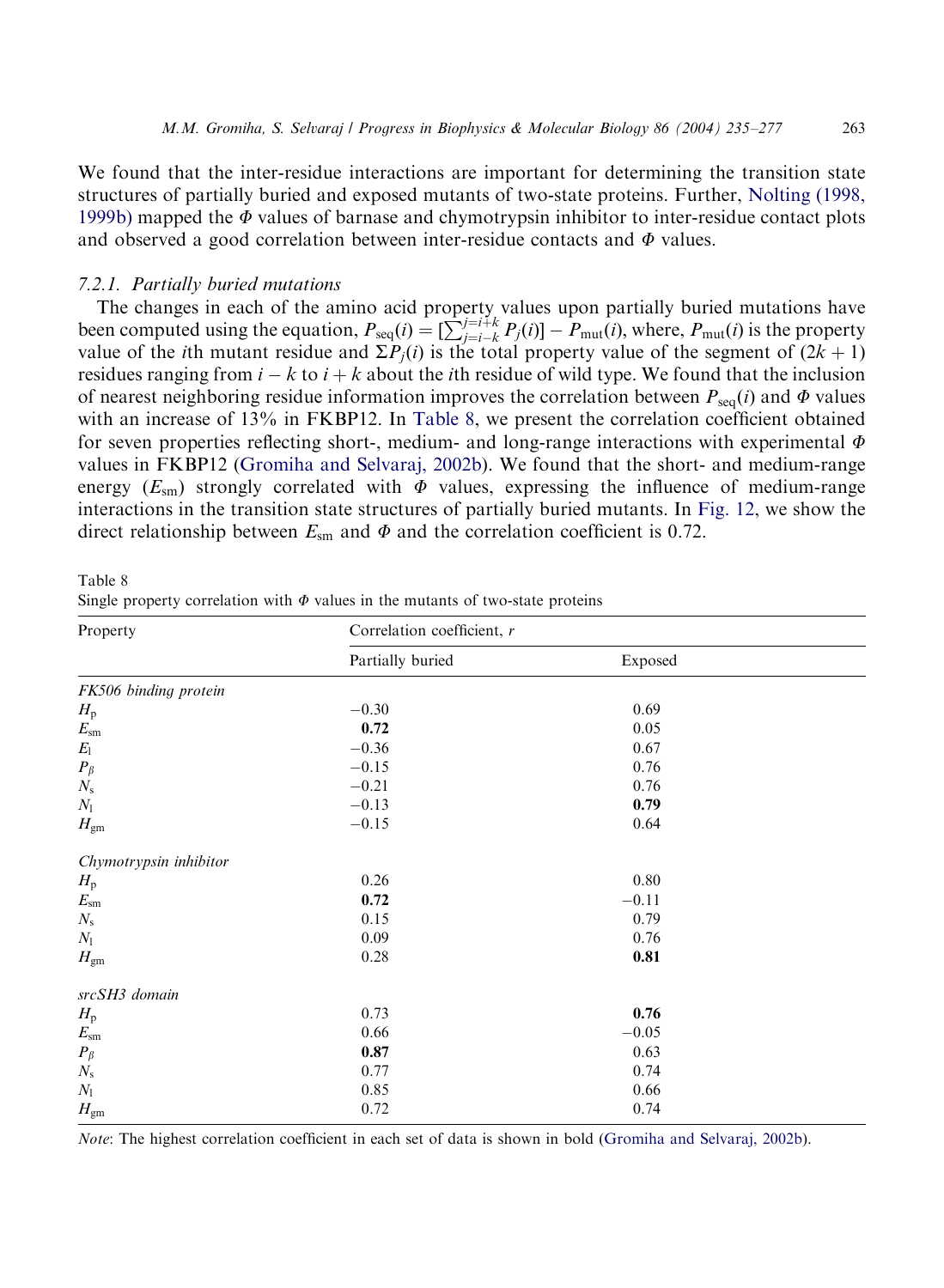

Fig. 12. Relationship between experimental  $\Phi$  values and  $E_{\rm sm}$  in partially buried mutations of two-state proteins. The symbols  $\bullet$ ,  $\circ$  and  $\blacktriangle$  represent FKBP12, CI2 and SH3 mutants and their respective *r*-values are 0.72, 0.72 and 0.66 (Gromiha and Selvaraj, 2002b).

Our further analysis on CI2 and srcSH3 showed that the inclusion of nearest neighboring residue information improves the correlation of property values with  $\Phi$  and the correlation coefficients for selected properties are also included in Table 8. As observed in FKBP12, the property  $E_{\rm sm}$  has the highest correlation ( $r = 0.72$ ) with  $\Phi$  in the helical mutants of CI2, which reveals the importance of medium-range interactions in the formation of transition state structures. Further, an appreciable correlation ( $r = 0.66$ ) was observed between  $E_{\rm sm}$  and  $\Phi$  in srcSH3. The relationship between  $E_{\rm sm}$  and  $\Phi$  in CI2 and srcSH3 is shown in Fig. 12.

#### *7.2.2. Exposed mutations*

In exposed mutations, we found that the inclusion of sequence information using nine-residue window length remarkably improved the correlation (20%) with  $\Phi$  values in FKBP12. The correlation coefficient obtained for the selected amino acid properties by the inclusion of information from nine-residue window in the sequence with  $\Phi$  values of FKBP12 is presented in Table 8. We found that the average long-range contact  $(N<sub>1</sub>)$  has the strongest correlation with  $\Phi$  $(r = 0.79)$ . Other properties reflecting long-range interactions such as long-range non-bonded energy, average number of surrounding residues and  $\beta$ -strand tendency show significant correlation with  $\Phi$  values. It is noteworthy that the hydrophobicity scales including the effect of surrounding residues have a good correlation, ranging from 0.65 to 0.75.

Similar analysis has been carried out for CI2 and srcSH3 and the *r*-values are included in Table 8. We found that the properties reflecting long-range interactions have a strong correlation with  $\Phi$  $(r > 0.75)$  in both CI2 and srcSH3. This result is consistent with experimental observations that the long-range contacts play an important role in the formation of folding nucleus (Itzhaki et al., 1995; Grantcharova et al., 1998).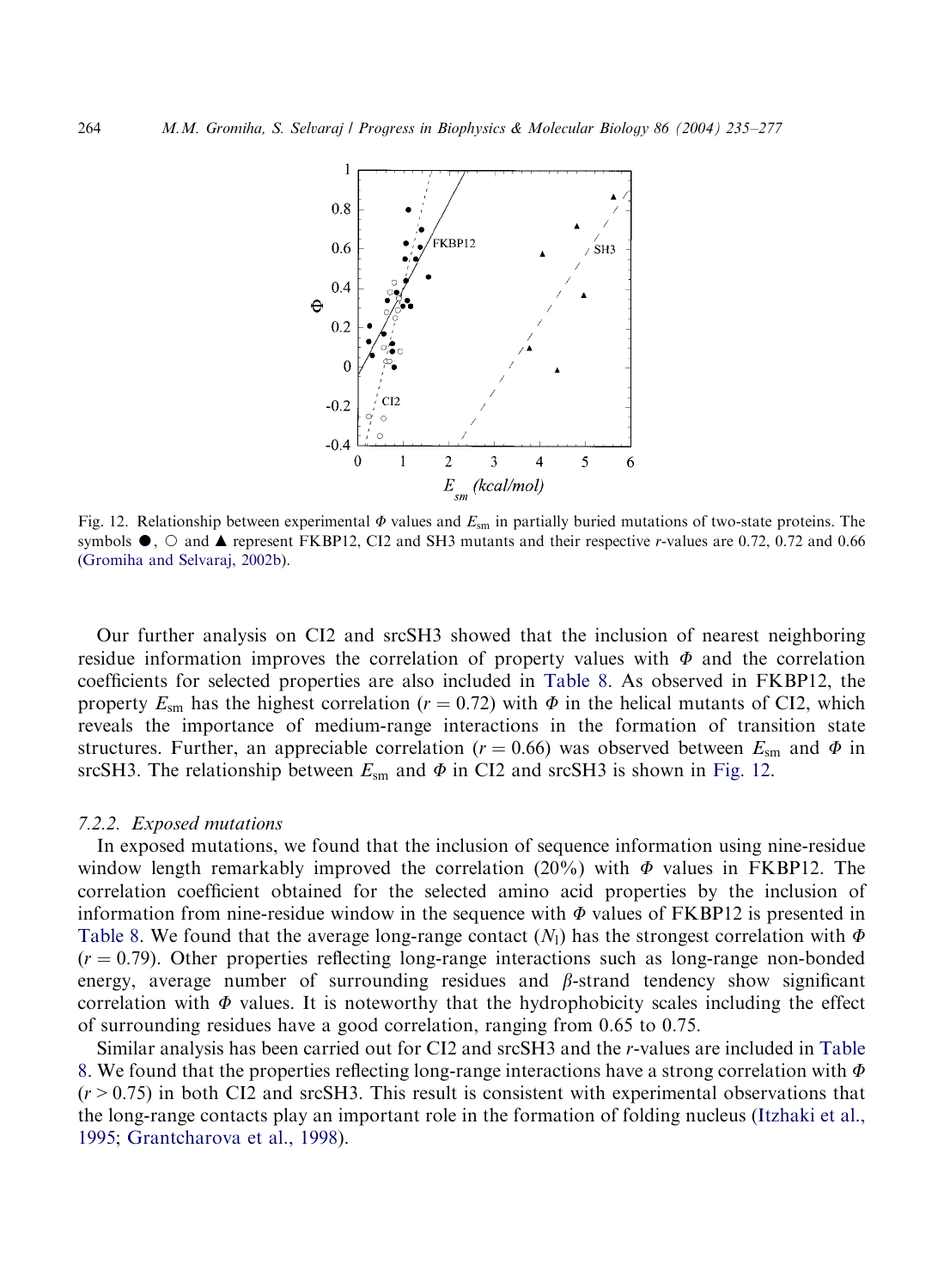#### 8. Influence of inter-residue interactions to protein stability

The importance of inter-residue interactions to protein stability has been viewed from several perspectives, such as (i) relating amino acid properties representing inter-residue interactions to protein mutant stability, (ii) predicting protein mutant stability from effective potentials, (iii) estimating the contribution of non-covalent interactions to protein stability and (iv) delineating the importance of inter-residue interactions to the extreme stability of thermophilic proteins. In this section, we discuss these approaches in detail.

## *8.1. Amino acid properties and protein mutant stability*

We have analyzed the relationship between several amino acid properties and protein stability upon mutations. The stability data have been obtained from our thermodynamic database for proteins and mutants, ProTherm available at the web, http://www.rtc.riken.go.jp/jouhou/ protherm/protherm.html (Gromiha et al., 1999c, 2000a, 2002a). We found that the properties representing inter-residue interactions have good correlation with the stability of protein mutants (Gromiha et al., 1999a, b, 2000b, 2002b; Gromiha, 2003d).

## *8.1.1. Buried, partially buried and exposed mutations*

The properties reflecting inter-residue interactions, long-range non-bonded energy (*E*l) and number of surrounding residues  $(N<sub>s</sub>)$  have significant correlation with stability in buried and partially buried mutants, respectively. Interestingly,  $N_s$  has the highest correlation with  $\Delta\Delta G$ for the subset of hydrophobic mutations (Gromiha et al., 1999b). In the coil region of surface mutations,  $N_1$  (number of long-range contacts) has the second topmost negative correlation  $(r = -0.67)$  with  $\Delta\Delta G$  (Gromiha et al., 2002b). Hence, the properties reflecting inter-residue interactions play an essential role to the stability of buried, partially buried and exposed protein mutants. Further, we observed the inclusion of sequence (neighboring residue information) and structural information (residues which are close to each other within the limit of 8 A) improved ( the correlation between amino acid properties and protein stability upon partially buried and exposed mutations. This result emphasizes the importance of inter-residue interactions for the stability of protein structures.

## *8.1.2. Secondary structural regions*

The relationship between amino acid properties and protein stability at different secondary structural regions showed that the properties representing inter-residue interactions,  $E_l$ ,  $E_t$  (total non-bonded energy) and  $N_s$  have good correlation in helical mutants and  $E_1$ ,  $N_s$  and  $N_1$  have significant correlation with stability for mutations in strand segments of protein core (Gromiha et al., 1999a, b). It is noteworthy that  $E_1$  has the highest correlation with  $\Delta\Delta G$  and all the three properties have good correlation with stability are influenced by long-range interactions. The properties  $N_s$  and  $N_l$  have the highest negative correlation with stability in the coil regions of protein surface (Gromiha et al., 2002b).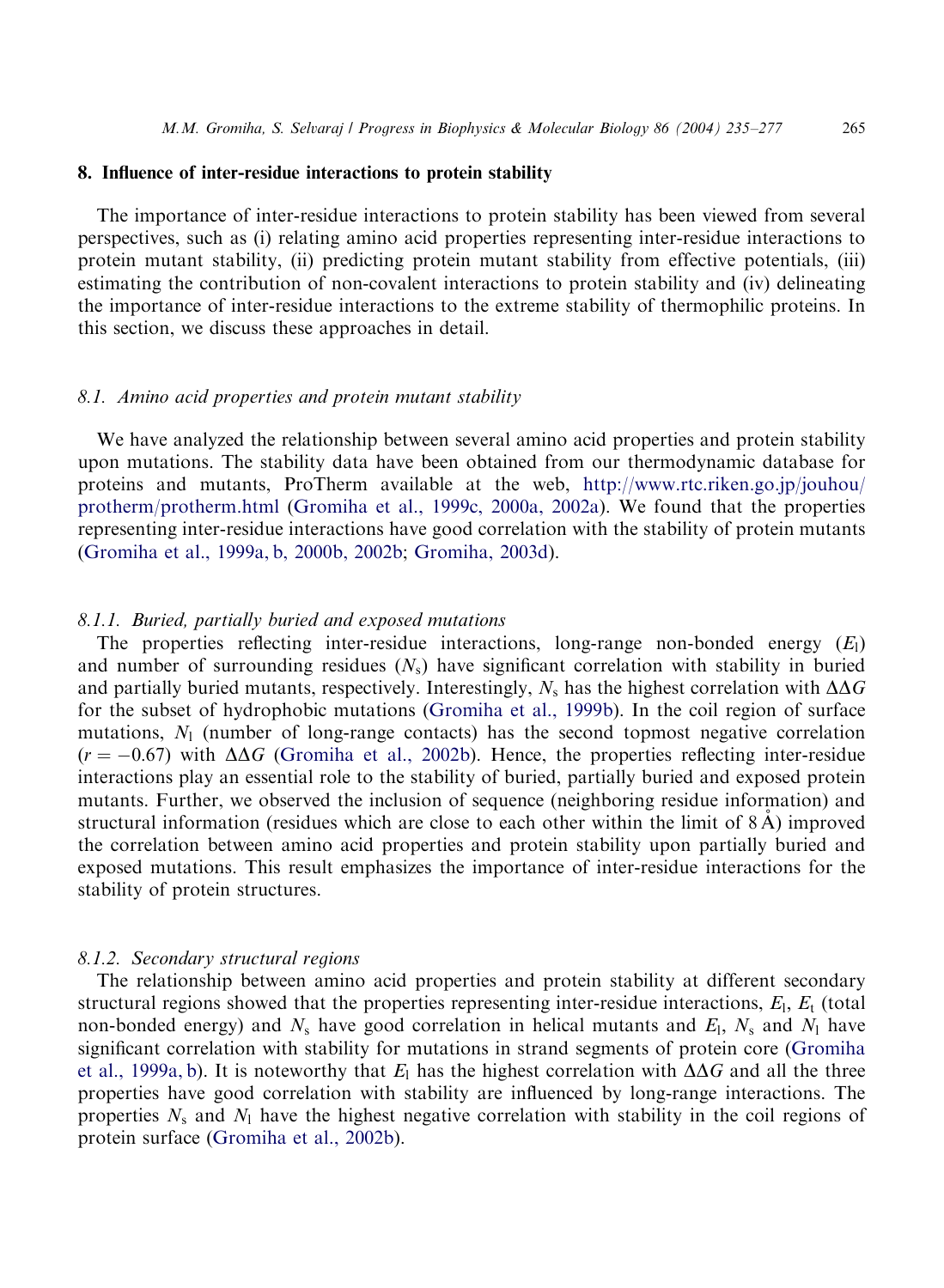#### 266 *M.M. Gromiha, S. Selvaraj / Progress in Biophysics & Molecular Biology 86 (2004) 235–277*

## *8.1.3. Effect of sequence information*

We examined the effect of sequence window length from 1 to 12 residues on each side of the mutant residue. The highest correlation coefficients obtained using sequence information at different window lengths in helical, strand and coil mutations are presented in Table 9 (Gromiha et al., 2000b). We observed that each secondary structure preferred a specific window length for obtaining the highest correlation with stability. The preferred window lengths for the secondary structures, helix, strand and coil, are, respectively, 0, 9 and 4 residues on both sides of the mutant residue. The preference of nine residues on both sides of the mutants in strand segments includes the information from neighboring strands, which are close to each other in 3D structures. The information from four residues on both sides of the mutants in coil regions includes the short- and medium-range interactions.

#### *8.1.4. Influence of structural information*

We have analyzed the influence of structural information by computing the correlation coefficient at various contacting distances, from 4 to  $20 \text{\AA}$  around the mutated residue and the results for helical, strand and coil mutations are presented in Fig. 13 (Gromiha et al., 2000b). The observed highest correlation coefficient for each set of mutations showed that all the mutations prefer the distance of 6–8 Å and specifically, helical mutations prefer  $8 \text{ Å}$ ; strand mutations,  $6 \text{ Å}$ and coil mutations,  $7\text{\AA}$ . The distance of  $6-8\text{\AA}$  is sufficient to accommodate the nearest neighboring residues and several residues that are far in sequence level.

## *8.2. Effective potentials and protein mutant stability*

The information about inter-residue interactions in protein structures has been successfully used to predict the stability of protein mutants. Gilis and Rooman (1996) analyzed a set of 106

| Window length | Correlation coefficient |        |      |
|---------------|-------------------------|--------|------|
|               | Helix                   | Strand | Coil |
| $\mathbf{0}$  | 0.61                    | 0.56   | 0.41 |
| 1             | 0.50                    | 0.64   | 0.56 |
| 2             | 0.29                    | 0.50   | 0.47 |
| 3             | 0.31                    | 0.66   | 0.51 |
| 4             | 0.30                    | 0.61   | 0.56 |
| 5             | 0.26                    | 0.66   | 0.41 |
| 6             | 0.28                    | 0.65   | 0.34 |
| 7             | 0.28                    | 0.60   | 0.40 |
| 8             | 0.23                    | 0.66   | 0.47 |
| 9             | 0.30                    | 0.68   | 0.44 |
| 10            | 0.32                    | 0.60   | 0.37 |
| 11            | 0.35                    | 0.56   | 0.43 |
| 12            | 0.31                    | 0.48   | 0.38 |
|               |                         |        |      |

Correlation coefficients for different sequence window lengths in partially buried helical, strand and coil mutations

*Note*: Data from Gromiha et al. (2000b).

Table 9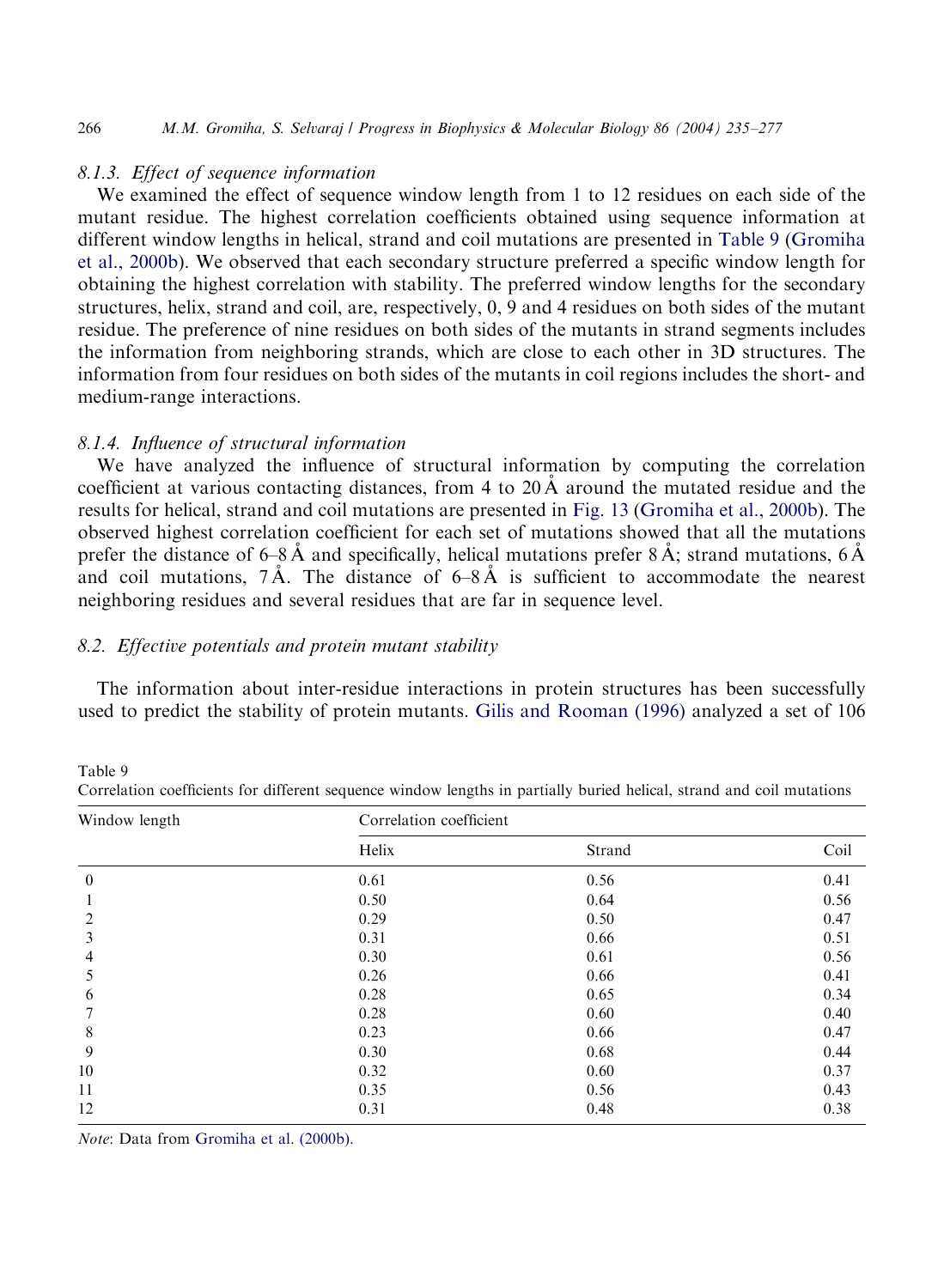

Fig. 13. Single correlation coefficients obtained for different distances from the mutant residue: thick line, helix; dash line, strand; and thin line, coil (Gromiha et al., 2000b).

surface mutations and reported that the correlation coefficient between experimental and computed free energy change using backbone torsion potentials (see Section 4.1.1) is 0.67 for all the mutations and it raised up to 0.87 for a subset of 96 mutations. This torsion potential is mainly based on the neighboring residues in a sequence and hence the local interactions along the chain are more dominant than hydrophobic interactions at the protein surface (Gilis and Rooman, 1996). Further, the buried and partially buried mutations have been systematically analyzed with distance potentials (see Section 4.4.2; Kocher et al., 1994; Gilis and Rooman, 1997). They reported that for a set of completely buried mutations, the combination of distance potential and torsion potential weighted by a factor of 0.4 yielded the correlation coefficient of 0.80 between the computed and measured changes in folding free energy. For mutations of partially buried residues, the best potential is a combination of torsion potential and a distance potential weighted by a factor of 0.7 and the correlation coefficient is 0.82. These results indicate that the distance potentials, dominated by hydrophobic interactions, represent best the main interactions stabilizing the protein core.

Topham et al. (1997) proposed an approach based on the knowledge of amino acid replacements that are tolerated within the families of homologous proteins of known 3D structure. Amino acid variations in families of homologous proteins are converted into propensity and substitution tables. These tables provide quantitative information about the existence of an amino acid in a structural environment and the probability of replacement by any amino acids and this approach is similar to the development of knowledge-based potentials. Hence, the information about local and long-range contacts is included in these environment dependent propensity and substitution tables. It has been reported that the stability score obtained with these tables to a set of 159 mutations in T4 lysozyme showed a correlation of 0.83 with differences in melting temperatures. Further, 86% of the mutants were correctly classified as stabilizing or destabilizing.

Our analysis showed that the information about local protein sequence and structural effects were more important for the prediction of stability changes caused by partially buried and surface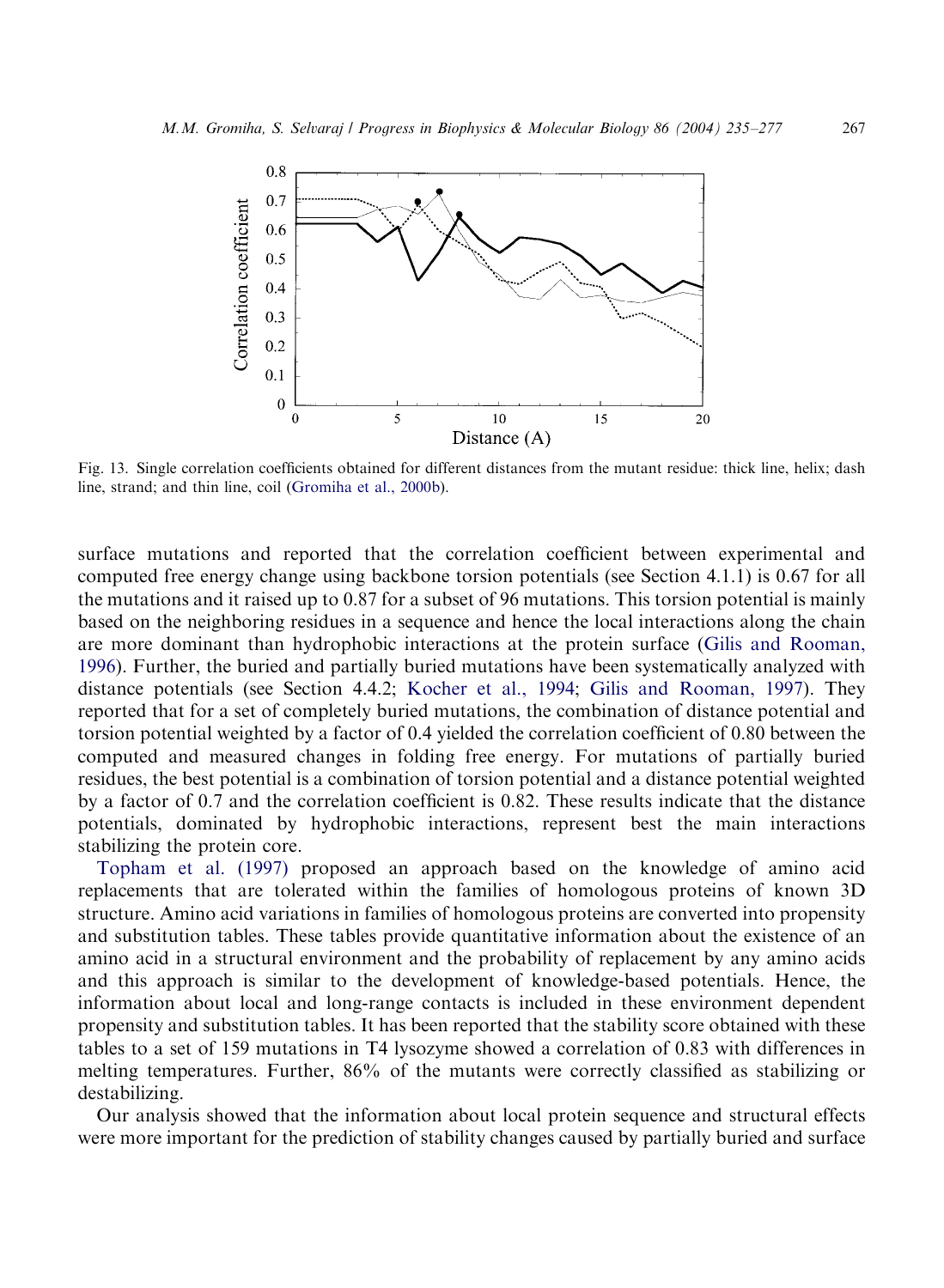mutations than for buried mutations. Further, we observed a direct correlation between solvent accessibility and raise in correlation due to the inclusion of sequence and structural information (Gromiha et al., 1999a, b, 2000b, 2002b).

## *8.3. Non-covalent interactions and protein stability*

The inter-residue interactions in protein structures can be viewed in terms of major noncovalent interactions. We have computed the stability factors, hydrophobic, hydrogen bonds, ionpairs, disulfide bonds and van der Waals interactions from the 3D structures of proteins and translated them into free energy contributions to the stability of the native state (Ponnuswamy and Gromiha, 1994). We found that the hydrophobic factor is a dominant force and hydrogen bonds do contribute significantly to the stability of the native state. Interestingly, hydrophobic interactions are mainly dominated by long-range interactions and hydrogen bonds are dictated by both medium- and long-range interactions due to the formation of  $\alpha$ -helices and  $\beta$ -strands, respectively. This result shows that the inter-residue interactions contain the necessary information about all physical interactions responsible for protein folding and to maintain the stability of folded proteins.

## *8.4. Extreme stability of thermophilic proteins*

Comprehending the mechanisms responsible for enhancing the thermostability of proteins is an interesting topic of research. The inter-residue interactions play an important role to the stability via several physical and non-covalent interactions. Querol et al. (1996) analyzed the influence of protein conformational characteristics to thermal stability. Vogt et al. (1997) reported that the increase in number of hydrogen bonds and number of ion pairs increases the stability. Facchiano et al. (1998) suggested the importance of intrinsic helical propensities, residue–residue interactions and helix–dipole interactions for the stability. Our studies showed that the number of long-range contacts and long-range interaction energy increases the stability apart from negative free energy of hydration and shape (Gromiha et al., 1999d). Further, several investigations have been carried out to stress the importance of ion-pairs, salt bridges and electrostatic interactions (Karshikoff and Ladenstein, 1998; Xiao and Honig, 1999; Kumar et al., 2000; Szilagyi and Zavodszky, 2000). Recently, we have analyzed the effect of interresidue contacts and cation– $\pi$  interactions to the stability of thermophilic proteins (Gromiha, 2001, 2002; Gromiha et al., 2002c). The details about the importance of different interactions to the thermal stability of thermophilic proteins have been extensively reviewed in the literature (Jaenicke and Bohm, 1998; Ladenstein and Antranikian, 1998; Kumar and Nussinov, 2001). We infer from these studies that the stability of proteins has been dictated with inter-residue interactions.

## 9. Future perspectives

The foregoing studies have revealed the vital role of inter-residue interactions in determining the structure, folding and stability of proteins. The recent advances achieved by various workers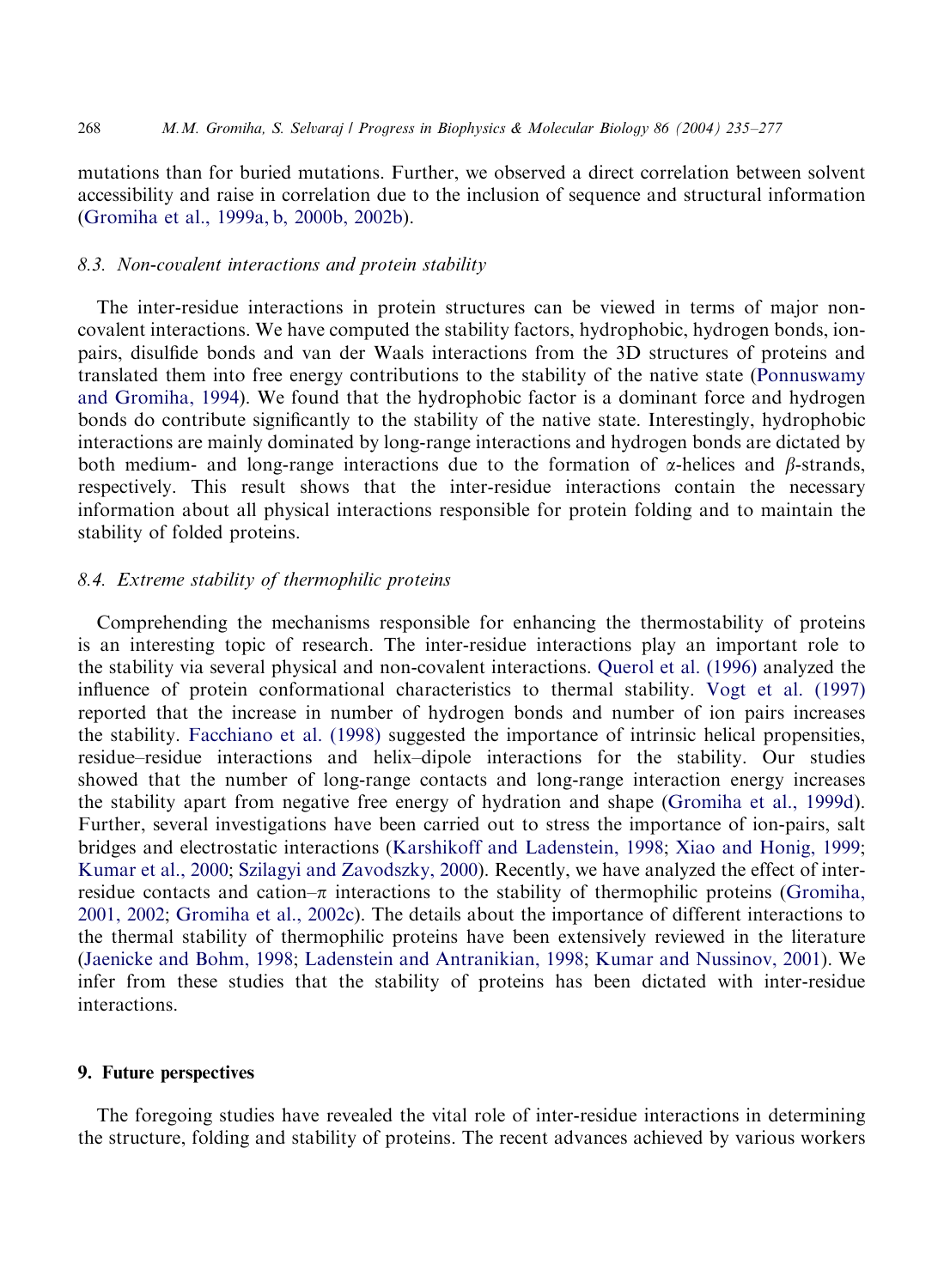in this field have opened the way for further studies. In view of the significant differences in the contribution of inter-residue interactions in (i) different structural classes of globular proteins, (ii) mesophilic and thermophilic proteins, (iii) globular and membrane proteins and (iv) proteins of different folds, it may be possible to develop promising methods to discriminate proteins of different kinds. These approaches can be successfully used to extract specific proteins from genome sequences and hence understanding the function.

The folding architecture of proteins depends on the interactions between amino acid residues. The favorable amino acid residue pairs and amino acid clusters in protein structures provide deep insight to our understanding about the initiating elements upon protein folding and the important contacts for stabilizing the structure. Hence, the potentials derived from the knowledge of inter-residue contacts can be effectively used for protein structure prediction and fold recognition. In secondary structure prediction, the inclusion of long-range interactions may improve the accuracy of identifying  $\beta$ -strand segments. On the other hand, the prediction of solvent accessibility, inter-residue contacts, discrimination of correct folds from incorrect folds based on the information from inter-residue interactions can be utilized for predicting the 3D structure of proteins.

Recent experimental studies showthe strong relationship between folding rate and topology of the native state. The topology of native state protein structure has been demonstrated with interresidue contacts in terms of CO and LRO and hence it will be possible to predict the proteinfolding rates using residue contacts at high accuracy. The folding rate of proteins reveals the mechanism of proteins folding in terms of the prior formation  $\alpha$ -helices/ $\beta$ -strands during the process of protein folding. On the other hand, the information about inter-residue contacts is very useful to understand the transition state structures of proteins and the formation of  $\alpha$ -helices,  $\beta$ strands, hydrophobic core, etc. during protein folding. Hence, the combination of thermodynamic and kinetic experiments along with the knowledge of inter-residue contacts explores the mechanism of protein folding and to tackle the protein-folding problem.

The stability of proteins due to mutations mainly based on the nature of substitutions, which can be understood from the knowledge of inter-residue contacts at various environments, locations and secondary structures. Hence, the potentials developed from inter-residue interactions, taking into account of short-, medium- and long-range contacts, helix, strand, turn and coil segments, buried, partially buried and exposed regions, and the information about the preference of each amino acid residue surrounded by all the 20 amino acid residues due to medium- and long-range interactions will be helpful to understand the stability of proteins due to mutations. Further, these potentials can be used for predicting the stability of protein mutants, which could be used for protein engineering experiments for selecting the potential candidates.

Recent analysis shows the difference between thermophilic proteins and their mesophilic counterparts in terms of various interactions and residue contacts. The physical interactions, such as ion pairs, van der Waals, hydrophobic and hydrogen bonds reflect the influence of inter-residue contacts for the extreme stability of thermophilic proteins. Hence, the information gained from the analysis of inter-residue interactions may help to understand the mechanism for the stability of proteins at extreme environments.

It is envisaged that the insights obtained from the analysis of inter-residue interactions may be helpful in de novo protein design.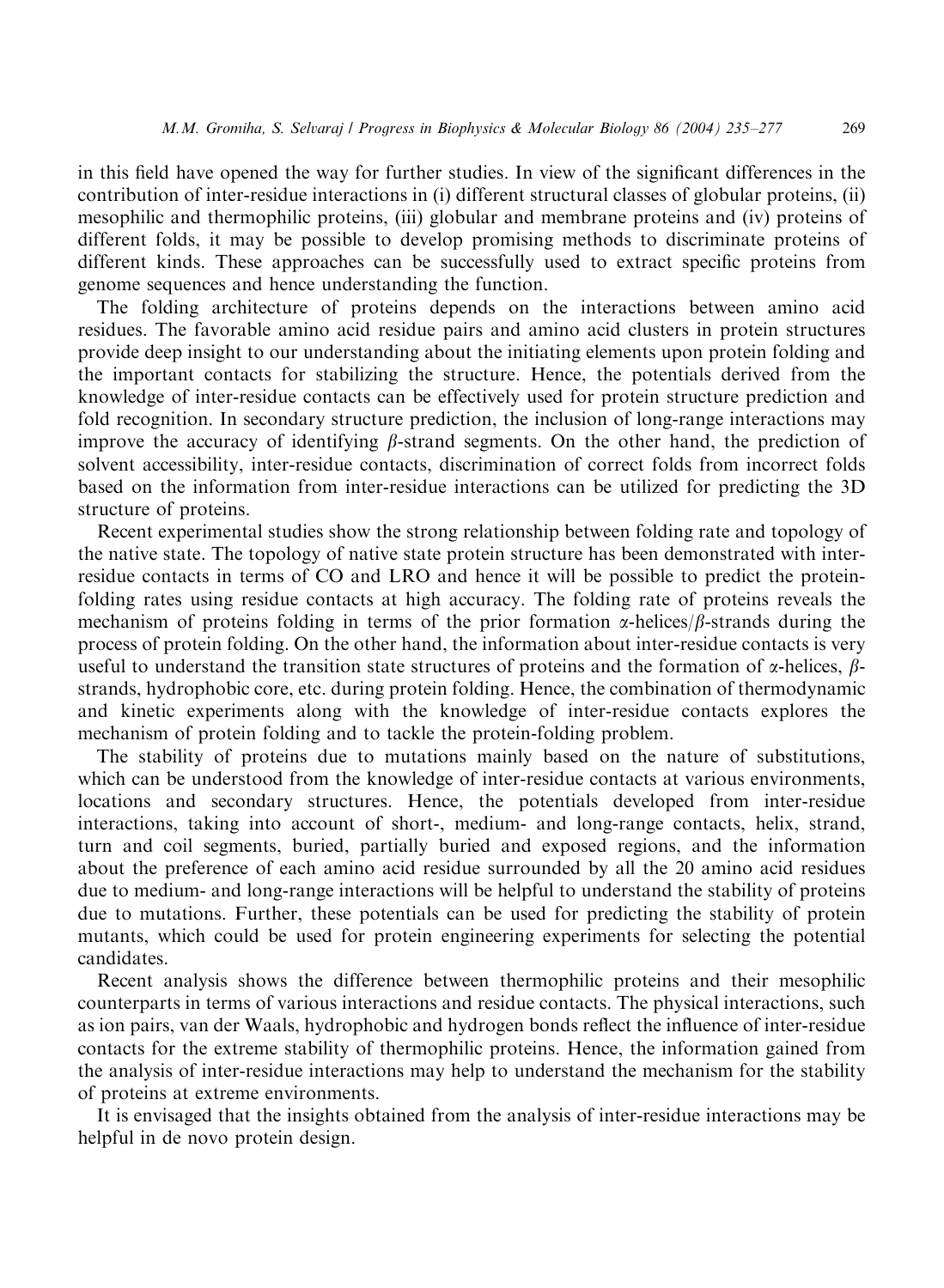## 10. Conclusions

The environment around each residue in a globular protein as defined in a sphere of 8 Å radius has been effectively partitioned as comprising of residues that contribute to short-, medium- and long-range interactions. The medium-range interactions predominate in all- $\alpha$  class and the longrange interactions predominate in all- $\beta$  class proteins. Accordingly, the performance of several structure prediction methods in different structural classes showed that all the methods predict the secondary structures of all- $\alpha$  proteins more accurately than other classes. Further, the preference of residue pairs influenced by medium- and long-range contacts in all structural classes globular and membrane proteins are delineated. This revealed the distinct features of interacting pattern in the formation of residue pairs in different environments. Hence, the information about interresidue interactions will be very helpful for discriminating globular and membrane proteins and improving the secondary structure predictive accuracy of proteins.

Several parameters and potentials have been derived based on the information from short-, medium- and long-range interactions in proteins. The effective inter-residue contact potentials have been used for predicting the residue–residue contacts, domains, protein fold and sequence recognition, and three-dimensional structures of proteins. Further, the residue–residue contacts derived from distance criteria are very helpful to identify the key residues for protein folding.

The concept of contact order and long-range order, reflecting the importance of local and nonlocal interactions correlates well with folding rate of small proteins. Further, inter-residue interactions play an essential role for determining the transition state structures of two-state proteins.

The properties reflecting inter-residue interactions have good correlation with protein stability. The long-range interactions are very important to predict the stability of mutants in strand segments and other secondary structural regions are also influenced by such interactions. The effective role of inter-residue interactions is observed in predicting the stability of protein mutants in the core and at surface with significant accuracy. The torsion and distance potentials derived from the information about medium- and long-range interactions predicted the stability of protein mutants successfully.

In essence, the three-dimensional structures of proteins are dictated by short-, medium- and long-range interactions, and the information about inter-residue interactions in proteins will be very helpful to predict the secondary and tertiary structures of proteins and to understand their folding and stability.

#### Acknowledgements

We thank Professor Tom Blundell for providing an opportunity to contribute this review. MMG wishes to acknowledge Dr. Yutaka Akiyama and Dr. Makiko Suwa, and SS thanks Prof. M. Lakshmanan for their continuous encouragement.

## References

Ahmad, S., Gromiha, M.M., 2002. NETASA: neural network based prediction of solvent accessibility. Bioinformatics 18, 819–824.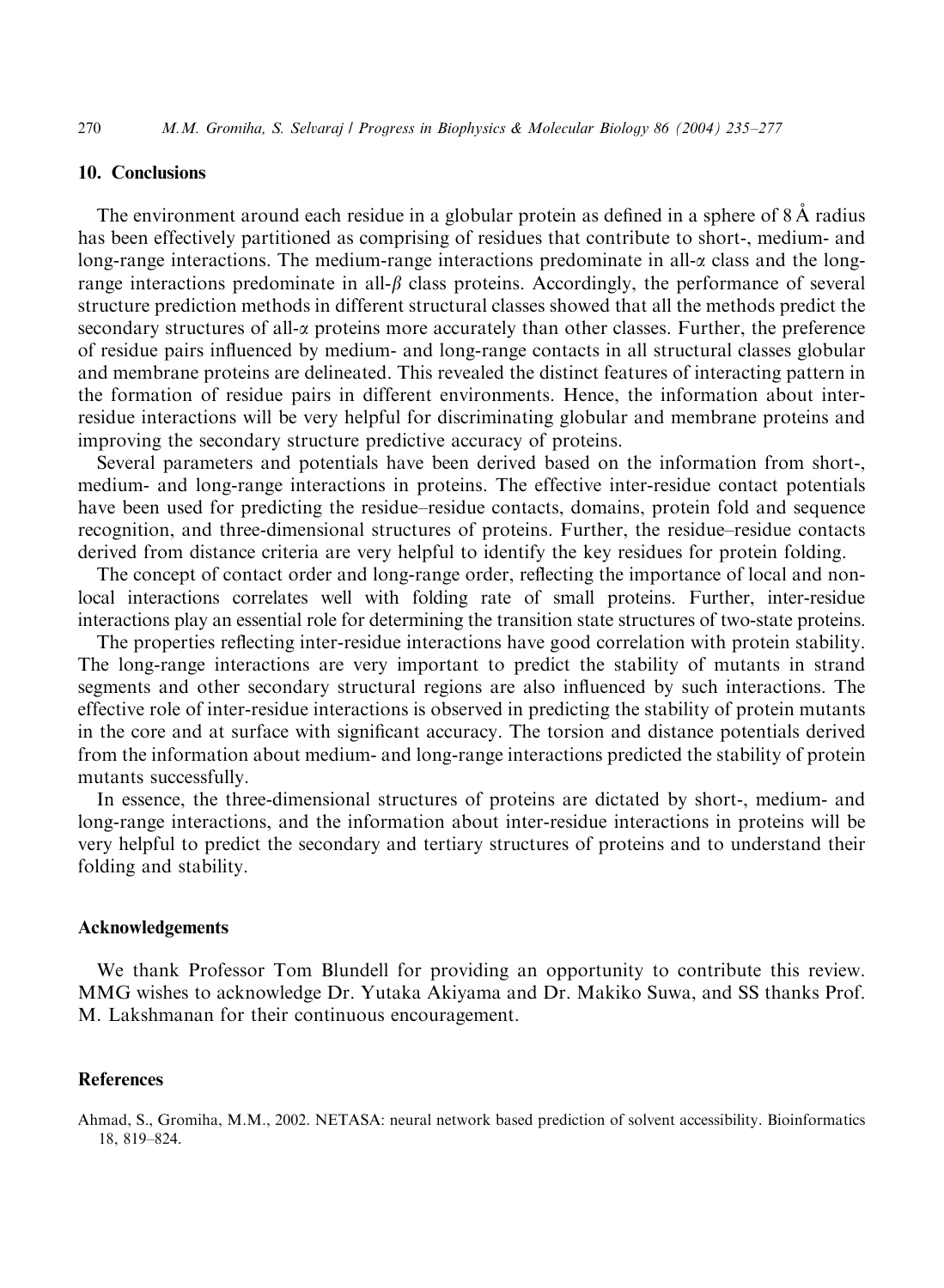- Ahmad, S., Gromiha, M.M., 2003. Design and training of a neural network for predicting the solvent accessibility of proteins. J. Comp. Chem. 24, 1313–1320.
- Ahmad, S., Gromiha, M.M., Sarai, A., 2003a. Real value prediction of solvent accessibility from amino acid sequence. Proteins 50, 629–635.
- Ahmad, S., Gromiha, M.M., Sarai, A., 2003b. RVP-Net: online prediction of real valued accessible surface area of proteins from single sequences. Bioinformatics 19, 1849–1851.
- Andersson, H., Bakker, E., von Heijne, G., 1992. Different positively charged amino acids have similar effects on the topology of a polytopic transmembrane protein in *Escherichia coli*. J. Biol. Chem. 267, 1491–1495.
- Bahar, I., Jernigan, R.L., 1997. Inter-residue potentials in globular proteins and the dominance of highly specific hydrophilic interactions at close separation. J. Mol. Biol. 266, 195–214.
- Bahar, I., Kaplan, M., Jernigan, R.L., 1997. Short-range conformational energies, secondary structure propensities, and recognition of correct sequence-structure matches. Proteins 29, 292–308.
- Baker, D., 2000. A surprising simplicity to protein folding. Nature 405, 39–42.
- Barlow, D.J., Thornton, J.M., 1983. Ion-pairs in proteins. J. Mol. Biol. 168, 867–885.
- Bowie, J.U., Luthy, R., Eisenberg, D., 1991. A method to identify protein sequences that fold into a known threedimensional structure. Science 253, 164–170.
- Chandonia, J.-M., Karplus, M., 1996. The importance of larger data sets for protein secondary structure prediction with neural networks. Protein Sci. 5, 768–774.
- Chirgadze, Y.N., Larionova, E.A., 1999. Spatial sign-alternating charge clusters in globular proteins. Protein Eng. 12, 101–105.
- Chiti, F., Taddei, N., White, P.M., Bucciantini, M., Magherini, F., Stefani, M., Dobson, C.M., 1999. Mutational analysis of acylphosphatase suggests the importance of topology and contact order in protein folding. Nat. Struct. Biol. 6, 1005–1009.
- Chiu, T.L., Goldstein, R.A., 1998. Optimizing energy potentials for success in protein tertiary structure prediction. Fold. Des. 3, 223–228.
- Choe, S.E., Li, L., Matsudaira, P.T., Wagner, G., Shakhnovich, E.I., 2000. Differential stabilization of two hydrophobic cores in the transition state of the villin 14T folding reaction. J. Mol. Biol. 304, 99–115.
- Chou, P.Y., Fasman, G.D., 1974. Prediction of protein conformation. Biochemistry 13, 222–245.
- Cota, E., Steward, A., Fowler, S.B, Clarke, J., 2001. The folding nucleus of a fibronectin type III domain is composed of core residues of the immunoglobulin-like fold. J. Mol. Biol. 305, 1185–1194.
- Debe, D.A., Goddard, W.A., 1999. First principles prediction of protein folding rates. J. Mol. Biol. 294, 619–625.
- Deber, C.M., Glibowicka, M., Woolley, G.A., 1990. Conformations of proline residues in membrane environments. Biopolymers 29, 149–157.
- Dinner, A.R., Karplus, M., 2001. The roles of stability and contact order in determining protein folding rates. Nat. Struct. Biol. 8, 21–22.
- Dosztanyi, Z., Fiser, A., Simon, I., 1997. Stabilization centers in proteins: identification, characterization and predictions. J. Mol. Biol. 272, 597–612.
- Drablos, F., 1999. Clustering of non-polar contacts in proteins. Bioinformatics 15, 501–509.
- Facchiano, A.M., Colonna, G., Ragone, R., 1998. Helix stabilizing factors and stabilization of thermophilic proteins: an X-ray based study. Protein Eng. 11, 753–760.
- Fariselli, P., Olmea, O., Valencia, A., Casadio, R., 2001. Progress in predicting inter-residue contacts of proteins with neural networks and correlated mutations. Proteins S5, 157–162.
- Fasman, G.D., 1989. The development of the prediction of protein structure. In: Fasman, G.D. (Ed.), Prediction of Protein Structure and Principles of Protein Conformation. Plenum Press, NewYork, pp. 193–316.
- Fersht, A.R., 2000. Transition-state structure as a unifying basis in protein-folding mechanisms: contact order, chain topology, stability, and the extended nucleus mechanism. Proc. Natl. Acad. Sci. USA 97, 1525–1529.
- Flockner, H., Braxenthaler, M., Lackner, P., Jaritz, M., Ortner, M., Sippl, M.J., 1995. Progress in fold recognition. Proteins 23, 376–386.
- Fowler, S.B., Clarke, J., 2001. Mapping the folding pathway of an immunoglobulin domain: structural detail from phi value analysis and movement of the transition state. Structure 9, 355–366.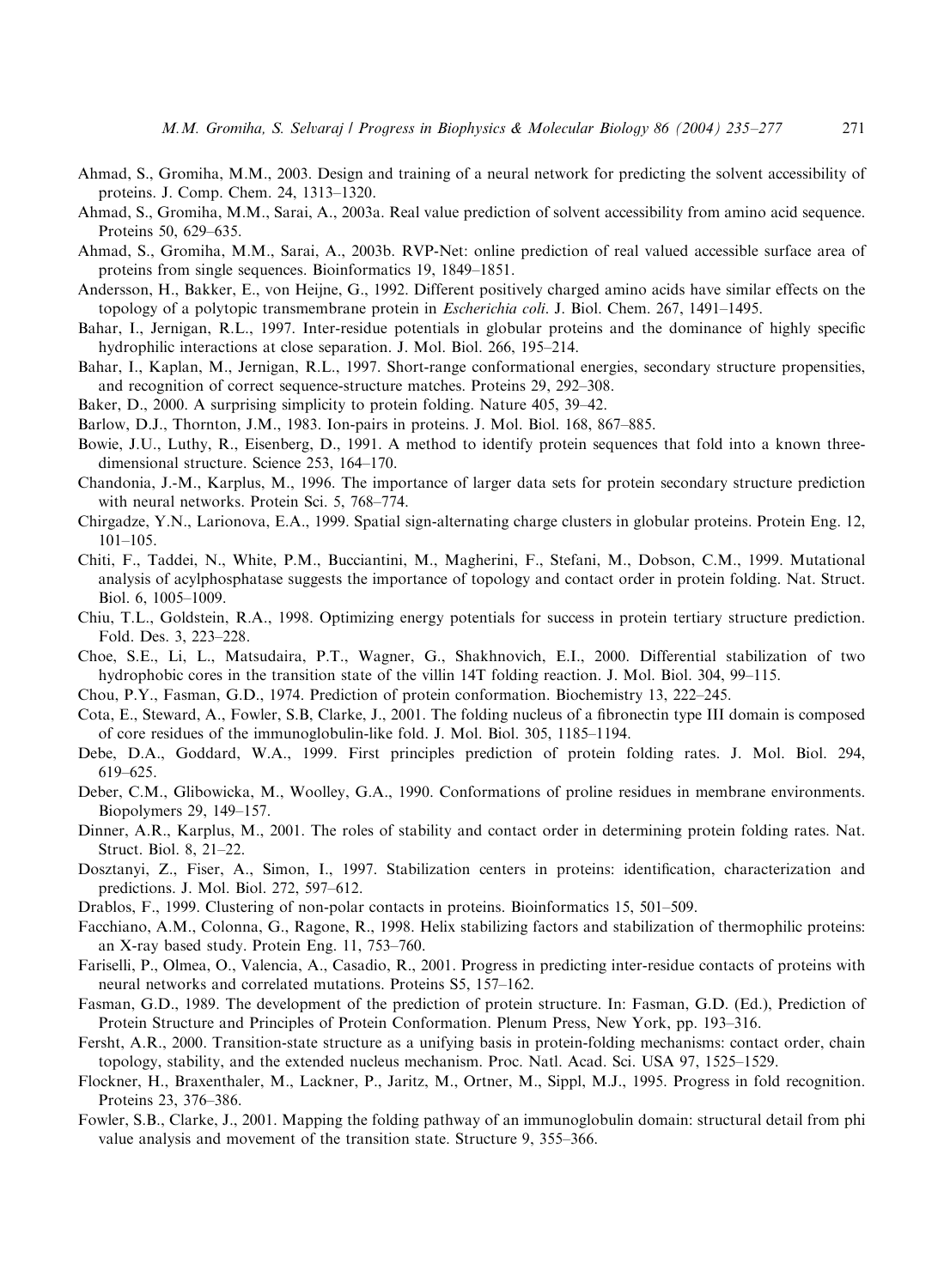- Fulton, K.F., Main, E.R., Daggett, V., Jackson, S.E., 1999. Mapping the interactions present in the transition state for unfolding/folding of FKBP12. J. Mol. Biol. 291, 445–461.
- Furuichi, E., Koehl, P., 1998. Influence of protein structure databases on the predictive power of statistical pair potentials. Proteins 31, 139–149.
- Galzitskaya, O.V., Finkelstein, A.V., 1999. A theoretical search for folding/unfolding nuclei in three-dimensional protein structures. Proc. Natl. Acad. Sci. USA 96, 11299–11304.
- Garnier, J., Osguthorpe, D.J., Robson, B., 1978. Analysis of the accuracy and implications of simple methods for predicting the secondary structure of globular proteins. J. Mol. Biol. 120, 97–120.
- Gilis, D., Rooman, M., 1996. Stability changes upon mutation of solvent-accessible residues in proteins evaluated by database-derived potentials. J. Mol. Biol. 257, 1112–1126.
- Gilis, D., Rooman, M., 1997. Predicting protein stability changes upon mutation using database-derived potentials: solvent accessibility determines the importance of local versus non-local interactions along the sequence. J. Mol. Biol. 272, 276–290.
- Gobel, U., Sander, C., Schneider, R., Valencia, A., 1994. Correlated mutations and residue contacts in proteins. Proteins 18, 309–317.
- Grantcharova, V.P., Riddle, D.S., Santiago, J.V., Baker, D., 1998. Important role of hydrogen bonds in the structurally polarized transition state for folding of the src SH3 domain. Nat. Struct. Biol. 5, 714–720.
- Gromiha, M.M., 1999. A simple method for predicting transmembrane  $\alpha$  helices with better accuracy. Protein Eng. 12, 557–561.
- Gromiha, M.M., 2001. Important inter-residue contacts for enhancing the thermal stability of thermophilic proteins. Biophys. Chem. 91, 71–77.
- Gromiha, M.M., 2002. Influence of cation–pi interactions in mesophilic and thermophilic proteins. J. Liquid Chromat. Rel. Tech. 25, 3139–3147.
- Gromiha, M.M., 2003a. Influence of cation– $\pi$  interactions in different folding types of membrane proteins. Biophys. Chem. 103, 251–258.
- Gromiha, M.M., 2003b. Inter-residue interactions in protein structures. J. Biophys. Soc. Jpn. 43, 87–92.
- Gromiha, M.M., 2003c. Importance of native-state topology for determining the folding rate of two-state proteins. J. Chem. Inf. Comp. Sci. 43, 1481–1485.
- Gromiha, M.M., 2003d. Factors influencing the thermal stability of buried protein mutants. Polymer 44, 4061–4066.
- Gromiha, M.M., Ponnuswamy, P.K., 1993. Prediction of transmembrane beta-strands from hydrophobic characteristics of proteins. Int. J. Pept. Protein Res. 42, 420–431.
- Gromiha, M.M., Ponnuswamy, P.K., 1995. Prediction of protein secondary structures from their hydrophobic characteristics. Int. J. Peptide Protein Res. 45, 225–240.
- Gromiha, M.M., Ponnuswamy, P.K., 1996. Hydrophobic distribution and spatial arrangement of amino acid residues in membrane proteins. Int. J. Pept. Protein Res. 48, 452–460.
- Gromiha, M.M., Selvaraj, S., 1997a. Influence of medium and long range interactions in different structural classes of globular proteins. J. Biol. Phys. 23, 151–162.
- Gromiha, M.M., Selvaraj, S., 1997b. Influence of medium and long range interactions in  $(\alpha/\beta)_8$  barrel proteins. J. Biol. Phys. 23, 209–217.
- Gromiha, M.M., Selvaraj, S., 1998. Protein secondary structure prediction in different structural classes. Protein Eng. 11, 249–251.
- Gromiha, M.M., Selvaraj, S., 1999a. Importance of long-range interactions in protein folding. Biophys. Chem. 77, 49–68.
- Gromiha, M.M., Selvaraj, S., 1999b. Influence of medium and long range interactions in protein folding. Prep. Biochem. Biotech. 29, 339–351.
- Gromiha, M.M., Selvaraj, S., 1999c. Amino acid clustering pattern and medium and long-range interactions in  $(\alpha/\beta)_8$ barrel proteins. Period. Biolog. 101, 333–338.
- Gromiha, M.M., Selvaraj, S., 2000. Inter-residue interactions in the structure, folding and stability of proteins. Recent Res. Dev. Biophys. Chem. 1, 1–14.
- Gromiha, M.M., Selvaraj, S., 2001a. Comparison between long-range interactions and contact order in determining the folding rates of two-state proteins: application of long-range order to folding rate prediction. J. Mol. Biol. 310, 27–32.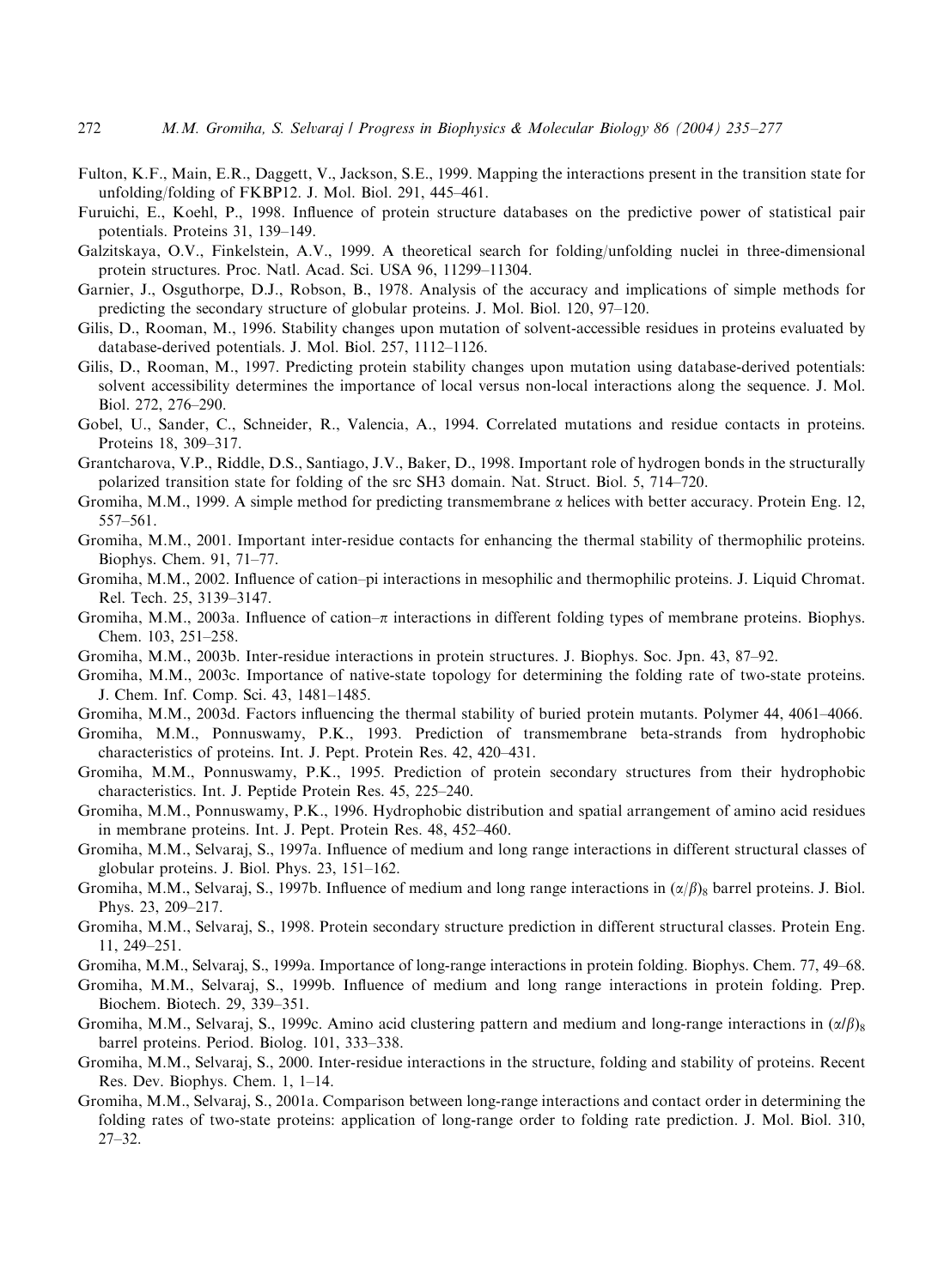- Gromiha, M.M., Selvaraj, S., 2001b. Role of medium and long-range interactions in discriminating globular and membrane proteins. Int. J. Biol. Macromol. 29, 25–34.
- Gromiha, M.M., Selvaraj, S. (Eds.), 2002a. Recent Research Developments in Protein Folding, Stability and Design. Research Signpost, Trivandrum, India.
- Gromiha, M.M., Selvaraj, S., 2002b. Important amino acid properties for determining the transition state structures of two-state protein mutants. FEBS Lett. 526, 129–134.
- Gromiha, M.M., Suwa, M., 2003. Variation of amino acid properties in all-b globular and outer membrane protein structures. Int. J. Biol. Macromol. 32, 93–98.
- Gromiha, M.M., Thangakani, A.M., 2001. Role of medium- and long-range interactions to the stability of the mutants of T4 lysozyme. Prep. Biochem. Biotech. 31, 217–227.
- Gromiha, M.M., Majumdar, R., Ponnuswamy, P.K., 1997. Identification of membrane spanning beta strands in bacterial porins. Protein Eng. 10, 497–500.
- Gromiha, M.M., Oobatake, M., Kono, H., Uedaira, H., Sarai, A., 1999a. Role of structural and sequence information in the prediction of protein stability changes: comparison between buried and partially buried mutations. Protein Eng. 12, 549–555.
- Gromiha, M.M., Oobatake, M., Kono, H., Uedeira, H., Sarai, A., 1999b. Relationship between amino acid properties and protein stability: buried mutations. J. Protein Chem. 18, 565–578.
- Gromiha, M.M., An, J., Kono, H., Oobatake, M., Uedeira, H., Sarai, A., 1999c. ProTherm: thermodynamic database for proteins and mutants. Nucl. Acids Res. 27, 286–288.
- Gromiha, M.M., Oobatake, M., Sarai, A., 1999d. Important amino acid properties for enhanced thermostability from mesophilic to thermophilic proteins. Biophys. Chem. 82, 51–867.
- Gromiha, M.M., An, J., Kono, H., Oobatake, M., Uedeira, H., Prabakaran, P., Sarai, A., 2000a. ProTherm, version 2.0: thermodynamic database for proteins and mutants. Nucl. Acids Res. 28, 283–285.
- Gromiha, M.M., Oobatake, M., Kono, H., Uedeira, H., Sarai, A., 2000b. Importance of surrounding residues for protein stability of partially buried mutations. J. Biomol. Struct. Dyn. 18, 281–295.
- Gromiha, M.M., Uedaira, H., An, J., Selvaraj, S., Prabakaran, P., Sarai, A., 2002a. ProTherm, thermodynamic database for proteins and mutants: developments in version 3.0. Nucl. Acids Res. 30, 301–302.
- Gromiha, M.M., Oobatake, M., Kono, H., Uedaira, H., Sarai, A., 2002b. Importance of mutant position in Ramachandran plot for predicting protein stability of surface mutations. Biopolymers 64, 210–220.
- Gromiha, M.M., Thomas, S., Santhosh, C., 2002c. Role of cation–pi interactions to the stability of thermophilic proteins. Prep. Biochem. Biotechnol. 32, 355–362.
- Guerois, R., Serrano, L., 2000. The sh3-fold family: experimental evidence and prediction of variations in folding pathways. J. Mol. Biol. 304, 967–982.
- Gugolya, Z., Dosztanyi, Z., Simon, I., 1997. Interresidue interactions in protein classes. Proteins 27, 360–366.
- Hamill, S.J., Steward, A., Clarke, J., 2000. The folding of an immunoglobulin-like greek key protein is defined by a common-core nucleus and regions constrained by topology. J. Mol. Biol. 297, 165–178.
- Heringa, J., Argos, P., 1991. Side-chain clusters in protein structures and their role in protein folding. J. Mol. Biol. 220, 151–171.
- Islam, S.A., Luo, J., Sternberg, M.J., 1995. Identification and analysis of domains in proteins. Protein Eng. 8, 513–525.
- Ito, M., Matsuo, Y., Nishikawa, K., 1997. Prediction of protein secondary structure using the 3D-1D compatibility algorithm. Comput. Appl. Biosci. 13, 415–423.
- Itzhaki, L.S., Otzen, D.E., Fersht, A.R., 1995. The structure of the transition state for folding of chymotrypsin inhibitor 2 analysed by protein engineering methods: evidence for a nucleation–condensation mechanism for protein folding. J. Mol. Biol. 254, 260–288.
- Jackson, S.E., 1998. How do small single proteins fold? Fold. Des. 3, R81–R91.
- Jaenicke, R., Bohm, G., 1998. The stability of proteins in extreme environments. Curr. Opin. Struct. Biol. 8 (6), 738–748.
- Jäger, M., Nguyen, H., Crane, J.C., Kelley, J.W., Gruebele, M.W., 2001. The folding mechanism of a  $\beta$ -sheet: the WW domain. J. Mol. Biol. 311, 373–393.
- Jewett, A.I., Pande, V.S., Plaxco, K.W., 2003. Cooperativity, smooth energy landscapes and the origins of topologydependent protein folding rates. J. Mol. Biol. 326, 247–253.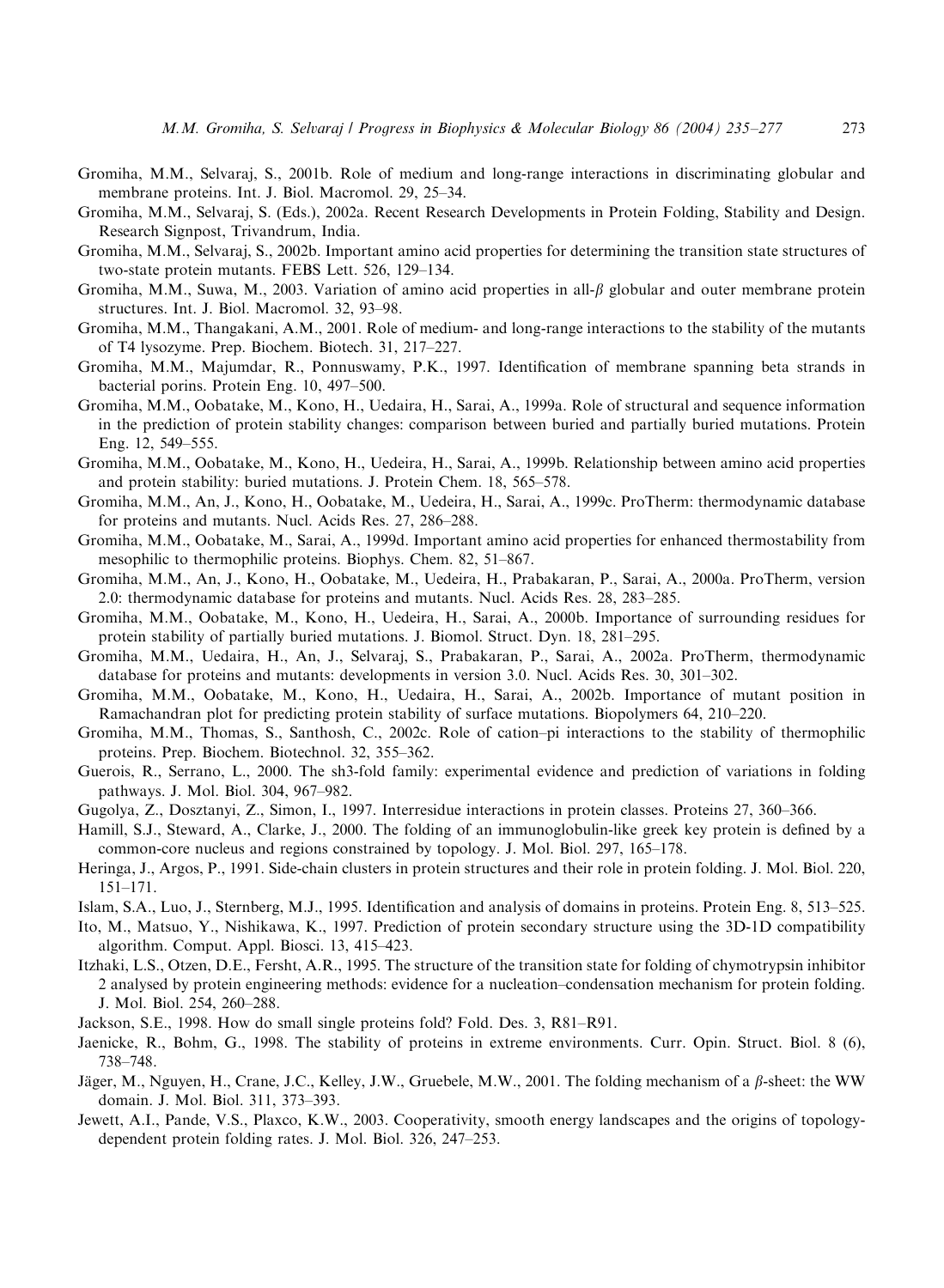- Jiang, Z., Zhang, L., Chen, J., Xia, A., Zhao, D., 2002. Effect of amino acid on forming residue–residue contacts in proteins. Polymer 43, 6037–6047.
- Jones, D.T., Taylor, W.R., Thornton, J.M., 1992. A newapproach to protein fold recognition. Nature 358, 86–89.
- Kannan, N., Vishveshwara, S., 1999. Identification of side-chain clusters in protein structures by a graph spectral method. J. Mol. Biol. 292, 441–464.
- Kannan, N., Selvaraj, S., Gromiha, M.M., Vishveshwara, S., 2001. Clusters in alpha/beta barrel proteins: implications for protein structure, function, and folding: a graph theoretical approach. Proteins 43, 103–112.
- Karlin, S., Zhu, Z.Y., 1996. Characterizations of diverse residue clusters in protein three-dimensional structures. Proc. Natl. Acad. Sci. USA 93, 8344–8349.
- Karlin, S., Zuker, M., Brocchieri, L., 1994. Measuring residue associations in protein structures. Possible implications for protein folding. J. Mol. Biol. 239, 227–248.
- Karshikoff, A., Ladenstein, R., 1998. Proteins from thermophilic and mesophilic organisms essentially do not differ in packing. Protein Eng. 11, 867–872.
- Kneller, D.G., Cohen, F.E., Langridge, R., 1990. Improvements in protein secondary structure prediction by an enhanced neural network. J. Mol. Biol. 214, 171–182.
- Kocher, J.P., Rooman, M.J., Wodak, S.J., 1994. Factors influencing the ability of knowledge-based potentials to identify native sequence-structure matches. J. Mol. Biol. 235, 1598–1613.
- Kragelund, B.B., Osmark, P., Neergaard, T.B., Schiodt, J., Kristiansen, K., Kundsen, J., Poulsen, F.M., 1999. The formation of a native-like structure containing eight conserved hydrophobic residues is rate-limiting in two-state protein folding of ACBP. Nature Struct. Biol. 6, 594–601.
- Kumar, S., Nussinov, R., 2001. How do thermophilic proteins deal with heat? Cell Mol. Life Sci. 58, 1216–1233.
- Kumar, S., Tsai, C.J., Nussinov, R., 2000. Factors enhancing protein thermostability. Protein Eng. 13, 179–191.
- Kumarevel, T.S., Gromiha, M.M., Ponnuswamy, M.N., 1998. Analysis of hydrophobic and charged patches and influence of medium- and long-range interactions in molecular chaperones. Biophys. Chem. 75, 105–113.
- Kumarevel, T.S., Gromiha, M.M., Ponnuswamy, M.N., 2000. Structural class prediction: an application of residue distribution along the sequence. Biophys. Chem. 88, 81–101.
- Kumarevel, T.S., Gromiha, M.M., Selvaraj, S., Gayatri, K., Kumar, P.K., 2002. Influence of medium- and long-range interactions in different folding types of globular proteins. Biophys. Chem. 99, 189–198.
- Ladenstein, R., Antranikian, G., 1998. Proteins from hyperthermophiles: stability and enzymatic catalysis close to the boiling point of water. Adv. Biochem. Eng. Biotechnol. 61, 37–85.
- Levitt, M., Chothia, C., 1976. Structural patterns in globular proteins. Nature 261, 552–558.
- Lopez-Hernandez, E., Serrano, L., 1996. Structure of the transition state for folding of the 129 aa protein CheY resembles that of a smaller protein, CI-2. Fold. Des. 1, 43–55.
- Lorch, M., Mason, J.M., Clarke, A.R., Parker, M.J., 1999. Effects of core mutations on the folding of a beta-sheet protein: implications for backbone organization in the I-state. Biochemistry 38, 1377–1385.
- MacArthur, M.W., Thornton, J.M., 1991. Influence of proline residues on protein conformation. J. Mol. Biol. 218, 397–412.
- Makarov, D.E., Plaxco, K.W., 2003. The topomer search model: a simple, quantitative theory of two-state protein folding kinetics. Protein Sci. 12, 17–26.
- Makarov, D.E., Keller, C.A., Plaxco, K.W., Metiu, H., 2002. How the folding rate constant of simple, single-domain proteins depends on the number of native contacts. Proc. Natl. Acad. Sci. USA 99, 3535–3539.
- Manavalan, P., Ponnuswamy, P.K., 1977. A study of the preferred environment of amino acid residues in globular proteins. Arch. Biochem. Biophys. 184, 476–487.
- Manavalan, P., Ponnuswamy, P.K., 1978. Hydrophobic character of amino acid residues in globular proteins. Nature 275, 673–674.
- Martinez, J.C., Pisabora, M.T., Serrano, L., 1998. Obligatory steps in protein folding and the conformational diversity of the transition state. Nature Struct. Biol. 5, 721–729.
- Matouschek, A., Kellis Jr., J.T., Serrano, L., Fersht, A.R., 1989. Mapping the transition state and pathway of protein folding by protein engineering. Nature 340, 122–126.
- Matthews, B.W., 1993. Structural and genetic analysis of protein stability. Ann. Rev. Biochem. 62, 139–160.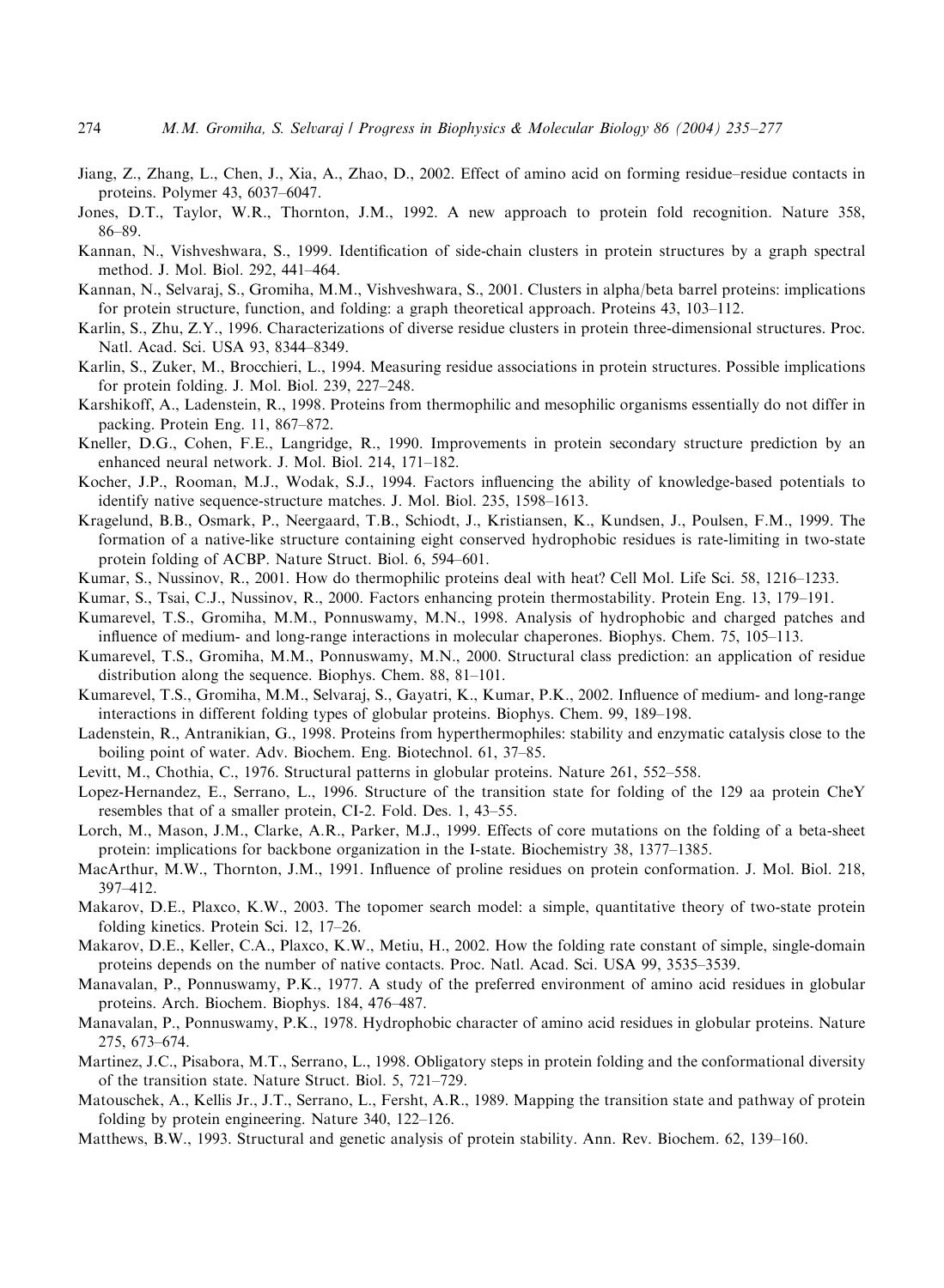- Miller, E.J., Fischer, K.F., Marqusee, S., 2002. Experimental evaluation of topological parameters determining proteinfolding rates. Proc. Natl. Acad. Sci. USA 99, 10359–10363.
- Mirny, L., Shakhnovich, E., 2001. Protein folding theory: from lattice to all-atom models. Annu. Rev. Biophys. Biomol. Struct. 30, 361–396.
- Mirny, L.A., Shakhnovich, E.I., 1996. How to derive a protein folding potential? A new approach to an old problem. J. Mol. Biol. 264, 1164–1179.
- Miyazawa, S., Jernigan, R.L., 1985. Estimation of interresidue contact energies from protein crystal structures: quasichemical approximation. Macromolecules 18, 534–552.
- Miyazawa, S., Jernigan, R.L., 1996. Residue–residue potentials with a favorable contact pair term and an unfavorable high packing density term, for simulation and threading. J. Mol. Biol. 256, 623–644.
- Miyazawa, S., Jernigan, R.L., 1999a. Evaluation of short-range interactions as secondary structure energies for protein fold and sequence recognition. Proteins 36, 347–356.
- Miyazawa, S., Jernigan, R.L., 1999b. An empirical energy potential with a reference state for protein fold and sequence recognition. Proteins 36, 357–369.
- Munoz, V., Eaton, W.A., 1999. A simple model for calculating the kinetics of protein folding from three-dimensional structures. Proc. Natl. Acad. Sci. USA 96, 11311–11316.
- Nolting, B., 1998. Structural resolution of the folding pathway of a protein by correlation of phi-values with interresidue contacts. J. Theor. Biol. 194, 419–428.
- Nolting, B., 1999a. Protein Folding Kinetics. Springer, Heidelberg.
- Nolting, B., 1999b. Analysis of the folding pathway of chymotrypsin inhibitor by correlation of phi-values with interresidue contacts. J. Theor. Biol. 197, 113–121.
- Northey, J.G., Di Nardo, A.A., Davidson, A.R., 2002. Hydrophobic core packing in the SH3 domain folding transition state. Nature Struct. Biol. 9, 126–130.
- Oobatake, M., Crippen, G.M., 1981. Residue–residue potential function for conformational Analysis of proteins. J. Phys. Chem. 85, 1187–1197.
- Orengo, C.A., Michie, A.D., Jones, S., Jones, D.T., Swindells, M.B., Thornton, J.M., 1997. CATH—a hierarchic classification of protein domain structures. Structure 5, 1093–1108.
- Otzen, D.E., Itzhaki, L.S., ElMasry, N.F., Jackson, S.E., Fersht, A.R., 1994. Structure of the transition state for the folding/unfolding of the barley chymotrypsin inhibitor 2 and its implications for mechanisms of protein folding. Proc. Natl. Acad. Sci. USA 91, 10422–10425.
- Ouzounis, C., Sander, C., Scharf, M., Schneider, R., 1993. Prediction of protein structure by evaluation of sequencestructure fitness. Aligning sequences to contact profiles derived from three-dimensional structures. J. Mol. Biol. 232, 805–825.
- Pace, C.N., Shirley, B.A., McNutt, M., Gajiwala, K., 1996. Forces contributing to the conformational stability of proteins. FASEB J. 10, 75–83.
- Park, B.H., Huang, E.S., Levitt, M., 1997. Factors affecting the ability of energy functions to discriminate correct from incorrect folds. J. Mol. Biol. 266, 831–846.
- Plaxco, K.W., Simons, K.T., Baker, D., 1998. Contact order, transition state placement and the refolding rates of single domain proteins. J. Mol. Biol. 277, 985–994.
- Pollastri, G., Baldi, P., Fariselli, P., Casadio, R., 2002. Prediction of coordination number and relative solvent accessibility in proteins. Proteins 47, 142–153.
- Ponnuswamy, P.K., 1993. Hydrophobic characteristics of folded proteins. Prog. Biophys. Mol. Biol. 59, 57–103.
- Ponnuswamy, P.K., Gromiha, M.M., 1993. Prediction of transmembrane helices from hydrophobic characteristics of proteins. Int. J. Pept. Protein Res. 42, 326–341.
- Ponnuswamy, P.K., Gromiha, M.M., 1994. On the conformational stability of folded proteins. J. Theor. Biol. 166, 63–74.
- Ponnuswamy, P.K., Warme, P.K., Scheraga, H.A., 1973. Role of medium-range interactions in proteins. Proc. Natl. Acad. Sci. USA 70, 830–833.
- Ponnuswamy, P.K., Prabakaran, M., Manavalan, P., 1980. Hydrophobic packing and spatial arrangement of amino acid residues in globular proteins. Biochim. Biophys. Acta 623, 301–316.
- Poupon, A., Mornon, J.P., 1999. Predicting the protein folding nucleus from sequences. FEBS Lett. 452, 283–289.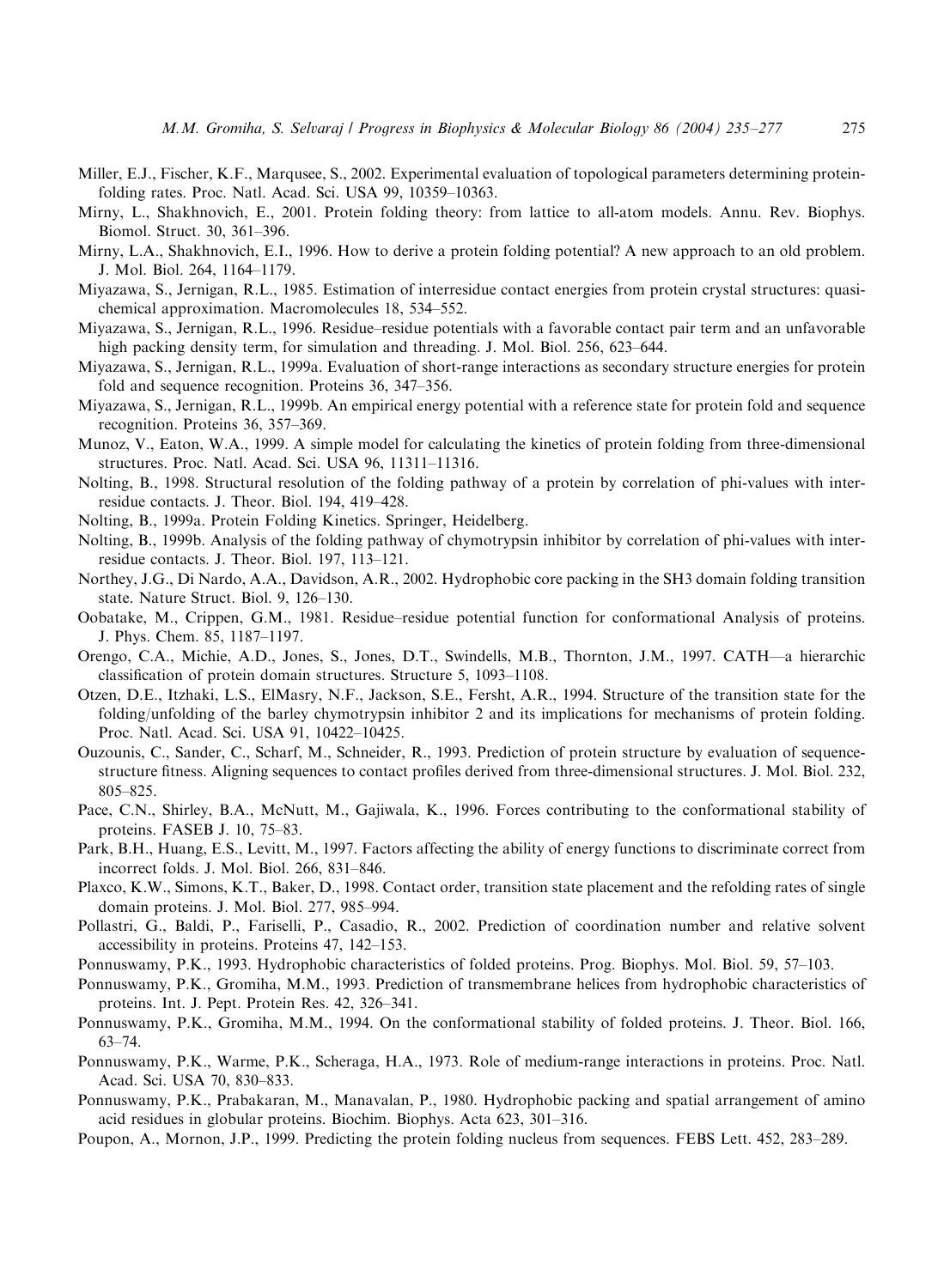- 276 *M.M. Gromiha, S. Selvaraj / Progress in Biophysics & Molecular Biology 86 (2004) 235–277*
- Qian, N., Sejnowski, T.J., 1988. Predicting the secondary structure of globular proteins using neural network models. J. Mol. Biol. 202, 865–884.
- Querol, E., Perez-Pons, J.A., Mozo-Villarias, A., 1996. Analysis of protein conformational characteristics related to thermostability. Protein Eng. 9, 265–271.
- Reva, B., Finkelstein, A.V., Sanner, M., Olson, A.J., 1997. Residue–residue mean-force potentials for protein structure recognition. Protein Eng. 10, 865–876.
- Rooman, M.J., Wodak, S.J., 1995. Are database-derived potentials valid for scoring both forward and inverted protein folding? Protein Eng. 8, 849–858.
- Rooman, M.J., Kocher, J.-P.A., Wodak, S.J., 1992. Extracting information on folding from the amino acid sequence: accurate predictions for protein regions with preferred conformation in the absence of tertiary interactions. Biochemistry 31, 10226–10238.
- Rost, B., Sandor, C., 1994a. Combining evolutionary information and neural networks to predict protein secondary structure. Proteins 19, 55–72.
- Rost, B., Sander, C., 1994b. Conservation and prediction of solvent accessibility in protein families. Proteins 20, 216–226.
- Russ, W.P., Ranganathan, R., 2002. Knowledge-based potential functions in protein design. Curr. Opin. Struct. Biol. 12, 447–452.
- Russell, R.B., Saqi, M.A., Bates, P.A., Sayle, R.A., Sternberg, M.J., 1998. Recognition of analogous and homologous protein folds—assessment of prediction success and associated alignment accuracy using empirical substitution matrices. Protein Eng. 11, 1–9.
- Selbig, J., 1995. Contact pattern-induced pair potentials for protein fold recognition. Protein Eng. 8, 339–351.
- Selbig, J., Argos, P., 1998. Relationships between protein sequence and structure patterns based on residue contacts. Proteins 31, 172–185.
- Selvaraj, S., Gromiha, M.M., 1998a. An analysis of the amino acid clustering pattern in  $(\alpha/\beta)_8$  barrel proteins. J. Protein Chem. 17, 407–415.
- Selvaraj, S., Gromiha, M.M., 1998b. Importance of long-range interactions in  $(\alpha/\beta)_8$  barrel fold. J. Protein Chem. 17, 691–697.
- Selvaraj, S., Gromiha, M., 2000. Inter-residue interactions in protein structures. Curr. Sci. 78, 129–131.
- Selvaraj, S., Gromiha, M.M., 2003. Role of hydrophobic clusters and long-range contact networks in the folding of  $(\alpha/\beta)_8$  barrel proteins. Biophys. J. 84, 1919–1925.
- Seno, F., Maritan, A., Banavar, J.R., 1998. Interaction potentials for protein folding. Proteins 30, 244–248.
- Sippl, M.J., 1990. Calculation of conformational ensembles from potentials of mean force. An approach to the knowledge-based prediction of local structures in globular proteins. J. Mol. Biol. 213, 859–883.
- Sippl, M.J., 1995. Knowledge-based potentials for proteins. Curr. Opin. Struct. Biol. 5, 229–235.
- Skolnick, J., Kihara, D., 2001. Defrosting the frozen approximation: PROSPECTOR—a newapproach to threading. Proteins 42, 319–331.
- Skolnick, J., Kolinski, A., Kihara, D., Betancourt, M., Rotkiewicz, P., Boniecki, M., 2001. Ab initio protein structure prediction via a combination of threading, lattice folding, clustering, and structure refinement. Proteins S5, 149–156.
- Szilagyi, A., Zavodszky, P., 2000. Structural differences between mesophilic, moderately thermophilic and extremely thermophilic protein subunits: results of a comprehensive survey. Struct. Fold. Des. 8 (5), 493–504.
- Tanaka, S., Scheraga, H.A., 1975. Model of protein folding: inclusion of short-, medium-, and long-range interactions. Proc. Natl. Acad. Sci. 72, 3802–3806.
- Ternstrom, T., Mayor, U., Akke, M., Oliveberg, M., 1999. From snapshot to movie: phi analysis of protein folding transition states taken one step further. Proc. Natl. Acad. Sci. USA 96, 14854–14859.
- Thornton, J.M., 1981. Disulphide bridges in globular proteins. J. Mol. Biol. 151, 261–287.
- Tobi, D., Shafran, G., Linial, N., Elber, R., 2000. On the design and analysis of protein folding potentials. Proteins 40, 71–85.
- Topham, C.M., Srinivasan, N., Blundell, T.L., 1997. Prediction of the stability of protein mutants based on structural environment-dependent amino acid substitution and propensity tables. Protein Eng. 10, 7–21.
- Tudos, E., Fiser, A., Simon, I., 1994. Different sequence environments of amino acid residues involved and not involved in long-range interactions in proteins. Int. J. Pept. Protein Res. 43, 205–208.